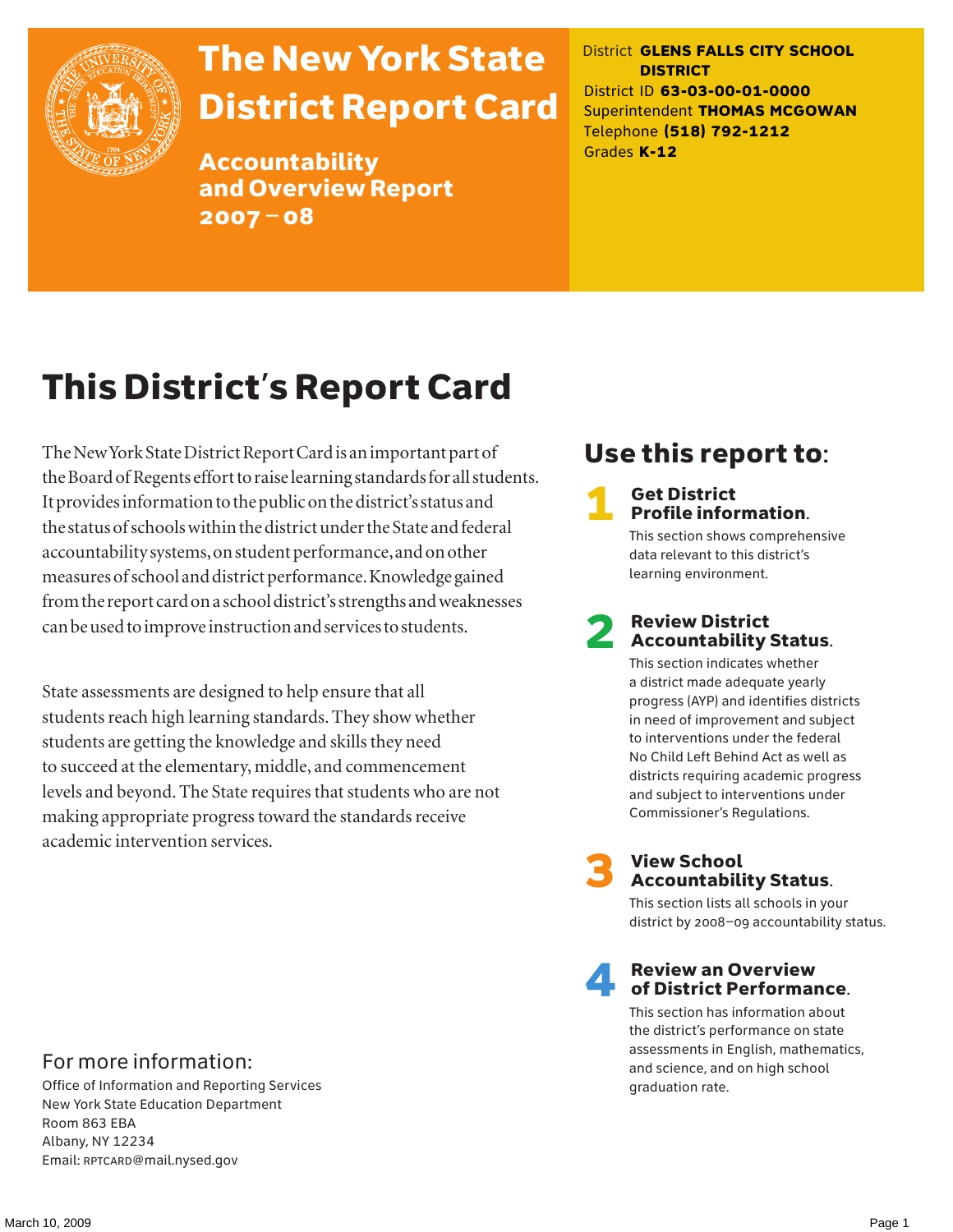### District Profile

This section shows comprehensive data relevant to this school district's learning environment, including information about enrollment, average class size, and teacher qualifications.

### Enrollment

|                            | $2005 - 06$ | $2006 - 07$ | $2007 - 08$ |
|----------------------------|-------------|-------------|-------------|
| Pre-K                      | $\Omega$    | 0           | 0           |
| Kindergarten               | 124         | 159         | 159         |
| Grade 1                    | 147         | 123         | 145         |
| Grade 2                    | 140         | 151         | 114         |
| Grade 3                    | 151         | 136         | 146         |
| Grade 4                    | 154         | 143         | 132         |
| Grade 5                    | 152         | 172         | 133         |
| Grade 6                    | 197         | 168         | 187         |
| <b>Ungraded Elementary</b> | 42          | 0           | 0           |
| Grade 7                    | 215         | 225         | 179         |
| Grade 8                    | 225         | 199         | 232         |
| Grade 9                    | 238         | 249         | 229         |
| Grade 10                   | 247         | 214         | 241         |
| Grade 11                   | 223         | 212         | 196         |
| Grade 12                   | 224         | 238         | 198         |
| <b>Ungraded Secondary</b>  | 0           | 0           | 0           |
| Total K-12                 | 2479        | 2389        | 2291        |

### Enrollment Information

*Enrollment* counts are as of Basic Educational Data System (BEDS) day, which is typically the first Wednesday of October of the school year. Students who attend BOCES programs on a part-time basis are included in a district's enrollment. Students who attend BOCES on a full-time basis or who are placed full time by the district in an out-of-district placement are not included in a district's enrollment. Students classified by districts as "pre-first" are included in first grade counts.

### Average Class Size

|                      | $2005 - 06$ | $2006 - 07$ | $2007 - 08$ |
|----------------------|-------------|-------------|-------------|
| <b>Common Branch</b> | 17          | 18          | 17          |
| Grade 8              |             |             |             |
| English              | 27          | 17          | 13          |
| <b>Mathematics</b>   | 23          | 20          | 21          |
| Science              | 24          | 22          | 23          |
| Social Studies       | 24          | 21          | 22          |
| Grade 10             |             |             |             |
| English              | 21          | 22          | 21          |
| <b>Mathematics</b>   | 24          | 16          | 19          |
| Science              | 21          | 20          | 20          |
| Social Studies       | 22          | 21          | 19          |

### Average Class Size Information

*Average Class Size* is the total registration in specified classes divided by the number of those classes with registration. *Common Branch* refers to self-contained classes in Grades 1–6.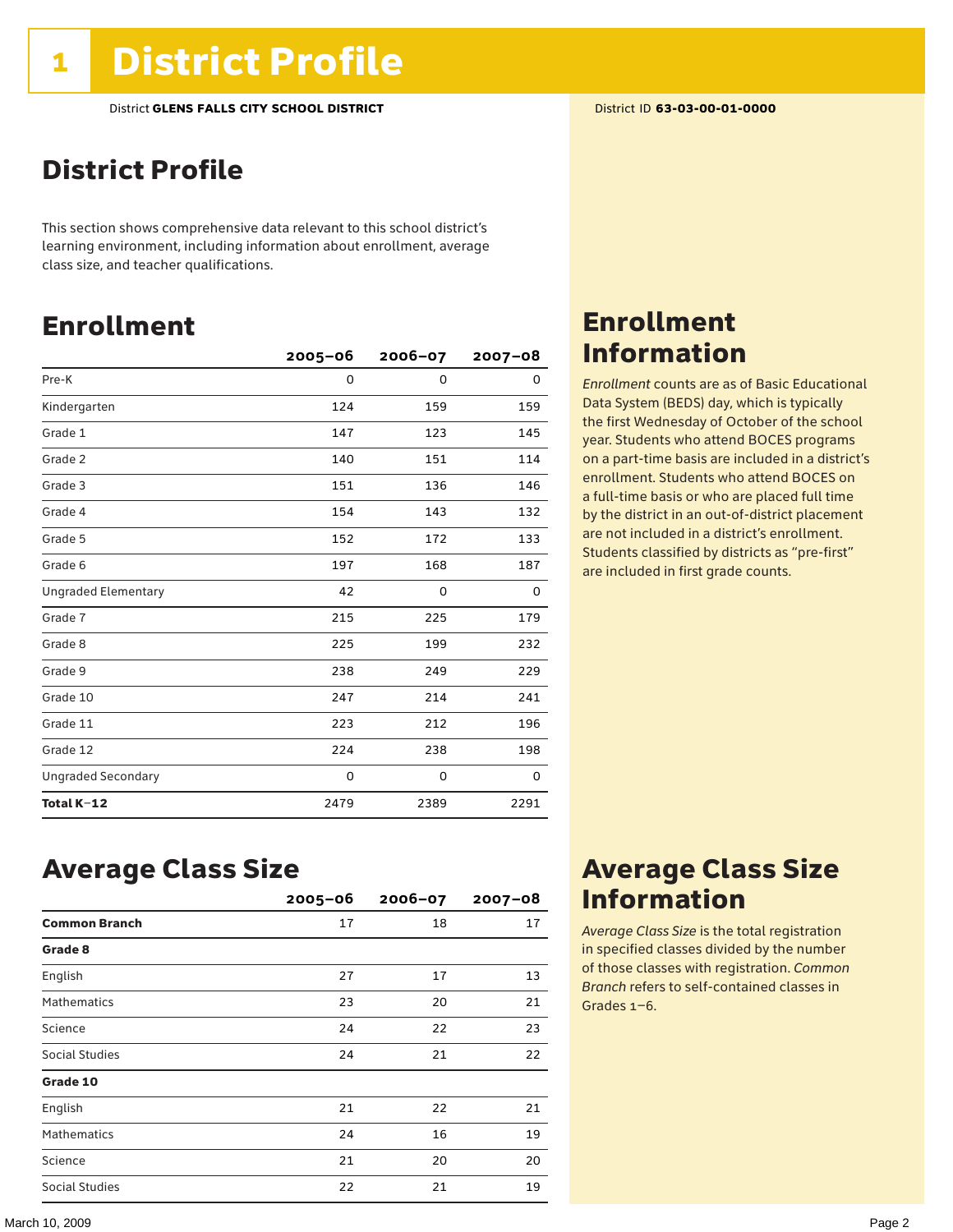### Demographic Factors

|                                  | $2005 - 06$    |     | 2006-07        |     | $2007 - 08$  |     |
|----------------------------------|----------------|-----|----------------|-----|--------------|-----|
|                                  | #              | %   | #              | %   | #            | %   |
| Eligible for Free Lunch          | 619            | 25% | 505            | 21% | 609          | 27% |
| Reduced-Price Lunch              | 161            | 6%  | 127            | 5%  | 186          | 8%  |
| Student Stability*               |                | N/A |                | N/A |              | N/A |
| Limited English Proficient       | $\overline{2}$ | 0%  | $\mathbf{1}$   | 0%  | 3            | 0%  |
| <b>Racial/Ethnic Origin</b>      |                |     |                |     |              |     |
| American Indian or Alaska Native | $\overline{2}$ | 0%  | $\overline{2}$ | 0%  | $\mathbf{1}$ | 0%  |
| <b>Black or African American</b> | 93             | 4%  | 100            | 4%  | 104          | 5%  |
| Hispanic or Latino               | 52             | 2%  | 48             | 2%  | 40           | 2%  |
| Asian or Native                  | 22             | 1%  | 27             | 1%  | 28           | 1%  |
| Hawaiian/Other Pacific Islander  |                |     |                |     |              |     |
| White                            | 2310           | 93% | 2212           | 93% | 2115         | 92% |
| Multiracial**                    | N/A            | N/A | 0              | 0%  | 3            | 0%  |

\* Available only at the school level.

\*\* Multiracial enrollment data were not collected statewide in the 2005-06 school year.

#### Attendance and Suspensions

|                            | $2004 - 05$ |               | $2005 - 06$ |               | $2006 - 07$ |     |
|----------------------------|-------------|---------------|-------------|---------------|-------------|-----|
|                            | #           | $\frac{0}{6}$ | #           | $\frac{0}{6}$ | #           | %   |
| Annual Attendance Rate     |             | 95%           |             | 94%           |             | 95% |
| <b>Student Suspensions</b> | 190         | 8%            | 239         | 10%           | 252         | 11% |

### Demographic Factors Information

*Eligible for Free Lunch* and *Reduced*-*Price Lunch* percentages are determined by dividing the number of approved lunch applicants by the Basic Educational Data System (BEDS) enrollment in full-day Kindergarten through Grade 12. *Eligible for Free Lunch* and *Limited English Proficient* counts are used to determine *Similar Schools* groupings within a *Need*/*Resource Capacity* category.

### Attendance and Suspensions Information

*Annual Attendance Rate* is determined by dividing the school district's total actual attendance by the total possible attendance for a school year. A district's actual attendance is the sum of the number of students in attendance on each day the district's schools were open during the school year. Possible attendance is the sum of the number of enrolled students who should have been in attendance on each day schools were open during the school year. *Student Suspension* rate is determined by dividing the number of students who were suspended from school (not including in-school suspensions) for one full day or longer anytime during the school year by the Basic Educational Data System (BEDS) day enrollments for that school year. A student is counted only once, regardless of whether the student was suspended one or more times during the school year.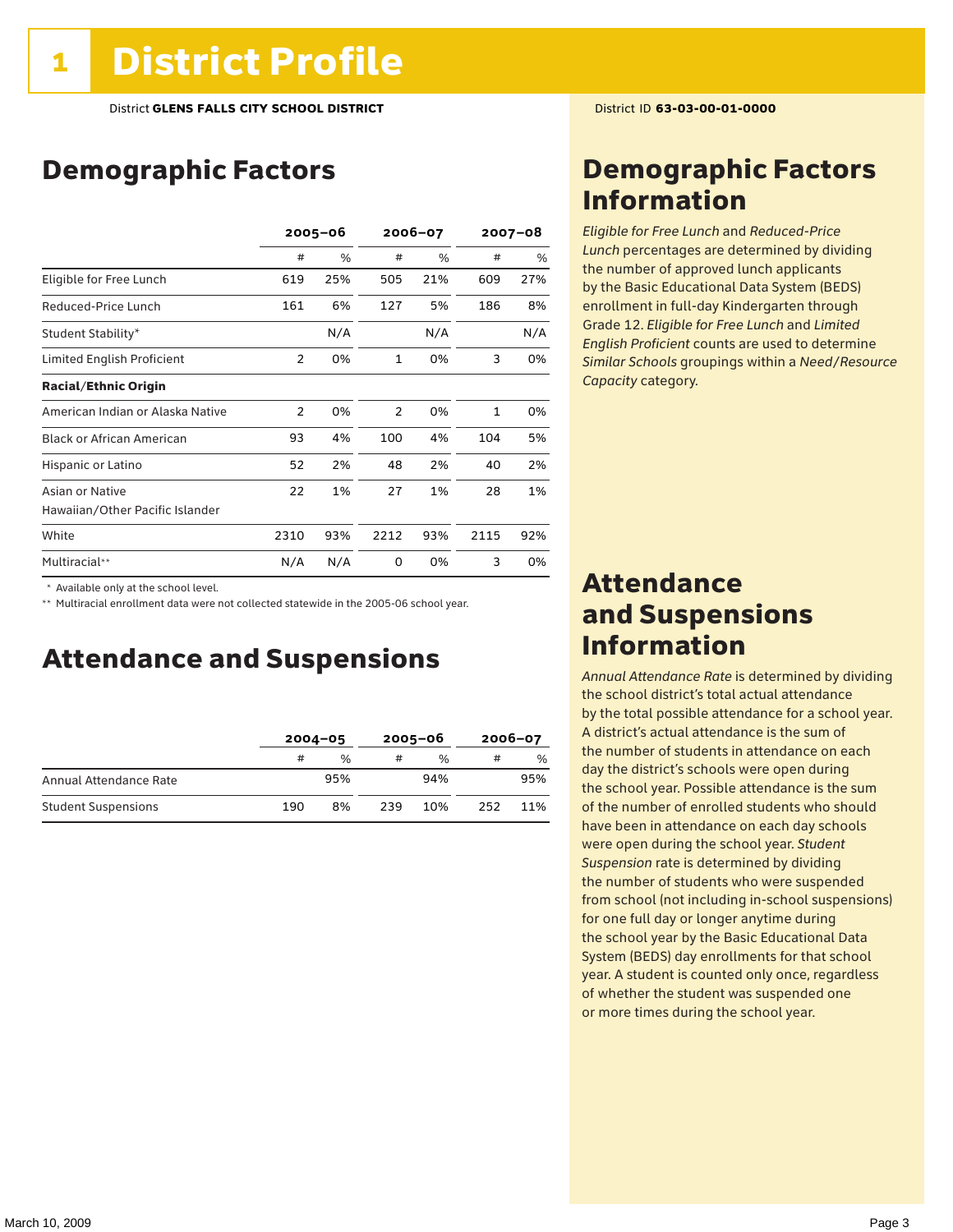### Teacher Qualifications

|                                                                 | $2005 - 06$ | $2006 - 07$ | $2007 - 08$ |
|-----------------------------------------------------------------|-------------|-------------|-------------|
| <b>Total Number of Teachers</b>                                 | 209         | 139         | 203         |
| Percent with No Valid<br><b>Teaching Certificate</b>            | 0%          | 0%          | 1%          |
| Percent Teaching Out<br>of Certification                        | 0%          | 1%          | 2%          |
| Percent with Fewer Than<br>Three Years of Experience            | 7%          | 6%          | 3%          |
| Percentage with Master's Degree<br>Plus 30 Hours or Doctorate   | 6%          | 9%          | 7%          |
| <b>Total Number of Core Classes</b>                             | 858         | 553         | 644         |
| Percent Not Taught by<br><b>Highly Qualified Teachers</b>       | 0%          | 1%          | 1%          |
| <b>Total Number of Classes</b>                                  | 813         | 814         | 804         |
| Percent Taught by Teachers Without<br>Appropriate Certification | 0%          | 1%          | 3%          |

### Teacher Turnover Rate

|                                                                       | $2004 - 05$ | 2005-06 | 2006-07 |
|-----------------------------------------------------------------------|-------------|---------|---------|
| Turnover Rate of Teachers with Fewer<br>than Five Years of Experience | 19%         | 22%     | 18%     |
| Turnover Rate of All Teachers                                         | 15%         | 13%     | 10%     |

### Staff Counts

|                                       | $2005 - 06$ | $2006 - 07$ | $2007 - 08$ |
|---------------------------------------|-------------|-------------|-------------|
| <b>Total Other Professional Staff</b> | 20          | 26          | 20          |
| Total Paraprofessionals*              | 84          | 90          | 100         |
| <b>Assistant Principals</b>           |             |             |             |
| Principals                            |             | 6           |             |

 $*$  Not available at the school level.

### Teacher Qualifications Information

The *Percent Teaching Out of Certification* is the percent doing so more than on an incidental basis; that is, the percent teaching for more than five periods per week outside certification.

*Core Classes* are primarily K-6 common branch, English, mathematics, science, social studies, art, music, and foreign languages. The number of K-6 common branch core classes is multiplied by five so that these core class counts are weighted the same as counts for middle- and secondary-level teachers who report five classes per day. To be *Highly Qualified*, a teacher must have at least a Bachelor's degree, be certified to teach in the subject area, and show subject matter competency.

### Teacher Turnover Rate Information

*Teacher Turnover Rate* for a specified school year is the number of teachers in that school year who were not teaching in the following school year divided by the number of teachers in the specified school year, expressed as a percentage.

### Staff Counts Information

*Other Professionals* includes administrators, guidance counselors, school nurses, psychologists, and other professionals who devote more than half of their time to non-teaching duties. Teachers who are shared between buildings within a district are reported on the district report only.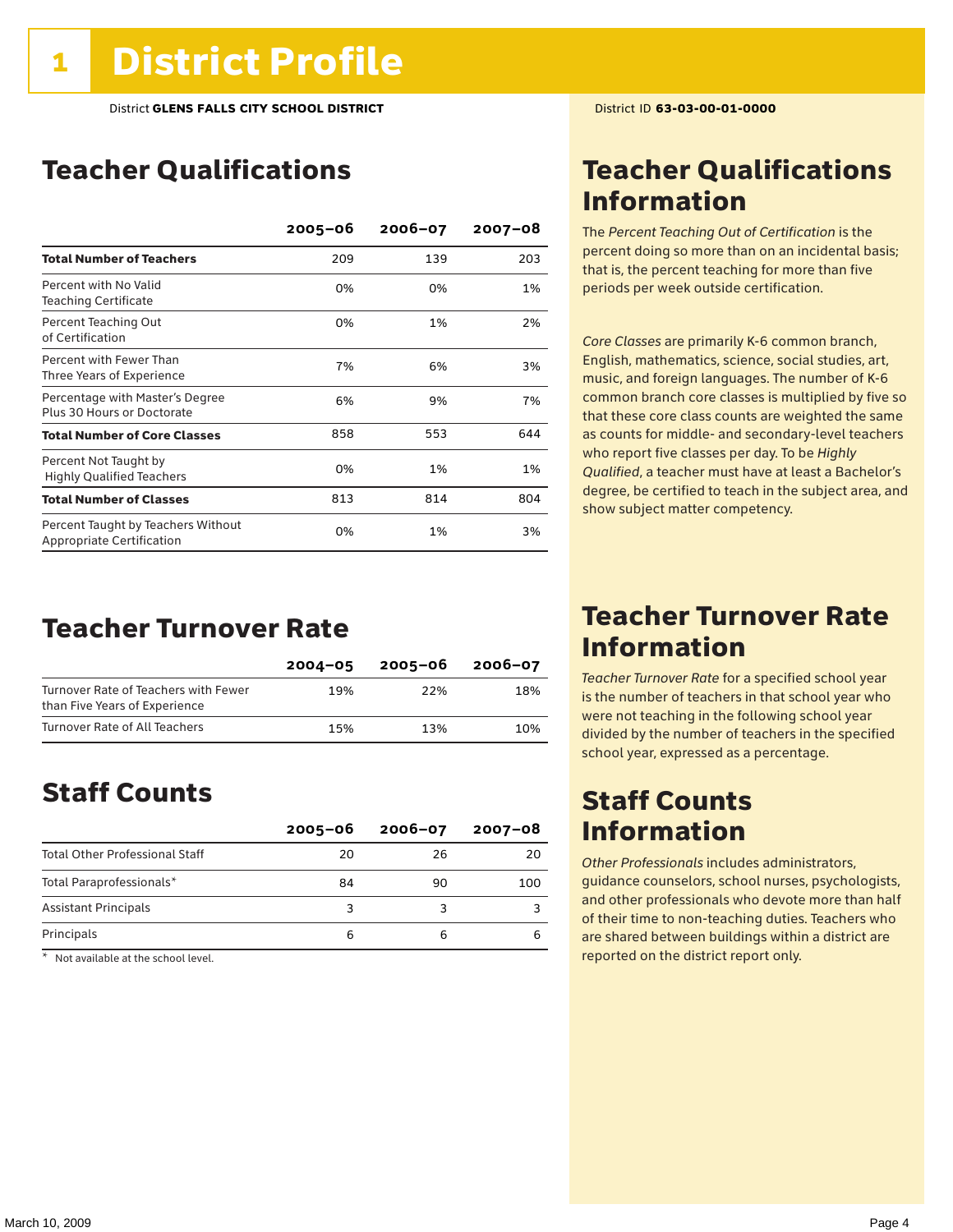### Understanding How Accountability Works in New York State

The federal No Child Left Behind (NCLB) Act requires that states develop and report on measures of student proficiency in 1) English language arts (ELA), in 2) mathematics, and on 3) a third indicator. In New York State in 2007–08, the third indicator is science at the elementary/middle level and graduation rate at the secondary level. Schools or districts that meet predefined goals on these measures are making Adequate Yearly Progress (AYP).



For more information about accountability in New York State, visit: www.emsc.nysed.gov/irts/accountability/home.shtml.

#### 1 English Language Arts (ELA)

To make AYP in ELA, every accountability group must make AYP. For a group to make AYP, it must meet the participation *and* the performance criteria.

#### A Participation Criterion

At the elementary/middle level, 95 percent of Grades 3–8 students enrolled during the test administration period in each group with 40 or more students must be tested on the New York State Testing Program (NYSTP) in ELA or, if appropriate, the New York State English as a Second Language Achievement Test (NYSESLAT), or the New York State Alternate Assessment (NYSAA) in ELA. At the secondary level, 95 percent of seniors in 2007–08 in each accountability group with 40 or more students must have taken an English examination that meets the students' graduation requirement.

#### B Performance Criterion

At the elementary/middle level, the Performance Index (PI) of each group with 30 or more continuously enrolled tested students must equal or exceed its Effective Annual Measurable Objective (AMO) or the group must make Safe Harbor. (NYSESLAT is used only for participation.) At the secondary level, the PI of each group in the 2004 cohort with 30 or more members must equal or exceed its Effective AMO or the group must make Safe Harbor. To make Safe Harbor, the PI of the group must equal or exceed its Safe Harbor Target and the group must qualify for Safe Harbor using the third indicator, science or graduation rate.

#### 2 Mathematics

The same criteria for making AYP in ELA apply to mathematics. At the elementary/middle level, the measures used to determine AYP are the NYSTP and the NYSAA in mathematics. At the secondary level, the measures are mathematics examinations that meet the students' graduation requirement.

#### 3 Third Indicator

In addition to English language arts and mathematics, the school must also make AYP in a third area of achievement. This means meeting the criteria in science at the elementary/middle level and the criteria in graduation rate at the secondary level.

Elementary/Middle-Level Science: To make AYP, the All Students group must meet the participation criterion *and* the performance criterion.

#### A Participation Criterion

Eighty percent of students in Grades 4 and/or 8 enrolled during the test administration period in the All Students group, if it has 40 or more students, must be tested on an accountability measure. In Grade 4, the measures are the Grade 4 elementary-level science test and the Grade 4 NYSAA in science. In Grade 8 science, the measures are the Grade 8 middle-level science test, Regents science examinations, and the Grade 8 NYSAA in science.

#### B Performance Criterion

The PI of the All Students group must equal or exceed the State Science Standard (100) or the Science Progress Target.

Qualifying for Safe Harbor in Elementary/Middle-Level ELA and Math: To qualify, the PI must equal or exceed the State Science Standard or the Science Progress Target in elementary/middle-level science for that group.

Secondary-Level Graduation Rate: For a school to make AYP in graduation rate, the percent of students in the 2003 graduation-rate total cohort in the All Students group earning a high school diploma by August 31, 2007 must equal or exceed the Graduation-Rate Standard (55%) or the Graduation-Rate Progress Target.

Qualifying for Safe Harbor in Secondary-Level ELA and Math: To qualify, the percent of the 2003 graduation-rate total cohort earning a local diploma by August 31, 2007 must equal or exceed the Graduation-Rate Standard (55%) or the Graduation-Rate Progress Target for that group.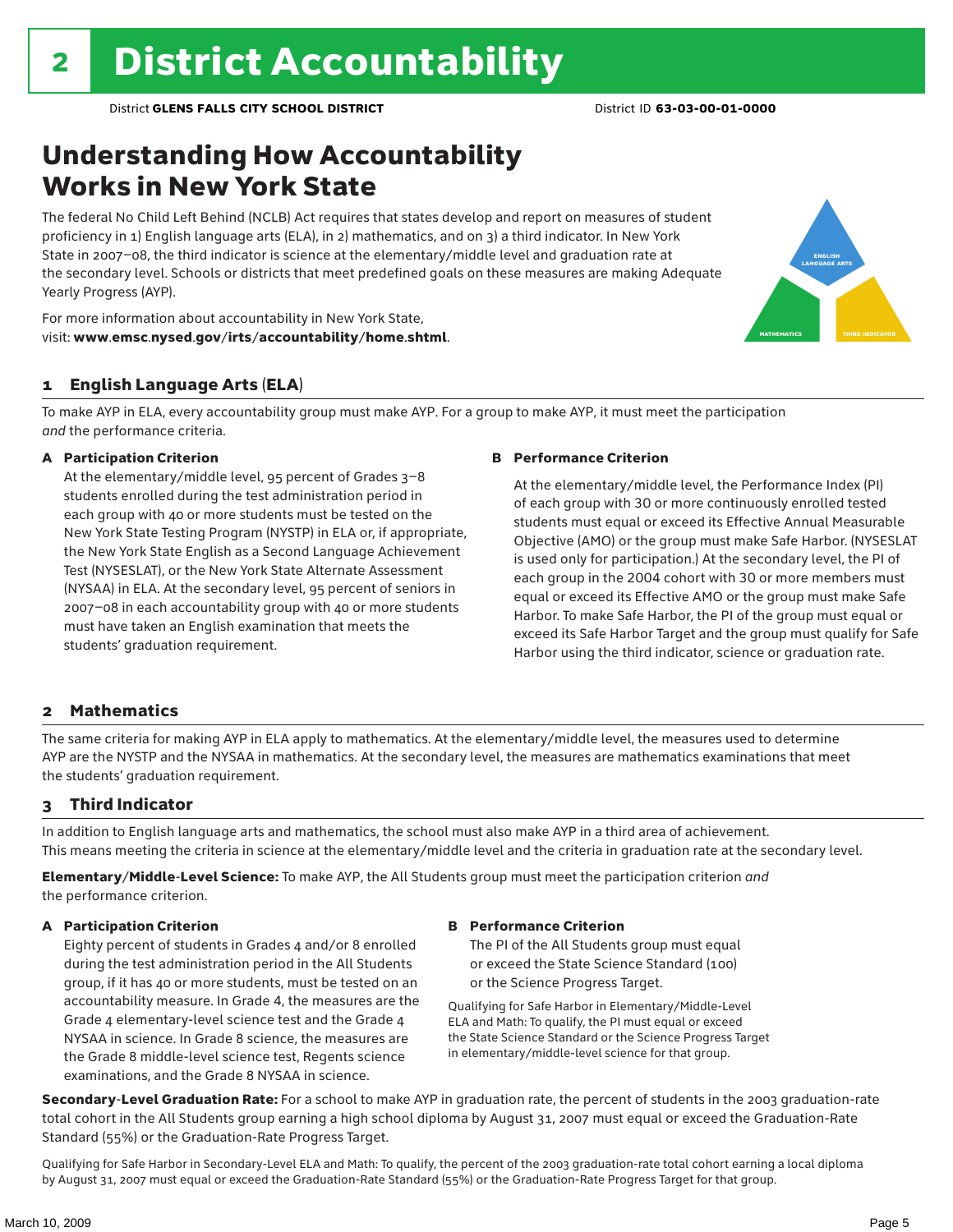## Useful Terms for Understanding Accountability

### Accountability Cohort for English

#### and Mathematics

The 2004 school accountability cohort consists of all students who first entered Grade 9 anywhere in the 2004–05 school year, and all ungraded students with disabilities who reached their seventeenth birthday in the 2004–05 school year, who were enrolled on October 3, 2007 and did not transfer to a diploma granting program. Students who earned a high school equivalency diploma or were enrolled in an approved high school equivalency preparation program on June 30, 2008, are not included in the 2004 school accountability cohort. The 2004 district accountability cohort consists of all students in each school accountability cohort plus students who transferred within the district after BEDS day plus students who were placed outside the district by the Committee on Special Education or district administrators and who met the other requirements for cohort membership. Cohort is defined in Section 100.2 (p) (16) of the Commissioner's Regulations.

#### Adequate Yearly Progress (AYP)

Adequate Yearly Progress (AYP) indicates satisfactory progress by a district or a school toward the goal of proficiency for all students.

#### Annual Measurable Objective (AMO)

The Annual Measurable Objective (AMO) is the Performance Index (PI) value that signifies that an accountability group is making satisfactory progress toward the goal that 100 percent of students will be proficient in the State's learning standards for English language arts and mathematics by 2013–14. The AMO's for each grade level will be increased as specified in CR100.2(p)(14) and will reach 200 in 2013–14. (See Effective AMO for further information.)

#### Continuously Enrolled Students

At the elementary/middle level, continuously enrolled students are those enrolled in the school or district on BEDS day (usually the first Wednesday in October) of the school year until the test administration period. At the secondary level, all students who meet the criteria for inclusion in the accountability cohort are considered to be continuously enrolled.

#### Effective Annual Measurable Objective (Effective AMO)

The Effective Annual Measurable Objective (Effective AMO) is the Performance Index (PI) value that each accountability group within a school or district is expected to achieve to make Adequate Yearly Progress (AYP). The Effective AMO is the lowest PI that an accountability group of a given size can achieve in a subject for the group's PI not to be considered significantly different from the AMO for that subject. If an accountability group's PI equals or exceeds the Effective AMO, it is considered to have made AYP. A more complete definition of Effective AMO and a table showing the PI values that each group size must equal or exceed to make AYP are available at www.emsc.nysed.gov/irts.

#### Graduation-Rate Total Cohort

This term is defined on the graduation-rate accountability page.

#### Performance Index (PI)

Performance Index is a value from 0 to 200 that is assigned to an accountability group, indicating how that group performed on a required State test (or approved alternative) in English language arts, mathematics, or science. Student scores on the tests are converted to four performance levels, from Level 1 to Level 4. (See performance level definitions on the Overview Summary page.) At the elementary/middle level, the PI is calculated using the following equation:

100 × [(Count of Continuously Enrolled Tested Students Performing at Levels 2, 3, and 4 + the Count at Levels 3 and 4) ÷ Count of All Continuously Enrolled Tested Students]

At the secondary level, the PI is calculated using the following equation:

100 × [(Count of Cohort Members Performing at Levels 2, 3, and  $4 +$  the Count at Levels 3 and  $4) \div$  Count of All Cohort Members]

A list of tests used to measure student performance for accountability is available at www.emsc.nysed.gov/irts.

#### Progress Target

For accountability groups below the State Standard in science or graduation rate, the Progress Target is an alternate method for making Adequate Yearly Progress (AYP) or qualifying for Safe Harbor in English language arts and mathematics based on improvement over the previous year's performance.

#### Safe Harbor

Safe Harbor provides an alternate means to demonstrate Adequate Yearly Progress (AYP) for accountability groups that do not achieve their Effective Annual Measurable Objectives (AMOs) in English or mathematics.

#### Safe Harbor Targets

The 2007–08 safe harbor targets were calculated using the following equation:

2006–07 PI + (200 – the 2006–07 PI) × 0.10

#### Science Progress Target

The elementary/middle-level 2007–08 Science Progress Target is calculated by adding one point to the 2006–07 PI. The 2008–09 Science Progress Target is calculated by adding one point to the 2007–08 PI. The 2007–08 target is provided for groups whose PI was below the State Science Standard in 2007–08.

#### Science Standard

The criterion value that represents a minimally satisfactory performance in science. In 2007–08, the State Science Standard at the elementary/middle level is a Performance Index (PI) of 100. The Commissioner may raise the State Science Standard at his discretion in future years.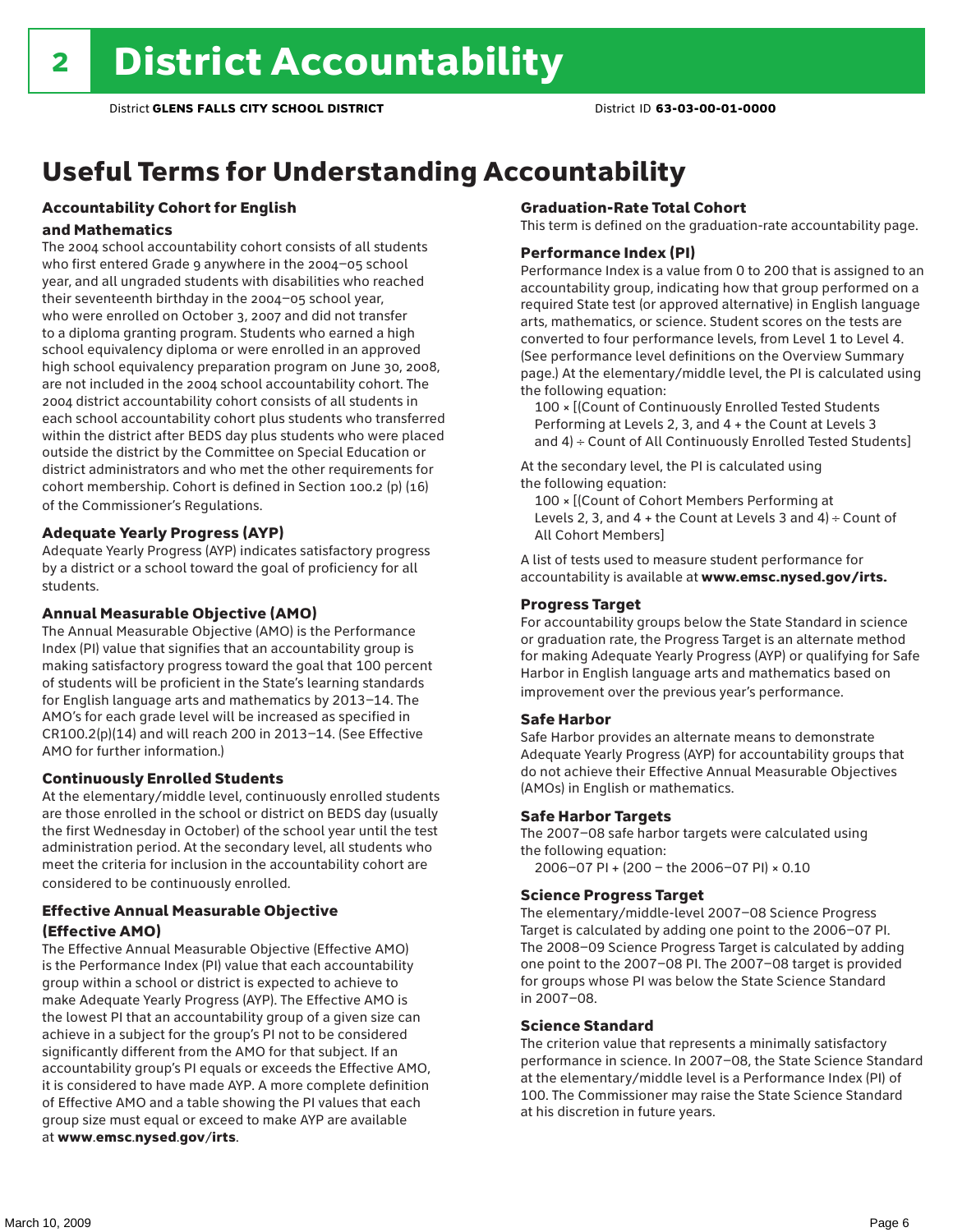### Understanding Your District Accountability Status

The list below defines the district status categories applied to each accountability measure under New York State's district accountability system, which is divided into a Federal Title I component and a State component. Accountability measures for districts are English language arts (ELA), mathematics, elementary/middle-level science, and graduation rate. A district may be assigned a different status for different accountability measures. The overall status of a district is the status assigned to the district for the accountability measure with the most advanced designation in the hierarchy. If the district receives Title I funds, it is the most advanced designation in the Title I hierarchy, unless the district is in good standing under Title I but identified as DRAP under the State hierarchy. A district that does not receive Title I funding in a school year does not have a federal status in that year; however, all districts receive a state status even if they do not receive Title I funding. Consequences for districts not in good standing can be found at: www.emsc.nysed.gov/irts/school-accountability/about.shtml.

#### Federal Title I Status

District in Good Standing

(Applies to all New York State districts receiving Title I funds)

New York State Status (Applies to New York State districts)

#### A district is considered to be in good standing if it has not been identified as a District in Need of Improvement or a District Requiring Academic Progress. ◆ District in Need of Improvement (Year 1) **District Requiring Academic Progress (Year 1)** A district that has not made AYP for two consecutive years A district that has not made AYP on the same accountability measure for two consecutive years is considered a District Requiring on the same accountability measure is considered a District in Need of Improvement (Year 1) for the following year, if it Academic Progress (Year 1) for the following year. continues to receive Title I funds.

District in Need of Improvement (Year 2) A District in Need of Improvement (Year 1) that does not make AYP on the accountability measure for which it was identified is considered a District in Need of Improvement (Year 2) for the following year, if it continues to receive Title I funds.

District in Need of Improvement (Year 3) A District in Need of Improvement (Year 2) that does not make AYP on the accountability measure for which it was identified is considered a District in Need of Improvement (Year 3) for the following year, if it continues to receive Title I funds.

◆ District in Need of Improvement (Year 4) A District in Need of Improvement (Year 3) that does not make AYP on the accountability measure for which it was identified is considered a District in Need of Improvement (Year 4) for the following year, if it continues to receive Title I funds.

 $\blacktriangle$  District in Need of Improvement (Year 5 and above) A District in Need of Improvement (Year 4 and above) that does not make AYP on the accountability measure for which it was identified is considered a District in Need of Improvement (Year 5 and above) for the following year, if it continues to receive Title I funds.

**District Requiring Academic Progress (Year 2)** A District Requiring Academic Progress (Year 1) that does not make AYP on the accountability measure for which it was identified is considered a District Requiring Academic Progress (Year 2) for the following year.

#### $\mathcal{L}_{\mathcal{A}}$ District Requiring Academic Progress (Year 3) A District Requiring Academic Progress (Year 2) that does not make AYP on the accountability measure for which it was identified is considered a District Requiring Academic Progress (Year 3) for the following year.

**District Requiring Academic Progress (Year 4)** A District Requiring Academic Progress (Year 3) that does not make AYP on the accountability measure for which it was identified is considered a District Requiring Academic Progress (Year 4) for the following year.

■ District Requiring Academic Progress (Year 5 and above) A District Requiring Academic Progress (Year 4 and above) that does not make AYP on the accountability measure for which it was identified is considered a District Requiring Academic Progress (Year 5 and above) for the following year.

Pending - A district's status is "Pending" if the district requires special evaluation procedures and they have not yet been completed.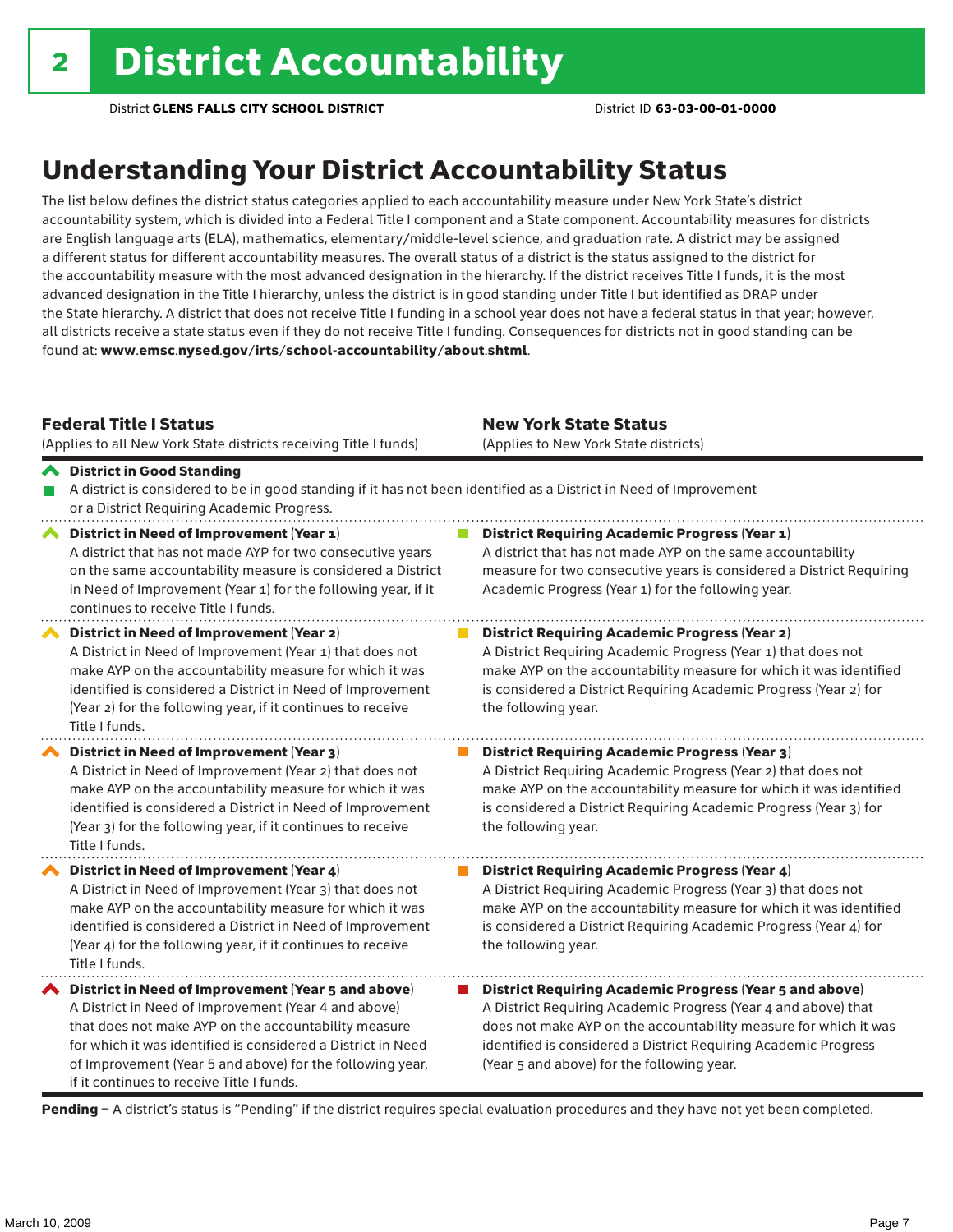# <sup>2</sup> District Accountability

District **GLENS FALLS CITY SCHOOL DISTRICT** District ID **63-03-00-01-0000**

### Summary

| <b>Overall Accountability</b><br><b>Status (2008-09)</b> | <b>Good Standing</b> |                                                           |             |                                       |  |  |  |
|----------------------------------------------------------|----------------------|-----------------------------------------------------------|-------------|---------------------------------------|--|--|--|
|                                                          | ELA                  | Good Standing                                             | Science     | Good Standing                         |  |  |  |
|                                                          | Math                 | Good Standing                                             |             | Graduation Rate <a> Good Standing</a> |  |  |  |
| <b>Title I Part A Funding</b>                            |                      | <b>Years the District Received Title I Part A Funding</b> |             |                                       |  |  |  |
|                                                          | $2006 - 07$          |                                                           | $2007 - 08$ | $2008 - 09$                           |  |  |  |
|                                                          | YES                  |                                                           | YES         | <b>YES</b>                            |  |  |  |

#### On which accountability measures did this district make Adequate Yearly Progress (AYP) and which groups made AYP on each measure?

|                                                     | <b>Elementary/Middle Level</b> |                              |               | <b>Secondary Level</b> |               |                        |  |
|-----------------------------------------------------|--------------------------------|------------------------------|---------------|------------------------|---------------|------------------------|--|
|                                                     | English                        |                              |               | English                |               |                        |  |
| <b>Student Groups</b>                               | Language Arts                  | Mathematics                  | Science       | Language Arts          | Mathematics   | <b>Graduation Rate</b> |  |
| <b>All Students</b>                                 | V                              |                              | V             |                        | v             | V                      |  |
| <b>Ethnicity</b>                                    |                                |                              |               |                        |               |                        |  |
| American Indian or Alaska Native                    |                                |                              |               |                        |               |                        |  |
| <b>Black or African American</b>                    |                                |                              |               |                        |               |                        |  |
| Hispanic or Latino                                  |                                |                              |               |                        |               |                        |  |
| Asian or Native<br>Hawaiian/Other Pacific Islander  |                                |                              |               |                        |               |                        |  |
| White                                               | v                              |                              |               |                        |               |                        |  |
| Multiracial                                         |                                |                              |               |                        |               |                        |  |
| <b>Other Groups</b>                                 |                                |                              |               |                        |               |                        |  |
| <b>Students with Disabilities</b>                   | $V$ SH                         | v                            |               |                        |               |                        |  |
| Limited English Proficient                          |                                |                              |               |                        |               |                        |  |
| Economically Disadvantaged                          | v                              |                              |               |                        |               |                        |  |
| <b>Student groups making</b><br>AYP in each subject | $\sqrt{5}$ of 5                | $\blacktriangleright$ 5 of 5 | $\vee$ 1 of 1 | $\vee$ 3 of 3          | $\vee$ 3 of 3 | $\vee$ 1 of 1          |  |

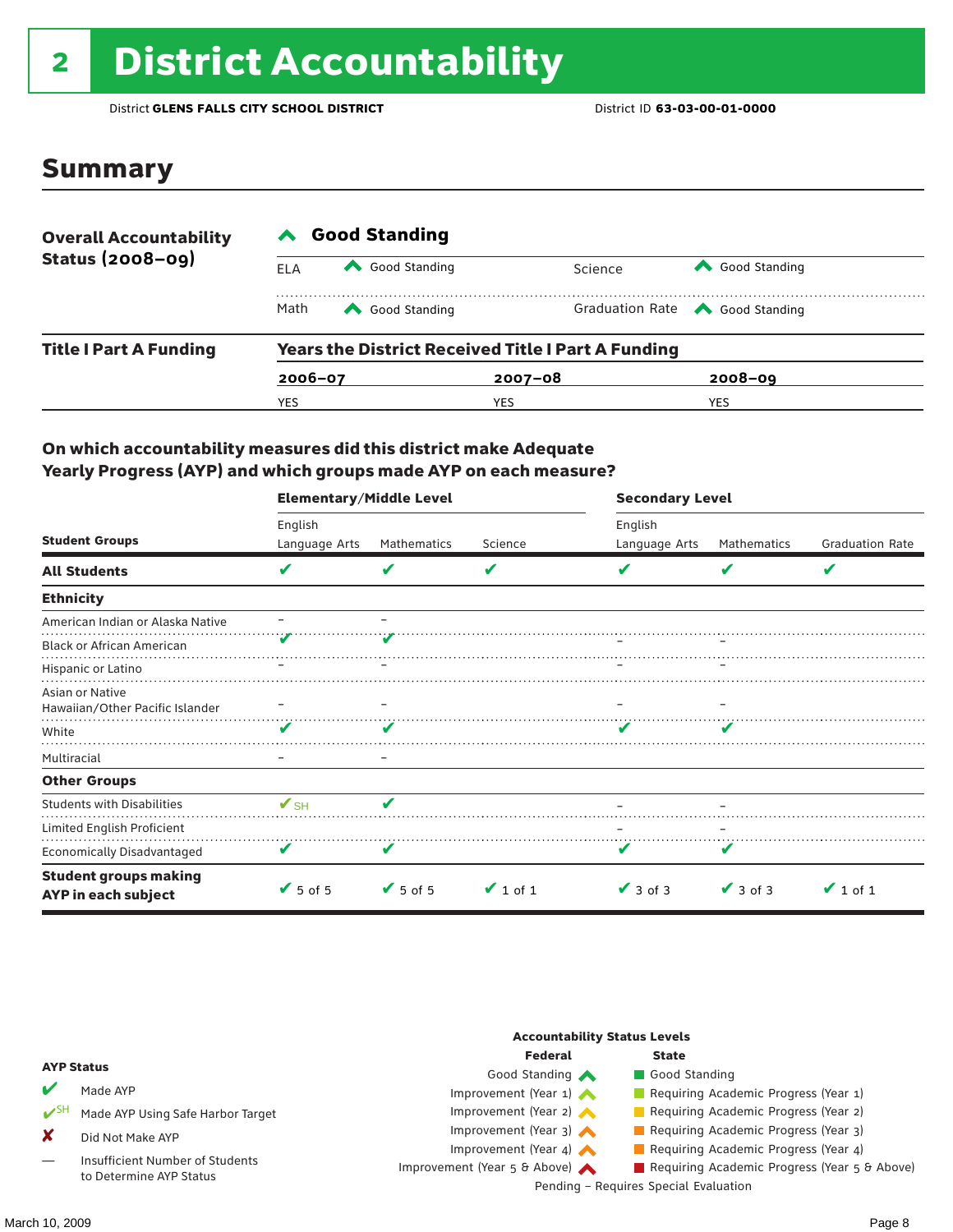## **Elementary/Middle-Level English Language Arts**

| <b>Accountability Status</b><br>for This Subject<br>$(2008 - 09)$ | ▰      | Good Standing                                            |
|-------------------------------------------------------------------|--------|----------------------------------------------------------|
| <b>Accountability Measures</b>                                    | 5 of 5 | Student groups making AYP in English language arts       |
|                                                                   |        | Made AYP                                                 |
| <b>Prospective Status</b>                                         |        | This district will be in good standing in 2009-10. [201] |

#### How did students in each accountability group perform on **elementary/middle-level English language arts accountability measures?**

|                                                            | <b>AYP</b>               | Participation $2$ |               | Test Performance <sup>3</sup> |            | <b>Performance Objectives</b> |             |             |                    |  |
|------------------------------------------------------------|--------------------------|-------------------|---------------|-------------------------------|------------|-------------------------------|-------------|-------------|--------------------|--|
| <b>Student Group</b>                                       |                          |                   |               | Met                           | Percentage | Met                           | Performance | Effective   | Safe Harbor Target |  |
| (Total: Continuous Enrollment) <sup>1</sup>                | <b>Status</b>            | Criterion         | <b>Tested</b> | Criterion                     | Index      | AMO                           | $2007 - 08$ | $2008 - 09$ |                    |  |
| All Students (1020:991)                                    | V                        | V                 | 100%          | V                             | 175        | 130                           |             |             |                    |  |
| <b>Ethnicity</b>                                           |                          |                   |               |                               |            |                               |             |             |                    |  |
| American Indian or Alaska Native<br>(1:1)                  |                          |                   |               |                               |            |                               |             |             |                    |  |
| <b>Black or African American</b><br>(52:48)                | ✔                        | V                 | 100%          | V                             | 167        | 119                           |             |             |                    |  |
| Hispanic or Latino (17:16)                                 |                          |                   |               |                               |            |                               |             |             |                    |  |
| Asian or Native Hawaiian/Other Pacific<br>Islander (12:11) |                          |                   |               |                               |            |                               |             |             |                    |  |
| White (935:913)                                            | V                        | V                 | 100%          | V                             | 176        | 129                           |             |             |                    |  |
| Multiracial (3:2)                                          |                          |                   |               | -                             |            |                               |             |             |                    |  |
| <b>Other Groups</b>                                        |                          |                   |               |                               |            |                               |             |             |                    |  |
| Students with Disabilities <sup>4</sup><br>(186:177)       | $\mathbf{V}_{\text{SH}}$ | ✔                 | 99%           | $\mathbf{V}_{\text{SH}}$      | 120        | 125                           | 114         | 128         |                    |  |
| Limited English Proficient <sup>5</sup><br>(0:0)           |                          |                   |               |                               |            |                               |             |             |                    |  |
| <b>Economically Disadvantaged</b><br>(369:364)             | V                        | V                 | 100%          | V                             | 157        | 127                           |             |             |                    |  |
| <b>Final AYP Determination</b>                             | $\sqrt{5}$ of 5          |                   |               |                               |            |                               |             |             |                    |  |

#### $NOTES$

- <sup>1</sup> These data show the count of students enrolled during the test administration period (used for Participation) followed by the count of continuously enrolled tested students (used for Performance). For accountability calculations,
- students who were excused from testing for medical reasons are not included in the enrollment count.<br>Groups with fewer than 40 students enrolled during the test administration period are not required to meet the participation criterion. If the participation rate of a group fell below 95 percent in 2007–08, the enrollment shown is the sum of 2006–07 and 2007–08 enrollments and the percent tested is the weighted average of the participation
- rates over those two years.<br><sup>3</sup> For districts with fewer than 30 continuously enrolled tested students in the All Students group in 2007–08, data for 2006–07 and 2007–08 were combined to determine counts and PIs. For districts with 30 or more continuously enrolled students in the All Students group in 2007–08, student groups with fewer than 30 continuously enrolled
- tested students are not required to meet the performance criterion. <sup>4</sup> If the district failed to make AYP solely because of the performance of students with disabilities, met the 95% participation requirement for this group, and would meet or exceed the AMO for this subject if 34 points were
- added to the PI, then the district is considered to have made AYP for students with disabilities.<br><sup>5</sup> If the count of LEP students is equal to or greater than 30, former LEP students are also included in the performance calculations.

‡ This student group did not make AYP in science; therefore, it did not qualify for Safe Harbor.

#### AYP Status Made AYP

- Made AYP Using Safe Harbor Target
- X Did Not Make AYP
- Insufficient Number of Students to Determine AYP Status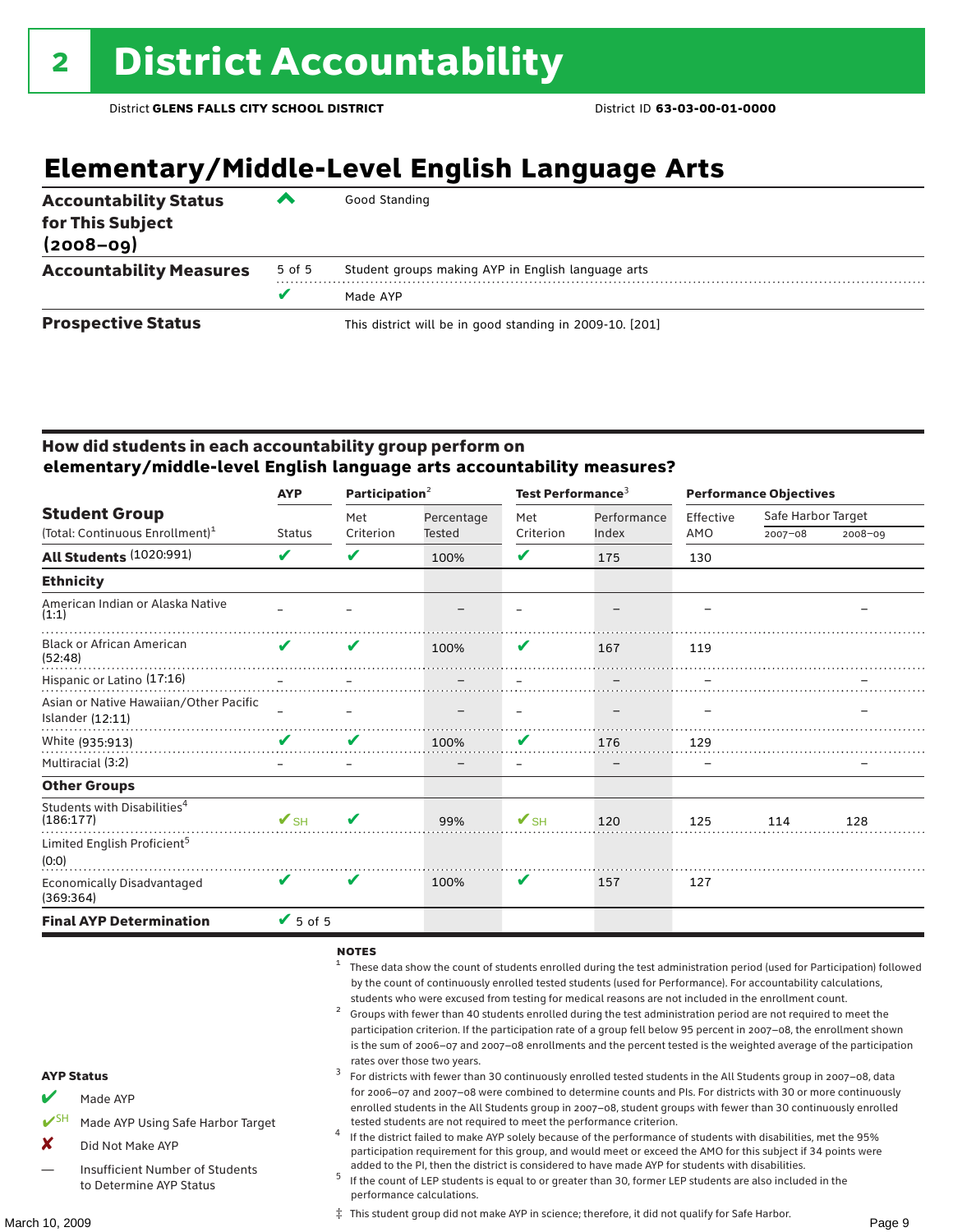## **Elementary/Middle-Level Mathematics**

| <b>Accountability Status</b><br>for This Subject<br>$(2008 - 09)$ | ▰      | Good Standing                                            |
|-------------------------------------------------------------------|--------|----------------------------------------------------------|
| <b>Accountability Measures</b>                                    | 5 of 5 | Student groups making AYP in mathematics                 |
|                                                                   |        | Made AYP                                                 |
| <b>Prospective Status</b>                                         |        | This district will be in good standing in 2009-10. [201] |

#### How did students in each accountability group perform on **elementary/middle-level mathematics accountability measures?**

|                                                              | <b>AYP</b>    | Participation <sup>2</sup> |            | Test Performance <sup>3</sup> |             | <b>Performance Objectives</b> |                    |             |
|--------------------------------------------------------------|---------------|----------------------------|------------|-------------------------------|-------------|-------------------------------|--------------------|-------------|
| <b>Student Group</b>                                         |               | Met                        | Percentage | Met                           | Performance | Effective                     | Safe Harbor Target |             |
| (Total: Continuous Enrollment) <sup>1</sup>                  | <b>Status</b> | Criterion                  | Tested     | Criterion                     | Index       | AMO                           | $2007 - 08$        | $2008 - 09$ |
| All Students (1016:980)                                      | V             | ✔                          | 100%       | V                             | 186         | 99                            |                    |             |
| <b>Ethnicity</b>                                             |               |                            |            |                               |             |                               |                    |             |
| American Indian or Alaska Native<br>(1:1)                    |               |                            |            |                               |             |                               |                    |             |
| <b>Black or African American</b><br>(50:47)                  | ✔             | V                          | 100%       | V                             | 177         | 88                            |                    |             |
| Hispanic or Latino (16:15)                                   |               |                            |            |                               |             |                               |                    |             |
| Asian or Native Hawaiian/Other Pacific<br>Islander $(12:11)$ |               |                            |            |                               |             |                               |                    |             |
| White (935:904)                                              | V             | V                          | 100%       | V                             | 187         | 98                            |                    |             |
| Multiracial (2:2)                                            |               |                            |            | $\qquad \qquad -$             | -           |                               |                    |             |
| <b>Other Groups</b>                                          |               |                            |            |                               |             |                               |                    |             |
| Students with Disabilities <sup>4</sup><br>(184:175)         |               | $\mathbf{v}$               | 100%       | V                             | 138         | 94                            |                    |             |
| Limited English Proficient <sup>5</sup><br>(0:0)             |               |                            |            |                               |             |                               |                    |             |
| Economically Disadvantaged<br>(360:355)                      | V             | V                          | 100%       | V                             | 175         | 96                            |                    |             |
| <b>Final AYP Determination</b>                               | $V$ 5 of 5    |                            |            |                               |             |                               |                    |             |

#### $NOTES$

- <sup>1</sup> These data show the count of students enrolled during the test administration period (used for Participation) followed by the count of continuously enrolled tested students (used for Performance). For accountability calculations,
- students who were excused from testing for medical reasons are not included in the enrollment count.<br><sup>2</sup> Groups with fewer than 40 students enrolled during the test administration period are not required to meet the participation criterion. If the participation rate of a group fell below 95 percent in 2007–08, the enrollment shown is the sum of 2006–07 and 2007–08 enrollments and the percent tested is the weighted average of the participation rates over those two years.<br><sup>3</sup> For districts with fewer than 30 continuously enrolled tested students in the All Students group in 2007–08, data
- for 2006–07 and 2007–08 were combined to determine counts and PIs. For districts with 30 or more continuously enrolled students in the All Students group in 2007–08, student groups with fewer than 30 continuously enrolled
- tested students are not required to meet the performance criterion. <sup>4</sup> If the district failed to make AYP solely because of the performance of students with disabilities, met the 95% participation requirement for this group, and would meet or exceed the AMO for this subject if 34 points were
- added to the PI, then the district is considered to have made AYP for students with disabilities.<br> $5$  If the count of LEP students is equal to or greater than 30, former LEP students are also included in the performance calculations.

‡ This student group did not make AYP in science; therefore, it did not qualify for Safe Harbor.

### AYP Status

- Made AYP
- Made AYP Using Safe Harbor Target
- X Did Not Make AYP
- Insufficient Number of Students to Determine AYP Status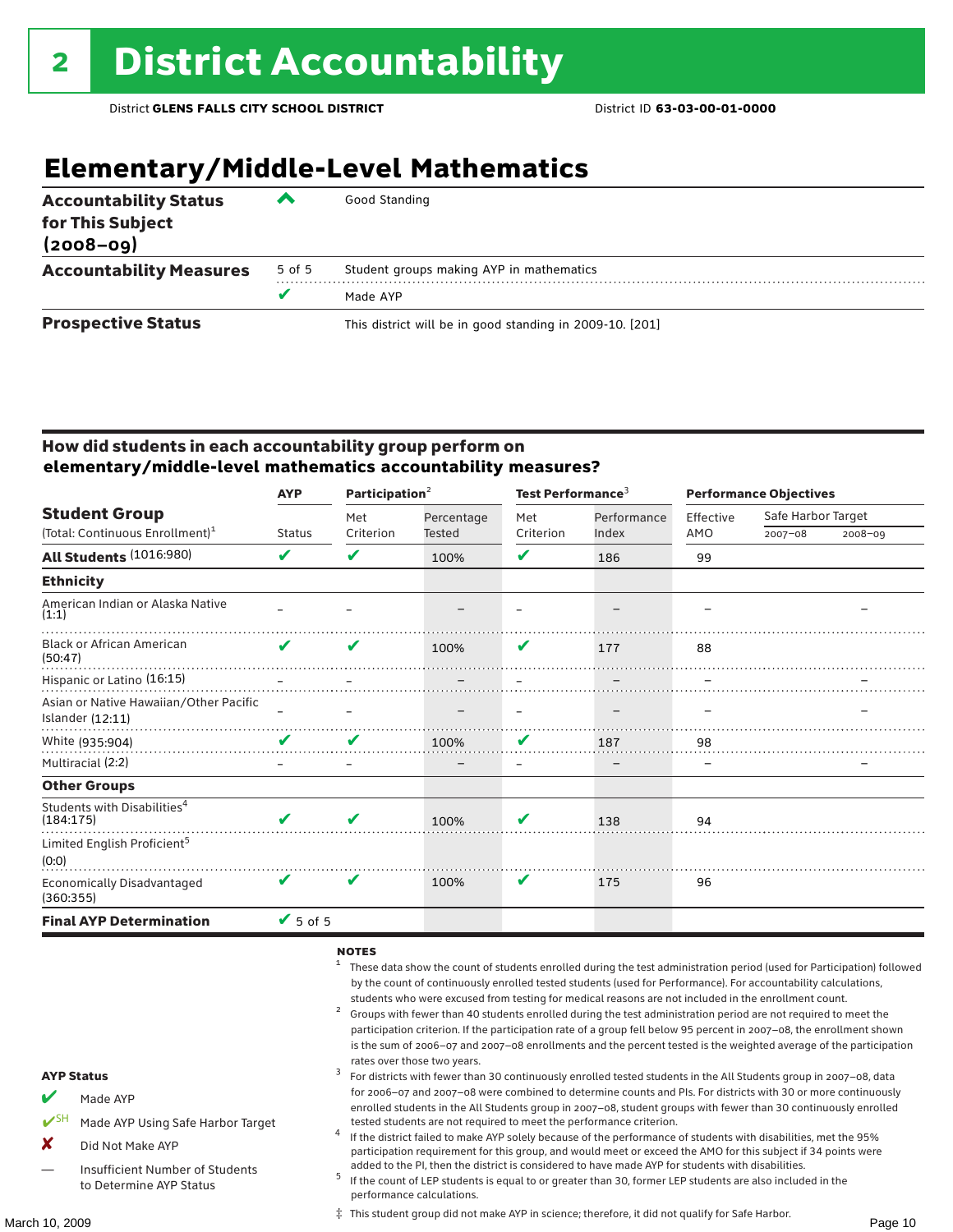### Elementary/Middle-Level Science

| <b>Accountability Status</b><br>for This Subject<br>$(2008 - 09)$ | ◚      | Good Standing                                            |
|-------------------------------------------------------------------|--------|----------------------------------------------------------|
| <b>Accountability Measures</b>                                    | 1 of 1 | Student groups making AYP in science                     |
|                                                                   | v      | Made AYP                                                 |
| <b>Prospective Status</b>                                         |        | This district will be in good standing in 2009-10. [201] |

#### How did students in each accountability group perform on elementary/middle-level science accountability measures?

|                                           |                                                                                                      | <b>AYP</b>    |                                                     | Participation <sup>2</sup>  |                                                            | Test Performance <sup>3</sup> |                                                                                                                                                                                                                                                                                                                                                                                                                                                                                                                                                                                                                                                                                                                                                                                                                                                                                                                                                                                                                                                                        | <b>Performance Objectives</b> |                 |                 |
|-------------------------------------------|------------------------------------------------------------------------------------------------------|---------------|-----------------------------------------------------|-----------------------------|------------------------------------------------------------|-------------------------------|------------------------------------------------------------------------------------------------------------------------------------------------------------------------------------------------------------------------------------------------------------------------------------------------------------------------------------------------------------------------------------------------------------------------------------------------------------------------------------------------------------------------------------------------------------------------------------------------------------------------------------------------------------------------------------------------------------------------------------------------------------------------------------------------------------------------------------------------------------------------------------------------------------------------------------------------------------------------------------------------------------------------------------------------------------------------|-------------------------------|-----------------|-----------------|
|                                           | <b>Student Group</b><br>(Total: Continuous Enrollment) <sup>1</sup>                                  |               | Safe Harbor<br><b>Status Qualification</b>          | Met<br>Criterion            | Percentage<br><b>Tested</b>                                | Met<br>Criterion              | Performance<br>Index                                                                                                                                                                                                                                                                                                                                                                                                                                                                                                                                                                                                                                                                                                                                                                                                                                                                                                                                                                                                                                                   | State<br>Standard             | Progress Target | 2007-08 2008-09 |
|                                           | <b>All Students (367:347)</b>                                                                        | V             | <b>Oualified</b>                                    | V                           | 99%                                                        | $\mathbf v$                   | 188                                                                                                                                                                                                                                                                                                                                                                                                                                                                                                                                                                                                                                                                                                                                                                                                                                                                                                                                                                                                                                                                    | 100                           |                 |                 |
| <b>Ethnicity</b>                          |                                                                                                      |               |                                                     |                             |                                                            |                               |                                                                                                                                                                                                                                                                                                                                                                                                                                                                                                                                                                                                                                                                                                                                                                                                                                                                                                                                                                                                                                                                        |                               |                 |                 |
| (0:0)                                     | American Indian or Alaska Native                                                                     |               |                                                     |                             |                                                            |                               |                                                                                                                                                                                                                                                                                                                                                                                                                                                                                                                                                                                                                                                                                                                                                                                                                                                                                                                                                                                                                                                                        |                               |                 |                 |
| (22:20)                                   | <b>Black or African American</b>                                                                     |               |                                                     |                             |                                                            |                               |                                                                                                                                                                                                                                                                                                                                                                                                                                                                                                                                                                                                                                                                                                                                                                                                                                                                                                                                                                                                                                                                        |                               |                 |                 |
|                                           | Hispanic or Latino (6:6)                                                                             |               |                                                     |                             |                                                            |                               |                                                                                                                                                                                                                                                                                                                                                                                                                                                                                                                                                                                                                                                                                                                                                                                                                                                                                                                                                                                                                                                                        |                               |                 |                 |
|                                           | Asian or Native Hawaiian/Other Pacific<br>Islander (6:6)                                             |               |                                                     |                             |                                                            |                               |                                                                                                                                                                                                                                                                                                                                                                                                                                                                                                                                                                                                                                                                                                                                                                                                                                                                                                                                                                                                                                                                        |                               |                 |                 |
|                                           | White (333:315)                                                                                      |               | <b>Oualified</b>                                    |                             | 99%                                                        | V                             | 190                                                                                                                                                                                                                                                                                                                                                                                                                                                                                                                                                                                                                                                                                                                                                                                                                                                                                                                                                                                                                                                                    | 100                           |                 |                 |
|                                           | Multiracial (0:0)                                                                                    |               |                                                     |                             |                                                            |                               |                                                                                                                                                                                                                                                                                                                                                                                                                                                                                                                                                                                                                                                                                                                                                                                                                                                                                                                                                                                                                                                                        |                               |                 |                 |
|                                           | <b>Other Groups</b>                                                                                  |               |                                                     |                             |                                                            |                               |                                                                                                                                                                                                                                                                                                                                                                                                                                                                                                                                                                                                                                                                                                                                                                                                                                                                                                                                                                                                                                                                        |                               |                 |                 |
| (70:66)                                   | <b>Students with Disabilities</b>                                                                    |               | <b>Oualified</b>                                    |                             | 100%                                                       | V                             | 156                                                                                                                                                                                                                                                                                                                                                                                                                                                                                                                                                                                                                                                                                                                                                                                                                                                                                                                                                                                                                                                                    | 100                           |                 |                 |
| (0:0)                                     | Limited English Proficient <sup>4</sup>                                                              |               |                                                     |                             |                                                            |                               |                                                                                                                                                                                                                                                                                                                                                                                                                                                                                                                                                                                                                                                                                                                                                                                                                                                                                                                                                                                                                                                                        |                               |                 |                 |
| (142:137)                                 | <b>Economically Disadvantaged</b>                                                                    |               | <b>Oualified</b>                                    | v                           | 99%                                                        | V                             | 177                                                                                                                                                                                                                                                                                                                                                                                                                                                                                                                                                                                                                                                                                                                                                                                                                                                                                                                                                                                                                                                                    | 100                           |                 |                 |
|                                           | <b>Final AYP Determination</b>                                                                       | $\vee$ 1 of 1 |                                                     |                             |                                                            |                               |                                                                                                                                                                                                                                                                                                                                                                                                                                                                                                                                                                                                                                                                                                                                                                                                                                                                                                                                                                                                                                                                        |                               |                 |                 |
| <b>AYP Status</b><br>$V^{\text{SH}}$<br>x | Made AYP<br>Made AYP Using Safe Harbor Target<br>Did Not Make AYP<br>Insufficient Number of Students |               | <b>NOTES</b><br>$\mathbf{1}$<br>$\overline{a}$<br>3 | rates over those two years. | were combined to determine counts and performance indices. |                               | These data show the count of students enrolled during the test administration period (used for Participation) followed<br>by the count of continuously enrolled tested students (used for Performance). For accountability calculations,<br>students who were excused from testing for medical reasons are not included in the enrollment count.<br>Groups with fewer than 40 students enrolled during the test administration period are not required to meet the<br>participation criterion. If the participation rate of a group fell below 80 percent in 2007-08, the enrollment shown<br>is the sum of 2006-07 and 2007-08 enrollments and the percent tested is the weighted average of the participation<br>Groups with fewer than 30 continuously enrolled tested students are not required to meet the performance criterion.<br>For districts with fewer than 30 continuously enrolled tested students in 2007-08, data for 2006-07 and 2007-08<br>If the count of LEP students is equal to or greater than 30, former LEP students are also included in the |                               |                 |                 |
|                                           | to Determine AYP Status                                                                              |               |                                                     | performance calculations.   |                                                            |                               |                                                                                                                                                                                                                                                                                                                                                                                                                                                                                                                                                                                                                                                                                                                                                                                                                                                                                                                                                                                                                                                                        |                               |                 |                 |
| March 10. 2009                            |                                                                                                      |               |                                                     |                             |                                                            |                               |                                                                                                                                                                                                                                                                                                                                                                                                                                                                                                                                                                                                                                                                                                                                                                                                                                                                                                                                                                                                                                                                        |                               |                 | Page 11         |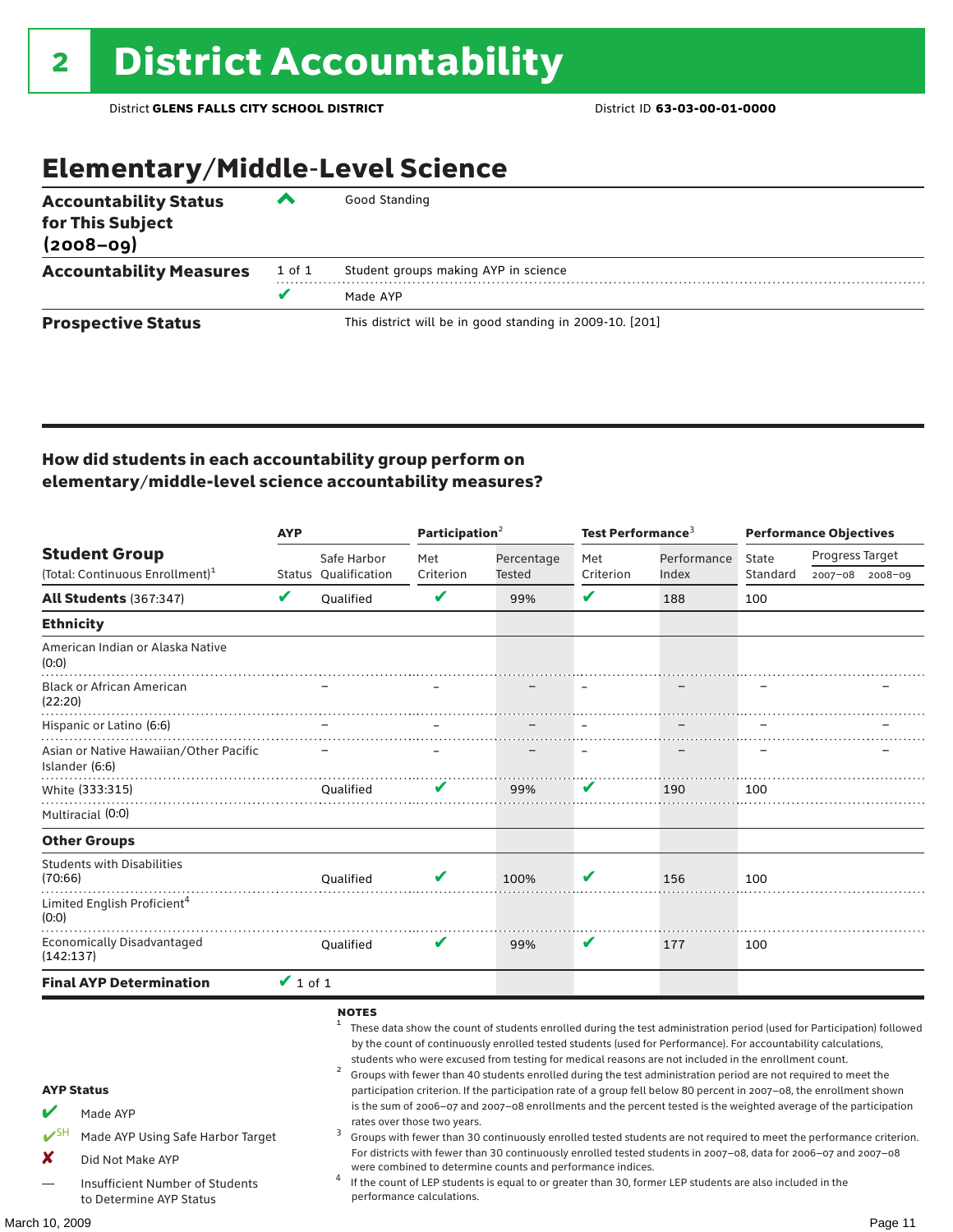## **Secondary-Level English Language Arts**

| <b>Accountability Status</b><br>for This Subject<br>$(2008 - 09)$ | ▰      | Good Standing                                            |
|-------------------------------------------------------------------|--------|----------------------------------------------------------|
| <b>Accountability Measures</b>                                    | 3 of 3 | Student groups making AYP in English language arts       |
|                                                                   |        | Made AYP                                                 |
| <b>Prospective Status</b>                                         |        | This district will be in good standing in 2009-10. [201] |

#### How did students in each accountability group perform on **secondary-level English language arts accountability measures?**

|                                              | <b>AYP</b>    | Participation $2$ |                      | Test Performance <sup>3</sup> |             | <b>Performance Objectives</b> |                    |             |
|----------------------------------------------|---------------|-------------------|----------------------|-------------------------------|-------------|-------------------------------|--------------------|-------------|
| <b>Student Group</b>                         |               | Met               | Percentage<br>Tested | Met                           | Performance | Effective                     | Safe Harbor Target |             |
| $(12th$ Graders: 2004 Cohort) <sup>1</sup>   | Status        | Criterion         |                      | Criterion                     | Index       | AMO                           | $2007 - 08$        | $2008 - 09$ |
| All Students (179:200)                       | V             | ✔                 | 99%                  | V                             | 183         | 157                           |                    |             |
| <b>Ethnicity</b>                             |               |                   |                      |                               |             |                               |                    |             |
| American Indian or Alaska Native<br>(0:0)    |               |                   |                      |                               |             |                               |                    |             |
| <b>Black or African American</b>             |               |                   |                      |                               |             |                               |                    |             |
| (4:9)                                        |               |                   |                      |                               |             |                               |                    |             |
|                                              |               |                   |                      |                               |             |                               |                    |             |
| Asian or Native Hawaiian/Other Pacific       |               |                   |                      |                               |             |                               |                    |             |
| Islander $(2:1)$                             |               |                   |                      |                               |             |                               |                    |             |
| White (170:187)                              | $\mathbf{v}$  | V                 | 99%                  | V                             | 185         | 157                           |                    |             |
| Multiracial (0:0)                            |               |                   |                      |                               |             |                               |                    |             |
| <b>Other Groups</b>                          |               |                   |                      |                               |             |                               |                    |             |
| <b>Students with Disabilities</b><br>(13:27) |               |                   |                      |                               |             |                               |                    |             |
| Limited English Proficient <sup>4</sup>      |               |                   |                      |                               |             |                               |                    |             |
| (1:0)                                        |               |                   |                      |                               |             |                               |                    |             |
| Economically Disadvantaged<br>(26:39)        |               |                   |                      | V                             | 154         | 149                           |                    |             |
| <b>Final AYP Determination</b>               | $\vee$ 3 of 3 |                   |                      |                               |             |                               |                    |             |

|                   |                                   | <b>NOTES</b><br>These data show the count of 12th graders in 2007-08 (used for Participation) followed by the count of students<br>in the 2004 cohort (used for Performance).                                                        |
|-------------------|-----------------------------------|--------------------------------------------------------------------------------------------------------------------------------------------------------------------------------------------------------------------------------------|
|                   |                                   | Groups with fewer than 40 students in the 12th grade are not required to meet the participation criterion.                                                                                                                           |
| <b>AYP Status</b> |                                   | If the participation rate of a group fell below 95 percent in 2007-08, the enrollment shown is the sum of 2006-07<br>and 2007-08 Grade 12 enrollments and the percent tested is the weighted average of the participation rates over |
| M                 | Made AYP                          | those two years.<br>For districts with fewer than 30 students in the 2004 cohort, data for 2003 and 2004 cohort members were combined                                                                                                |
|                   | Made AYP Using Safe Harbor Target | to determine counts and PIs. For districts with 30 or more students in the 2004 cohort in the All Students group,                                                                                                                    |
| X                 | Did Not Make AYP                  | groups with fewer than 30 students in the 2004 cohort are not required to meet the performance criterion.<br>If the count of LEP students is equal to or greater than 30, former LEP students are also included in the               |
|                   | Insufficient Number of Students   | performance calculations.                                                                                                                                                                                                            |

‡ This student group did not make AYP in graduation rate; therefore, it did not qualify for Safe Harbor.

to Determine AYP Status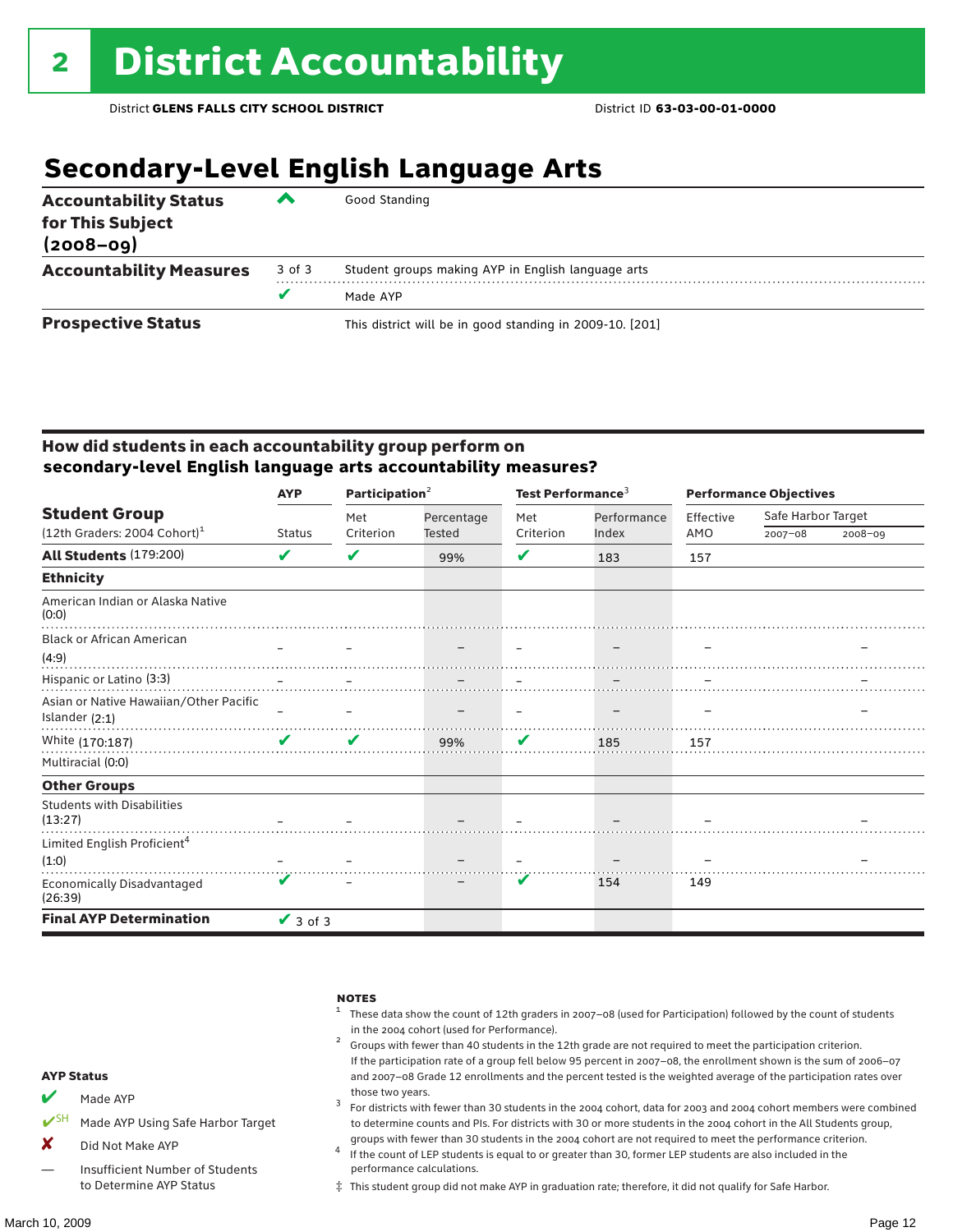### **Secondary-Level Mathematics**

| <b>Accountability Status</b><br>for This Subject<br>$(2008 - 09)$ | ‴      | Good Standing                                            |
|-------------------------------------------------------------------|--------|----------------------------------------------------------|
| <b>Accountability Measures</b>                                    | 3 of 3 | Student groups making AYP in mathematics                 |
|                                                                   |        | Made AYP                                                 |
| <b>Prospective Status</b>                                         |        | This district will be in good standing in 2009-10. [201] |

#### How did students in each accountability group perform on **secondary-level mathematics accountability measures?**

|                                              | <b>AYP</b>    | Participation <sup>2</sup> |                      | Test Performance <sup>3</sup> |                          | <b>Performance Objectives</b> |                    |             |
|----------------------------------------------|---------------|----------------------------|----------------------|-------------------------------|--------------------------|-------------------------------|--------------------|-------------|
| <b>Student Group</b>                         |               | Met                        | Percentage<br>Tested | Met                           | Performance              | Effective                     | Safe Harbor Target |             |
| (12th Graders: 2004 Cohort) <sup>1</sup>     | <b>Status</b> | Criterion                  |                      | Criterion                     | Index                    | AMO                           | $2007 - 08$        | $2008 - 09$ |
| <b>All Students (179:200)</b>                | V             | V                          | 97%                  | ✔                             | 183                      | 151                           |                    |             |
| <b>Ethnicity</b>                             |               |                            |                      |                               |                          |                               |                    |             |
| American Indian or Alaska Native<br>(0:0)    |               |                            |                      |                               |                          |                               |                    |             |
| <b>Black or African American</b>             |               |                            |                      |                               |                          |                               |                    |             |
| (4:9)                                        |               |                            |                      | $\sim$                        | $\overline{\phantom{m}}$ |                               |                    |             |
|                                              |               |                            |                      |                               |                          |                               |                    |             |
| Asian or Native Hawaiian/Other Pacific       |               |                            |                      |                               |                          |                               |                    |             |
| Islander $(2:1)$                             |               |                            |                      |                               |                          |                               |                    |             |
| White (170:187)                              | $\mathbf{v}$  | V                          | 98%                  | $\mathbf v$                   | 185                      | 151                           |                    |             |
| Multiracial (0:0)                            |               |                            |                      |                               |                          |                               |                    |             |
| <b>Other Groups</b>                          |               |                            |                      |                               |                          |                               |                    |             |
| <b>Students with Disabilities</b><br>(13:27) |               |                            |                      |                               |                          |                               |                    |             |
| Limited English Proficient <sup>4</sup>      |               |                            |                      |                               |                          |                               |                    |             |
| (1:0)                                        |               |                            |                      |                               |                          |                               |                    |             |
| Economically Disadvantaged<br>(26:39)        |               |                            |                      | V                             | 162                      | 143                           |                    |             |
| <b>Final AYP Determination</b>               | $\vee$ 3 of 3 |                            |                      |                               |                          |                               |                    |             |

|                   |                                   | <b>NOTES</b><br>These data show the count of 12th graders in 2007-08 (used for Participation) followed by the count of students<br>in the 2004 cohort (used for Performance).<br>Groups with fewer than 40 students in the 12th grade are not required to meet the participation criterion.<br>If the participation rate of a group fell below 95 percent in 2007-08, the enrollment shown is the sum of 2006-07 |
|-------------------|-----------------------------------|------------------------------------------------------------------------------------------------------------------------------------------------------------------------------------------------------------------------------------------------------------------------------------------------------------------------------------------------------------------------------------------------------------------|
| <b>AYP Status</b> |                                   | and 2007-08 Grade 12 enrollments and the percent tested is the weighted average of the participation rates over                                                                                                                                                                                                                                                                                                  |
| M                 | Made AYP                          | those two years.<br>For districts with fewer than 30 students in the 2004 cohort, data for 2003 and 2004 cohort members were combined                                                                                                                                                                                                                                                                            |
|                   | Made AYP Using Safe Harbor Target | to determine counts and PIs. For districts with 30 or more students in the 2004 cohort in the All Students group,                                                                                                                                                                                                                                                                                                |
| X                 | Did Not Make AYP                  | groups with fewer than 30 students in the 2004 cohort are not required to meet the performance criterion.<br>If the count of LEP students is equal to or greater than 30, former LEP students are also included in the                                                                                                                                                                                           |
|                   | Insufficient Number of Students   | performance calculations.                                                                                                                                                                                                                                                                                                                                                                                        |

‡ This student group did not make AYP in graduation rate; therefore, it did not qualify for Safe Harbor.

to Determine AYP Status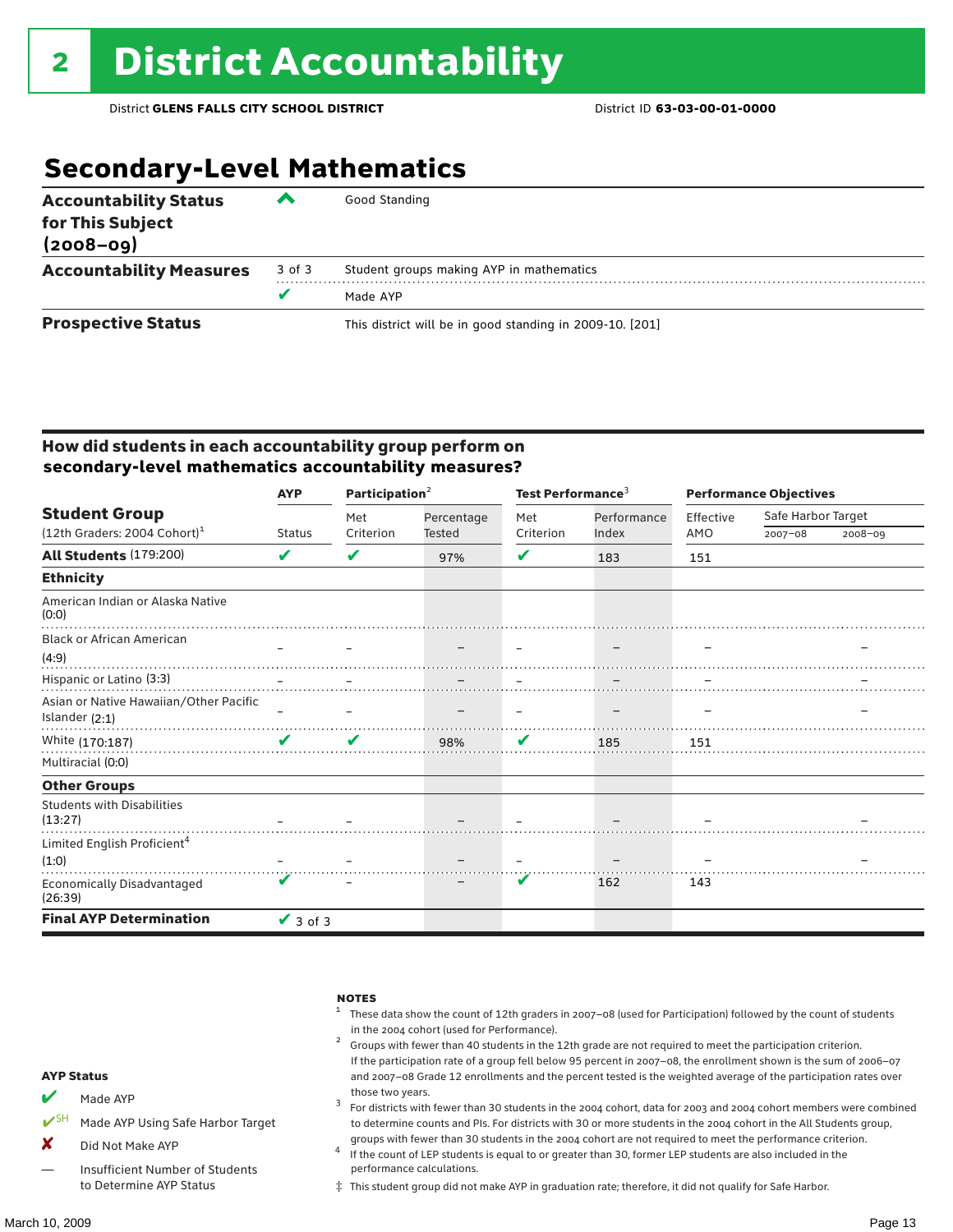### Graduation Rate

| <b>Accountability Status</b><br>for This Indicator<br>$(2008 - 09)$ | ‴      | Good Standing                                            |
|---------------------------------------------------------------------|--------|----------------------------------------------------------|
| <b>Accountability Measures</b>                                      | 1 of 1 | Student groups making AYP in graduation rate             |
|                                                                     |        | Made AYP                                                 |
| <b>Prospective Status</b>                                           |        | This district will be in good standing in 2009-10. [201] |

#### How did students in each accountability group perform on graduation rate accountability measures?

|                                                           |               | <b>Graduation</b> |                   | <b>Objectives</b> |                 |         |  |
|-----------------------------------------------------------|---------------|-------------------|-------------------|-------------------|-----------------|---------|--|
| <b>Student Group</b>                                      |               | Met               | Graduation        | State             | Progress Target |         |  |
| (Cohort Count) <sup>1</sup>                               | AYP           | Criterion         | Rate <sup>2</sup> | Standard          | 2007-08         | 2008-09 |  |
| All Students (241)                                        | $\checkmark$  | $\mathbf{v}$      | 75%               | 55%               |                 |         |  |
| <b>Ethnicity</b>                                          |               |                   |                   |                   |                 |         |  |
| American Indian or<br>Alaska Native (0)                   |               |                   |                   |                   |                 |         |  |
| <b>Black or African</b><br>American (4)                   |               |                   |                   |                   |                 |         |  |
| Hispanic or<br>Latino (8)                                 |               |                   |                   |                   |                 |         |  |
| Asian or Native<br>Hawaiian/Other<br>Pacific Islander (3) |               |                   |                   |                   |                 |         |  |
| White (226)                                               |               | V                 | 75%               | 55%               |                 |         |  |
| Multiracial (0)                                           |               |                   |                   |                   |                 |         |  |
| <b>Other Groups</b>                                       |               |                   |                   |                   |                 |         |  |
| Students with<br>Disabilities (27)                        |               |                   |                   |                   |                 |         |  |
| Limited English<br>Proficient <sup>3</sup> (0)            |               |                   |                   |                   |                 |         |  |
| Economically<br>Disadvantaged (38)                        |               |                   | 58%               | 55%               |                 |         |  |
| <b>Final AYP</b><br><b>Determination</b>                  | $\vee$ 1 of 1 |                   |                   |                   |                 |         |  |

#### **NOTES**

<sup>1</sup> Graduation-rate total cohort differs from the accountability cohort in that the graduation-rate total cohort includes students who left school prior to BEDS day of the fourth year after first entering

grade 9 and students who enrolled after BEDS day of the fourth year after first entering grade 9.<br>
<sup>2</sup> Percentage of the 2003 cohort that earned a local or Regents diploma by August 31, 2007.<br>
<sup>3</sup> If the count of LEP stud in the performance calculations.

### Graduation Rate Information

For a school or a district to make AYP in graduation rate, the percentage of 2003 graduation-rate total cohort members earning a local or Regents diploma by August 31, 2007 for the "All Students" group must equal or exceed the Graduation-Rate Standard or the Graduation-Rate Progress Target for 2007–08.

The Graduation Rate Standard is the criterion value that represents a minimally satisfactory percentage of cohort members earning a local diploma. The State Graduation-Rate Standard for the 2003 cohort is 55 percent. The Commissioner may raise the Graduation-Rate Standard at his discretion in future years.

The 2007–08 Graduation-Rate Progress Target is calculated by adding one point to the percentage of the 2002 cohort earning a local or Regents diploma by August 31, 2006. The 2008–09 Graduation-Rate Progress Target is calculated by adding one point to the percentage of the 2003 cohort earning a local or Regents diploma by August 31, 2007. This target is provided for each group whose percentage earning a local or Regents diploma by August 31, 2007 is below the Graduation-Rate Standard in 2007–08 (55%). Groups with fewer than 30 cohort members are not subject to this criterion.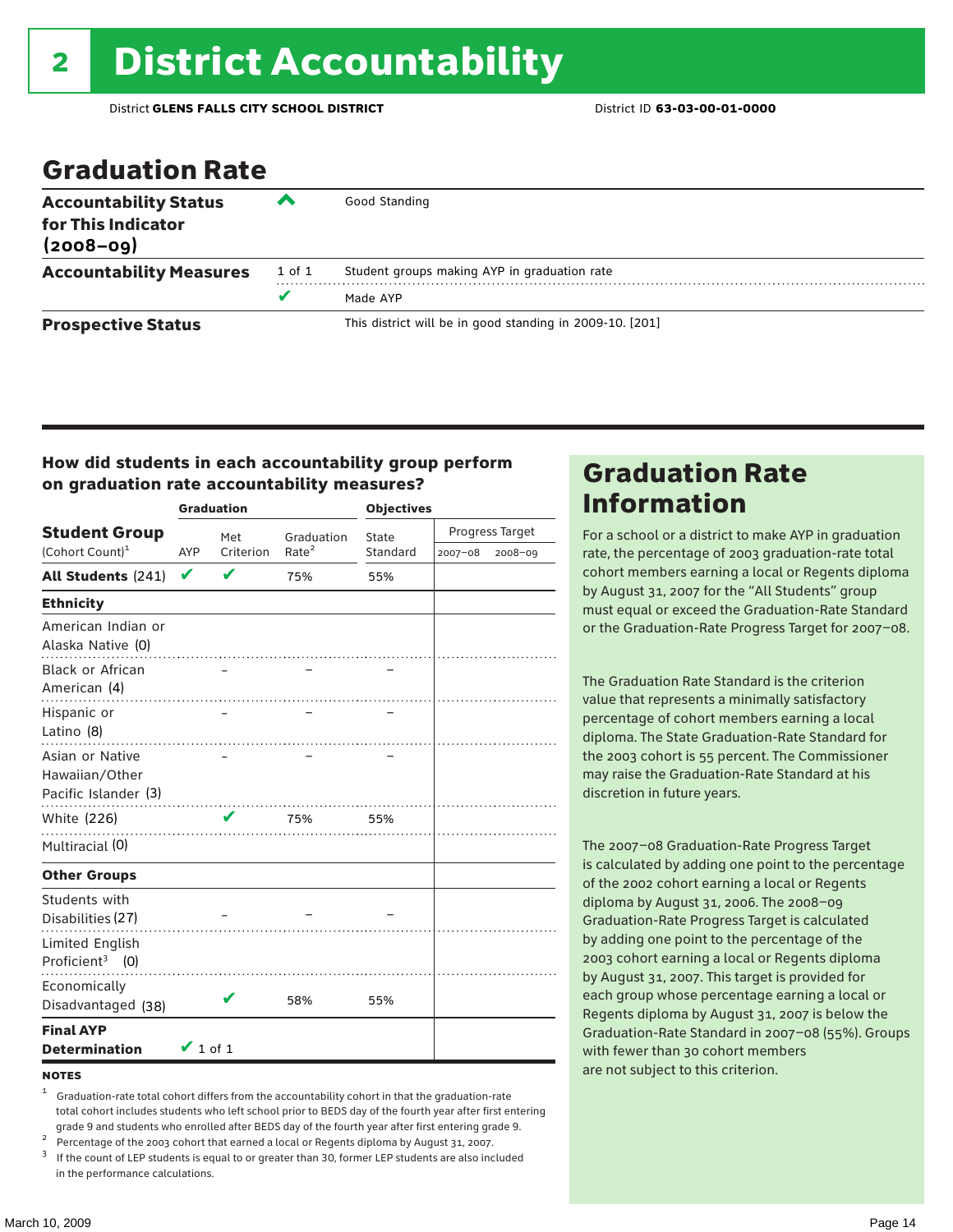### 2008–09 Accountability Status of Schools in Your District

This section lists all schools in your district by 2008–09 accountability status.

| <b>Federal Title I Status</b> |                                   | <b>New York State Status</b>      |  |
|-------------------------------|-----------------------------------|-----------------------------------|--|
| $\boldsymbol{\sim}$           | <b>Good Standing</b>              | Good Standing                     |  |
|                               | 3 schools identified 50% of total | 3 schools identified 50% of total |  |
|                               | BIG CROSS STREET SCHOOL           | GLENS FALLS SENIOR HIGH SCHOOL    |  |
|                               | <b>GLENS FALLS MIDDLE SCHOOL</b>  | JACKSON HEIGHTS SCHOOL            |  |
|                               | SANFORD STREET SCHOOL             | KENSINGTON ROAD SCHOOL            |  |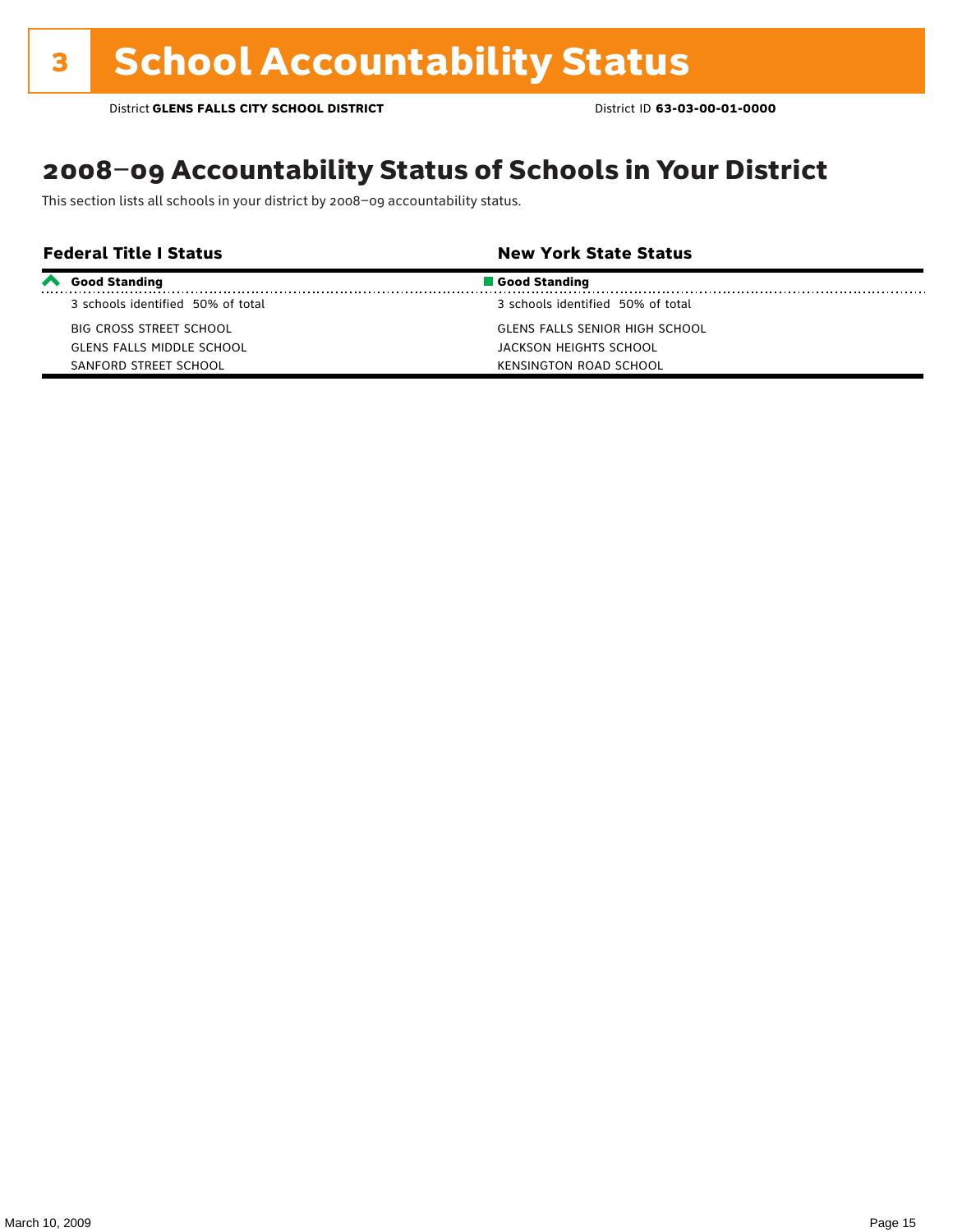### Summary of 2007–08 **District Performance**

Performance on the State assessments in English language arts, mathematics, and science at the elementary and middle levels is reported in terms of mean scores and the percentage of tested students scoring at or above Level 2, Level 3, and Level 4. Performance on the State assessments in ELA and mathematics at the secondary level is reported in terms of the percentage of students in a cohort scoring at these levels.

|                              |     | Percentage of students that<br>scored at or above Level 3 | Total<br>Tested      |      |
|------------------------------|-----|-----------------------------------------------------------|----------------------|------|
| <b>English Language Arts</b> | 0%  |                                                           | 50%                  | 100% |
| Grade 3                      | 84% |                                                           |                      | 141  |
| Grade 4                      | 80% |                                                           |                      | 134  |
| Grade 5                      | 88% |                                                           |                      | 144  |
| Grade 6                      | 82% |                                                           |                      | 182  |
| Grade 7                      | 77% |                                                           |                      | 185  |
| Grade 8                      | 63% |                                                           |                      | 225  |
| <b>Mathematics</b>           |     |                                                           |                      |      |
| Grade 3                      | 94% |                                                           |                      | 145  |
| Grade 4                      | 89% |                                                           |                      | 131  |
| Grade 5                      | 86% |                                                           |                      | 146  |
| Grade 6                      | 85% |                                                           |                      | 178  |
| Grade 7                      | 90% |                                                           |                      | 182  |
| Grade 8                      | 87% |                                                           |                      | 228  |
| <b>Science</b>               |     |                                                           |                      |      |
| Grade 4                      | 95% |                                                           |                      | 133  |
| Grade 8                      | 85% |                                                           |                      | 227  |
|                              |     | Percentage of students that<br>scored at or above Level 3 | 2004 Total<br>Cohort |      |
| <b>Secondary Level</b>       | 0%  |                                                           | 50%                  | 100% |
| English                      | 74% |                                                           | 250                  |      |

Mathematics 74% **250** 

#### About the Performance Level Descriptors

#### Level 1: Not Meeting Learning Standards.

Student performance does not demonstrate an understanding of the content expected in the subject and grade level.

#### Level 2: Partially Meeting Learning Standards.

Student performance demonstrates a partial understanding of the content expected in the subject and grade level.

#### Level 3: Meeting Learning Standards.

Student performance demonstrates an understanding of the content expected in the subject and grade level.

#### Level 4: Meeting Learning Standards with Distinction.

Student performance demonstrates a thorough understanding of the content expected in the subject and grade level.

#### How are Need/Resource Capacity (N/RC) categories determined?

Districts are divided into high, average, and low need categories based on their ability to meet the special needs of their students with local resources. Districts in the high need category are subdivided into four categories based on enrollment size and, in some cases, number of students per square mile. More information about the categories can be found in the *Report to the Governor and the Legislature on the Educational Status of the State's Schools* at www.emsc.nysed.gov/irts.

In this section, this district's performance is compared with that of public schools statewide.

#### This District's N/RC Category:

#### **Average Need Districts**

This is a school district with average student needs in relation to district resource capacity.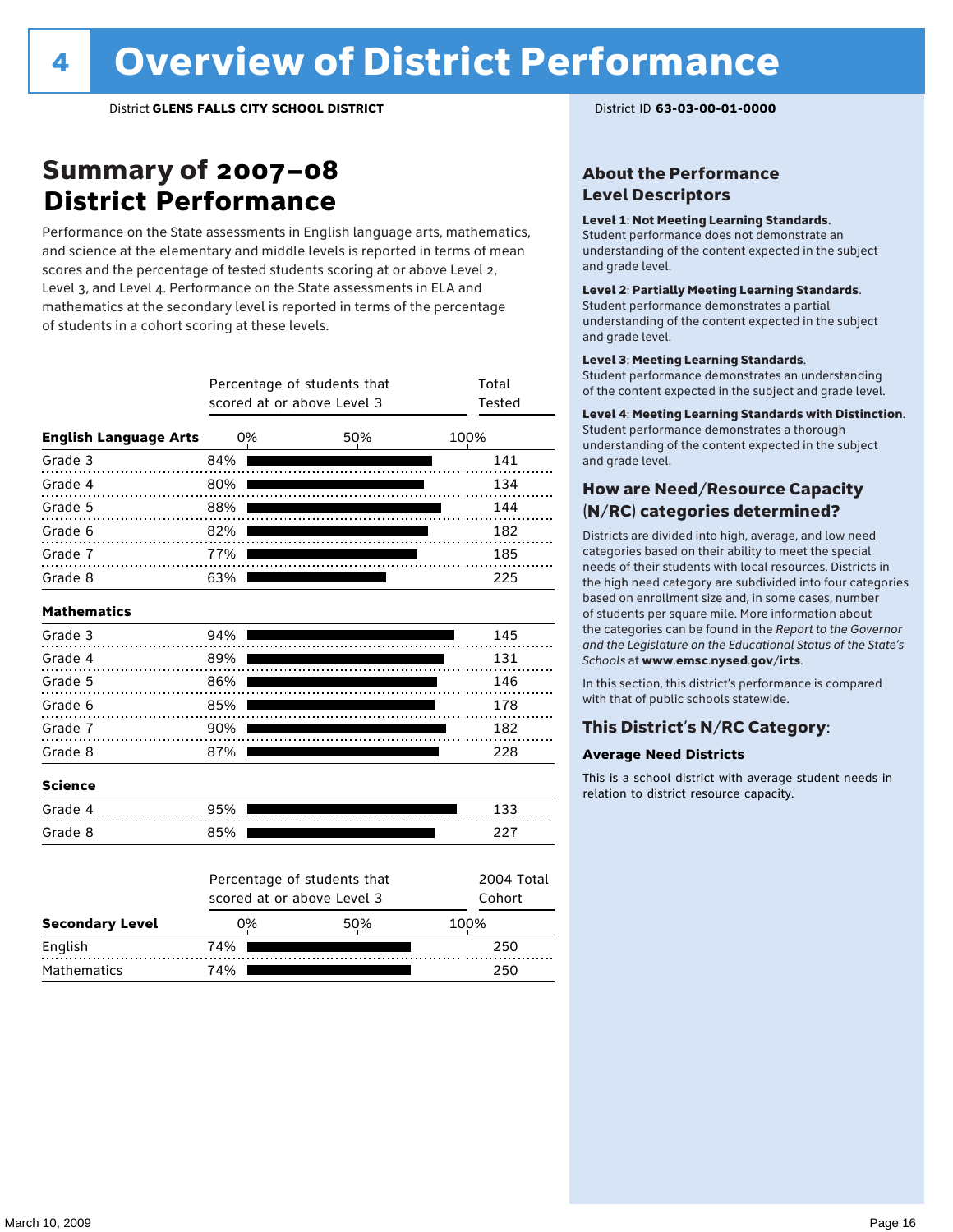### **This District's Results in Grade 3 English Language Arts**

|                                                          |        | <b>This District</b>            |         |                                 |                | <b>NY State Public</b>          |         |                                 |         |
|----------------------------------------------------------|--------|---------------------------------|---------|---------------------------------|----------------|---------------------------------|---------|---------------------------------|---------|
|                                                          |        | Percentage scoring at level(s): |         |                                 |                | Percentage scoring at level(s): |         |                                 |         |
|                                                          |        | $2 - 4$                         | $3 - 4$ | 4                               |                | $2 - 4$                         | $3 - 4$ | 4                               |         |
| 2008 Mean Score: 683                                     | Range: | 616-780                         | 650-780 |                                 | 720-780*       |                                 |         |                                 |         |
| 2007 Mean Score: 682                                     | 100%   | 95% 98%                         | 84% 84% |                                 |                | 94% 91%                         | 70% 67% |                                 |         |
| $\blacksquare$ 2007-08<br>$2006 - 07$<br><b>Contract</b> |        |                                 |         |                                 | 21% 16%        |                                 |         |                                 | 12% 10% |
| Number of Tested Students:                               |        | 134 135                         | 118 116 |                                 | 22<br>29       |                                 |         |                                 |         |
|                                                          |        | 2007-08 School Year             |         |                                 |                | 2006-07 School Year             |         |                                 |         |
| <b>Results by</b>                                        |        | Total                           |         | Percentage scoring at level(s): |                | Total                           |         | Percentage scoring at level(s): |         |
| <b>Student Group</b>                                     |        | Tested                          | $2 - 4$ | $3 - 4$                         | $\overline{4}$ | Tested                          | $2 - 4$ | $3 - 4$                         | 4       |
| <b>All Students</b>                                      |        | 141                             | 95%     | 84%                             | 21%            | 138                             | 98%     | 84%                             | 16%     |
| Female                                                   |        | 56                              | 98%     | 88%                             | 21%            | 74                              | 97%     | 88%                             | 19%     |
| Male                                                     |        | 85                              | 93%     | 81%                             | 20%            | 64                              | 98%     | 80%                             | 13%     |
| American Indian or Alaska Native                         |        |                                 |         |                                 |                |                                 |         |                                 |         |
| Black or African American                                |        | 4                               |         |                                 |                | 8                               |         |                                 |         |
| Hispanic or Latino                                       |        | $\mathbf{1}$                    |         |                                 |                | 2                               |         |                                 |         |
| Asian or Native Hawaiian/Other<br>Pacific Islander       |        | $\mathcal{P}$                   |         |                                 |                | 1                               |         |                                 |         |
| White                                                    |        | 133                             | 95%     | 83%                             | 22%            | 127                             | 98%     | 85%                             | 16%     |
| Multiracial                                              |        | 1                               |         |                                 |                |                                 |         |                                 |         |
| Small Group Totals                                       |        | 8                               | 88%     | 88%                             | 0%             | 11                              | 91%     | 73%                             | 18%     |
| <b>General-Education Students</b>                        |        | 117                             | 100%    | 94%                             | 24%            | 116                             | 100%    | 93%                             | 18%     |
| <b>Students with Disabilities</b>                        |        | 24                              | 71%     | 33%                             | 4%             | 22                              | 86%     | 36%                             | 5%      |
| English Proficient<br>Limited English Proficient         |        | 141                             | 95%     | 84%                             | 21%            | 138                             | 98%     | 84%                             | 16%     |
| Economically Disadvantaged                               |        | 54                              | 89%     | 72%                             | 15%            | 58                              | 97%     | 78%                             | 9%      |
| Not Disadvantaged                                        |        | 87                              | 99%     | 91%                             | 24%            | 80                              | 99%     | 89%                             | 21%     |
| Migrant                                                  |        |                                 |         |                                 |                |                                 |         |                                 |         |
| Not Migrant                                              |        | 141                             | 95%     | 84%                             | 21%            | 138                             | 98%     | 84%                             | 16%     |

**NOTES** 

The – symbol indicates that data for a group of students have been suppressed. If a group has fewer than five students,<br>data for that group and the next smallest group(s) are suppressed to protect the privacy of individual

\* Level 4 range is for 2007–08 only. The 2006–07 range is 730–780.

| <b>Other</b>                                                                                         |                 | 2007-08 School Year |                             |                | 2006-07 School Year |                             |         |     |
|------------------------------------------------------------------------------------------------------|-----------------|---------------------|-----------------------------|----------------|---------------------|-----------------------------|---------|-----|
| <b>Assessments</b>                                                                                   | Total<br>Tested |                     | Number scoring at level(s): |                |                     | Number scoring at level(s): |         |     |
|                                                                                                      |                 | $2 - 4$             | $3 - 4$                     | $\overline{4}$ | Tested              | $2 - 4$                     | $3 - 4$ | 4   |
| New York State Alternate Assessment<br>(NYSAA): Grade 3 Equivalent                                   |                 |                     |                             |                |                     |                             |         |     |
| New York State English as a Second<br>Language Achievement Test (NYSESLAT) <sup>+</sup> :<br>Grade 3 |                 | N/A                 | N/A                         | N/A            | 0                   | N/A                         | N/A     | N/A |

† These counts represent recently arrived LEP students who used the NYSESLAT to fulfill the English language arts participation requirement.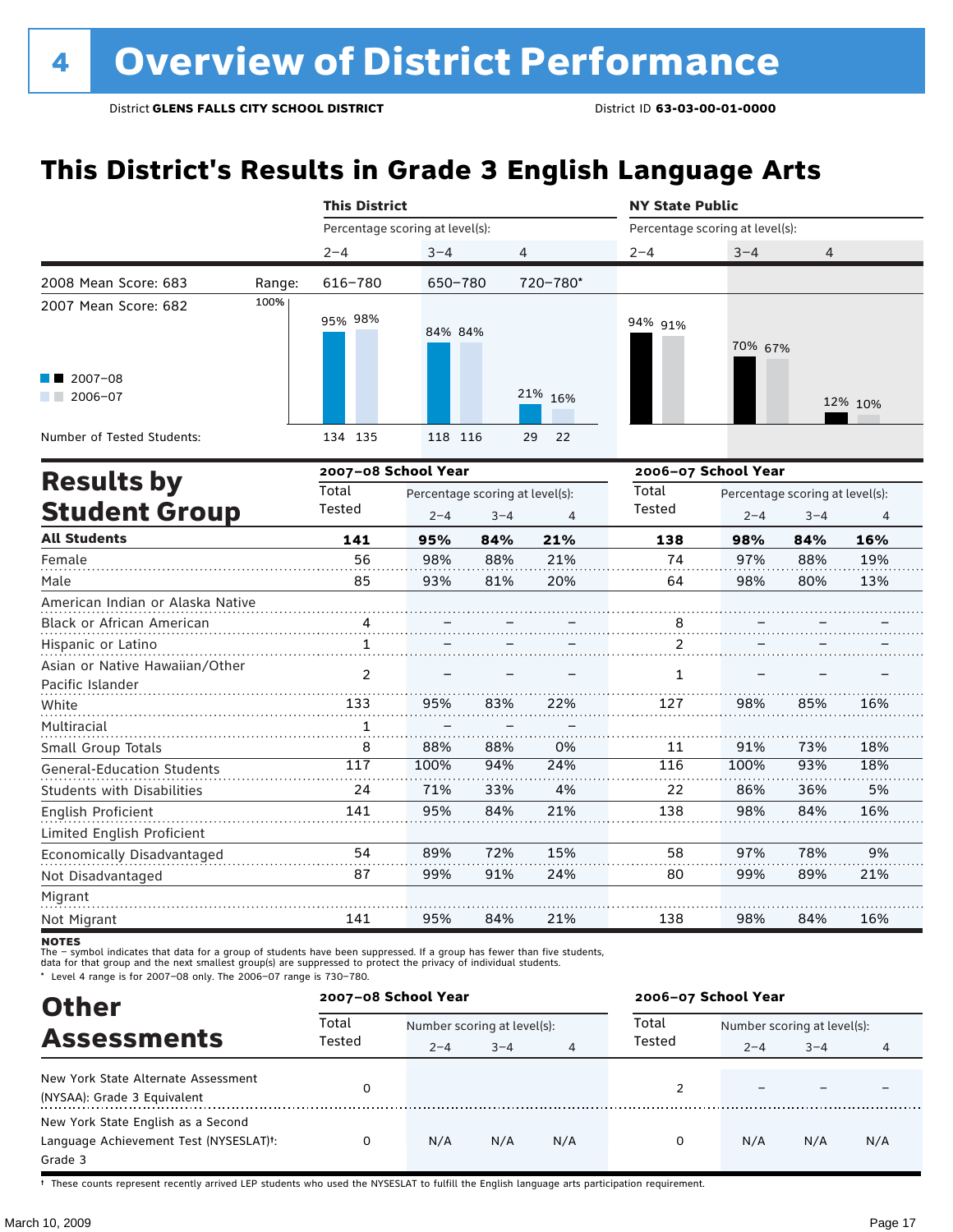### **This District's Results in Grade 3 Mathematics**

|                                                    |        | <b>This District</b>            |                                            |         |                | <b>NY State Public</b>          |                     |                                            |         |
|----------------------------------------------------|--------|---------------------------------|--------------------------------------------|---------|----------------|---------------------------------|---------------------|--------------------------------------------|---------|
|                                                    |        | Percentage scoring at level(s): |                                            |         |                | Percentage scoring at level(s): |                     |                                            |         |
|                                                    |        | $2 - 4$                         | $3 - 4$                                    | 4       |                | $2 - 4$                         | $3 - 4$             | 4                                          |         |
| 2008 Mean Score: 697                               | Range: | 624-770                         | 650-770                                    |         | 703-770        |                                 |                     |                                            |         |
| 2007 Mean Score: 691                               | 100%   | 99% 99%                         | 94% 93%                                    |         |                | 98% 96%                         | 90% 85%             |                                            |         |
| 2007-08<br>2006-07                                 |        |                                 |                                            |         | 36% 30%        |                                 |                     |                                            | 26% 29% |
| Number of Tested Students:                         |        | 143 137                         | 137 129                                    |         | 42<br>52       |                                 |                     |                                            |         |
|                                                    |        | 2007-08 School Year             |                                            |         |                |                                 | 2006-07 School Year |                                            |         |
| <b>Results by</b><br><b>Student Group</b>          |        | Total<br>Tested                 | Percentage scoring at level(s):<br>$2 - 4$ | $3 - 4$ | $\overline{4}$ | Total<br><b>Tested</b>          | $2 - 4$             | Percentage scoring at level(s):<br>$3 - 4$ | 4       |
| <b>All Students</b>                                |        | 145                             | 99%                                        | 94%     | 36%            | 139                             | 99%                 | 93%                                        | 30%     |
| Female                                             |        | 57                              | 100%                                       | 98%     | 33%            | 75                              | 97%                 | 92%                                        | 25%     |
| Male                                               |        | 88                              | 98%                                        | 92%     | 38%            | 64                              | 100%                | 94%                                        | 36%     |
| American Indian or Alaska Native                   |        |                                 |                                            |         |                |                                 |                     |                                            |         |
| Black or African American                          |        | 4                               |                                            |         |                | $\frac{9}{10}$                  |                     |                                            |         |
| Hispanic or Latino                                 |        | $\mathbf{1}$                    |                                            |         |                | 2                               |                     |                                            |         |
| Asian or Native Hawaiian/Other<br>Pacific Islander |        | $\overline{2}$                  |                                            |         |                | 1                               |                     |                                            |         |
| White                                              |        | 137                             | 99%                                        | 95%     | 36%            | 127                             | 99%                 | 94%                                        | 31%     |
| Multiracial                                        |        | 1                               |                                            |         |                |                                 |                     |                                            |         |
| Small Group Totals                                 |        | 8                               | 100%                                       | 88%     | 25%            | 12                              | 92%                 | 83%                                        | 25%     |
| <b>General-Education Students</b>                  |        | 118                             | 100%                                       | 97%     | 41%            | 116                             | 99%                 | 97%                                        | 34%     |
| <b>Students with Disabilities</b>                  |        | 27                              | 93%                                        | 81%     | 15%            | 23                              | 96%                 | 74%                                        | 9%      |
| English Proficient                                 |        | 145                             | 99%                                        | 94%     | 36%            | 139                             | 99%                 | 93%                                        | 30%     |
| Limited English Proficient                         |        |                                 |                                            |         |                |                                 |                     |                                            |         |
| Economically Disadvantaged                         |        | 54                              | 98%                                        | 91%     | 22%            | 60                              | 97%                 | 87%                                        | 20%     |
| Not Disadvantaged                                  |        | 91                              | 99%                                        | 97%     | 44%            | 79                              | 100%                | 97%                                        | 38%     |
| Migrant                                            |        |                                 |                                            |         |                |                                 |                     |                                            |         |
| Not Migrant                                        |        | 145                             | 99%                                        | 94%     | 36%            | 139                             | 99%                 | 93%                                        | 30%     |

**NOTES** 

The – symbol indicates that data for a group of students have been suppressed. If a group has fewer than five students,<br>data for that group and the next smallest group(s) are suppressed to protect the privacy of individual

| <b>Other</b>                                                       | 2007-08 School Year |         |                             |  | 2006-07 School Year |                             |         |   |  |
|--------------------------------------------------------------------|---------------------|---------|-----------------------------|--|---------------------|-----------------------------|---------|---|--|
| <b>Assessments</b>                                                 | Total<br>Tested     |         | Number scoring at level(s): |  |                     | Number scoring at level(s): |         |   |  |
|                                                                    |                     | $2 - 4$ | $3 - 4$                     |  | Tested              | $2 - 4$                     | $3 - 4$ | 4 |  |
| New York State Alternate Assessment<br>(NYSAA): Grade 3 Equivalent |                     |         |                             |  |                     |                             |         |   |  |
|                                                                    |                     |         |                             |  |                     |                             |         |   |  |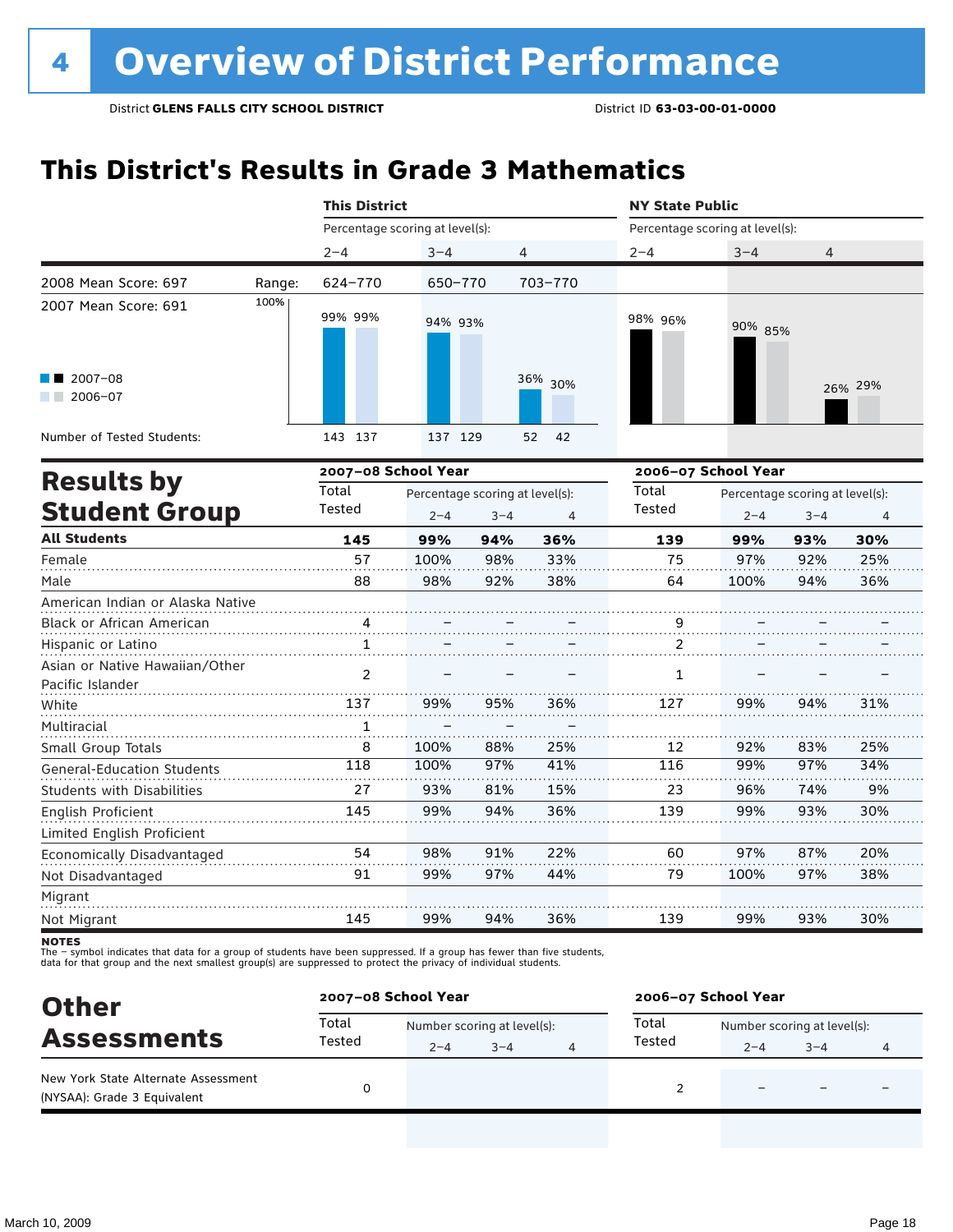### **This District's Results in Grade 4 English Language Arts**

|                                                    |        | <b>This District</b>            |         |                                            |                | <b>NY State Public</b>          |                     |                                            |     |
|----------------------------------------------------|--------|---------------------------------|---------|--------------------------------------------|----------------|---------------------------------|---------------------|--------------------------------------------|-----|
|                                                    |        | Percentage scoring at level(s): |         |                                            |                | Percentage scoring at level(s): |                     |                                            |     |
|                                                    |        | $2 - 4$                         | $3 - 4$ | 4                                          |                | $2 - 4$                         | $3 - 4$             | 4                                          |     |
| 2008 Mean Score: 672                               | Range: | 612-775                         | 650-775 |                                            | $716 - 775$    |                                 |                     |                                            |     |
| 2007 Mean Score: 675                               | 100%   | 96% 96%                         | 80% 83% |                                            |                | 93% 92%                         | 71% 68%             |                                            |     |
| $\blacksquare$ 2007-08<br>$2006 - 07$              |        |                                 |         |                                            | 12%<br>7%      |                                 |                     | 8%                                         | 8%  |
| Number of Tested Students:                         |        | 128 138                         | 107 119 |                                            | 10<br>17       |                                 |                     |                                            |     |
| <b>Results by</b>                                  |        | 2007-08 School Year             |         |                                            |                |                                 | 2006-07 School Year |                                            |     |
| <b>Student Group</b>                               |        | Total<br>Tested                 | $2 - 4$ | Percentage scoring at level(s):<br>$3 - 4$ | $\overline{4}$ | Total<br>Tested                 | $2 - 4$             | Percentage scoring at level(s):<br>$3 - 4$ | 4   |
| <b>All Students</b>                                |        | 134                             | 96%     | 80%                                        | 7%             | 144                             | 96%                 | 83%                                        | 12% |
| Female                                             |        | 71                              | 94%     | 77%                                        | 8%             | 69                              | 99%                 | 86%                                        | 17% |
| Male                                               |        | 63                              | 97%     | 83%                                        | 6%             | 75                              | 93%                 | 80%                                        | 7%  |
| American Indian or Alaska Native                   |        |                                 |         |                                            |                |                                 |                     |                                            |     |
| Black or African American                          |        | $\overline{9}$                  | 89%     | 78%                                        | 0%             | 8                               |                     |                                            |     |
| Hispanic or Latino                                 |        | 2                               |         |                                            |                | 3                               |                     |                                            |     |
| Asian or Native Hawaiian/Other<br>Pacific Islander |        | $\mathcal{P}$                   |         |                                            |                | $\mathbf{1}$                    |                     |                                            |     |
| White                                              |        | 120                             | 96%     | 79%                                        | 8%             | 132                             | 95%                 | 82%                                        | 12% |
| Multiracial                                        |        | $\mathbf{1}$                    |         |                                            |                |                                 |                     |                                            |     |
| Small Group Totals                                 |        | 5                               | 100%    | 100%                                       | 0%             | 12                              | 100%                | 92%                                        | 8%  |
| <b>General-Education Students</b>                  |        | 111                             | 100%    | 91%                                        | 9%             | 117                             | 100%                | 95%                                        | 15% |
| <b>Students with Disabilities</b>                  |        | 23                              | 74%     | 26%                                        | 0%             | 27                              | 78%                 | 30%                                        | 0%  |
| <b>English Proficient</b>                          |        | 134                             | 96%     | 80%                                        | 7%             | 144                             | 96%                 | 83%                                        | 12% |
| Limited English Proficient                         |        |                                 |         |                                            |                |                                 |                     |                                            |     |
| Economically Disadvantaged                         |        | 61                              | 90%     | 66%                                        | 2%             | 47                              | 87%                 | 72%                                        | 4%  |
| Not Disadvantaged                                  |        | 73                              | 100%    | 92%                                        | 12%            | 97                              | 100%                | 88%                                        | 15% |
| Migrant                                            |        |                                 |         |                                            |                |                                 |                     |                                            |     |
| Not Migrant                                        |        | 134                             | 96%     | 80%                                        | 7%             | 144                             | 96%                 | 83%                                        | 12% |

**NOTES** 

The – symbol indicates that data for a group of students have been suppressed. If a group has fewer than five students,<br>data for that group and the next smallest group(s) are suppressed to protect the privacy of individual

| <b>Other</b>                           | 2007-08 School Year |                             |         |     | 2006-07 School Year |                             |         |     |
|----------------------------------------|---------------------|-----------------------------|---------|-----|---------------------|-----------------------------|---------|-----|
| <b>Assessments</b>                     | Total               | Number scoring at level(s): |         |     | Total               | Number scoring at level(s): |         |     |
|                                        | Tested              | $2 - 4$                     | $3 - 4$ | 4   | Tested              | $2 - 4$                     | $3 - 4$ | 4   |
| New York State Alternate Assessment    |                     |                             |         |     | 0                   |                             |         |     |
| (NYSAA): Grade 4 Equivalent            |                     |                             |         |     |                     |                             |         |     |
| New York State English as a Second     |                     |                             |         |     |                     |                             |         |     |
| Language Achievement Test (NYSESLAT)t: | 0                   | N/A                         | N/A     | N/A | 0                   | N/A                         | N/A     | N/A |
| Grade 4                                |                     |                             |         |     |                     |                             |         |     |

† These counts represent recently arrived LEP students who used the NYSESLAT to fulfill the English language arts participation requirement.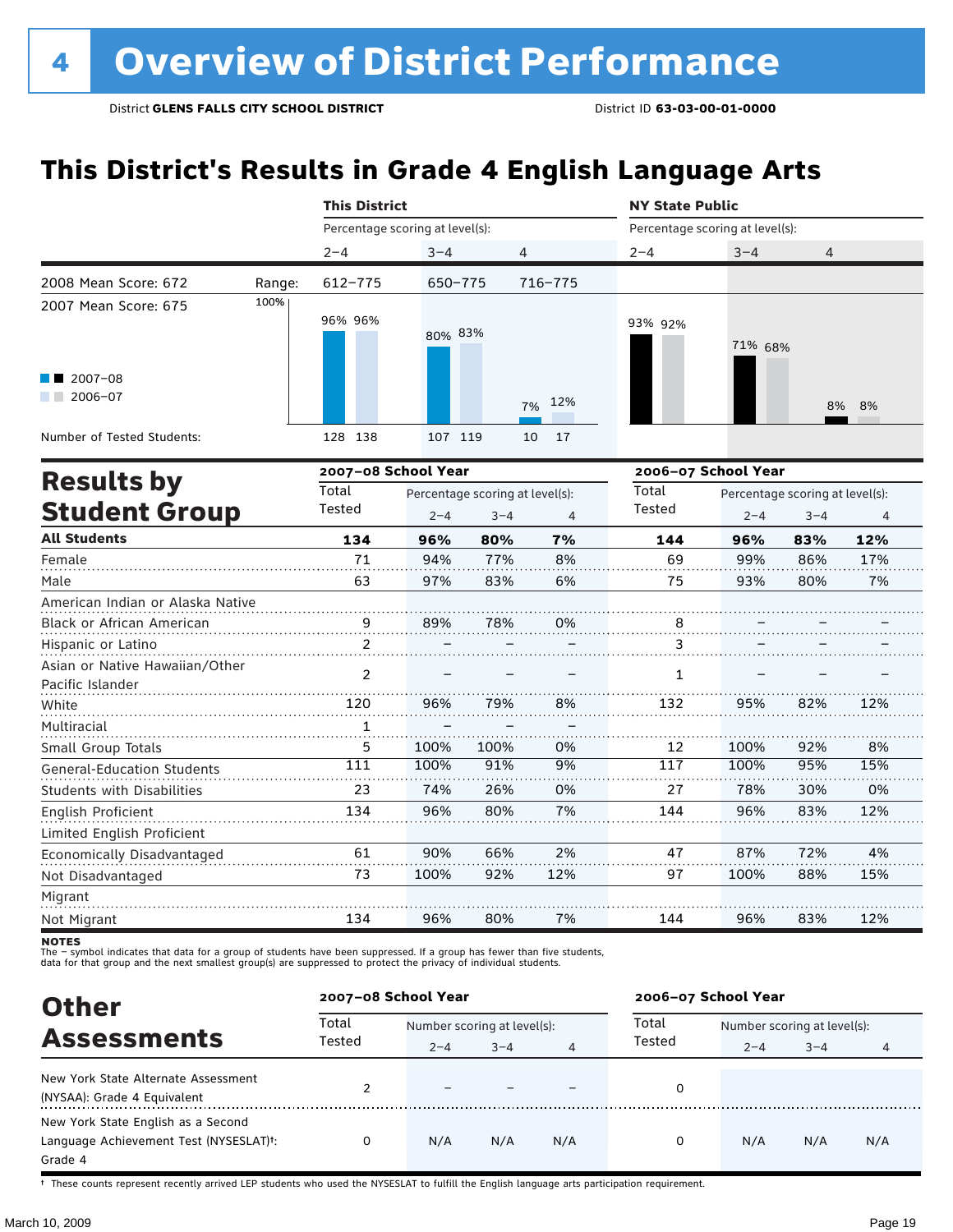### **This District's Results in Grade 4 Mathematics**

|                                                    |        | <b>This District</b>            |                                            |         |          | <b>NY State Public</b>          |                     |                                            |                |  |
|----------------------------------------------------|--------|---------------------------------|--------------------------------------------|---------|----------|---------------------------------|---------------------|--------------------------------------------|----------------|--|
|                                                    |        | Percentage scoring at level(s): |                                            |         |          | Percentage scoring at level(s): |                     |                                            |                |  |
|                                                    |        | $2 - 4$                         | $3 - 4$                                    | 4       |          | $2 - 4$                         | $3 - 4$             | $\overline{4}$                             |                |  |
| 2008 Mean Score: 688                               | Range: | 622-800                         | 650-800                                    |         | 702-800  |                                 |                     |                                            |                |  |
| 2007 Mean Score: 690                               | 100%   | 97% 98%                         | 89% 94%                                    |         |          | 95% 94%                         | 84% 80%             |                                            |                |  |
| $2007 - 08$<br>$2006 - 07$                         |        |                                 |                                            |         | 30% 32%  |                                 |                     |                                            | 29% 28%        |  |
| Number of Tested Students:                         |        | 127 143                         | 117 137                                    |         | 39<br>46 |                                 |                     |                                            |                |  |
| <b>Results by</b>                                  |        | 2007-08 School Year             |                                            |         |          |                                 | 2006-07 School Year |                                            |                |  |
| <b>Student Group</b>                               |        | Total<br>Tested                 | Percentage scoring at level(s):<br>$2 - 4$ | $3 - 4$ | 4        | Total<br>Tested                 | $2 - 4$             | Percentage scoring at level(s):<br>$3 - 4$ | $\overline{4}$ |  |
| <b>All Students</b>                                |        | 131                             | 97%                                        | 89%     | 30%      | 146                             | 98%                 | 94%                                        | 32%            |  |
| Female                                             |        | 68                              | 97%                                        | 85%     | 29%      | 72                              | 97%                 | 94%                                        | 35%            |  |
| Male                                               |        | 63                              | 97%                                        | 94%     | 30%      | 74                              | 99%                 | 93%                                        | 28%            |  |
| American Indian or Alaska Native                   |        |                                 |                                            |         |          |                                 |                     |                                            |                |  |
| Black or African American                          |        | 8                               |                                            |         |          | 8                               |                     |                                            |                |  |
| Hispanic or Latino                                 |        | 2                               |                                            |         |          | 3                               |                     |                                            |                |  |
| Asian or Native Hawaiian/Other<br>Pacific Islander |        | $\overline{2}$                  |                                            |         |          | $\mathbf{1}$                    |                     |                                            |                |  |
| White                                              |        | 119                             | 97%                                        | 90%     | 31%      | 134                             | 98%                 | 93%                                        | 34%            |  |
| Multiracial<br>Small Group Totals                  |        | 12                              | 100%                                       | 83%     | 17%      | 12                              | 100%                | 100%                                       | 8%             |  |
| <b>General-Education Students</b>                  |        | 109                             | 100%                                       | 98%     | 35%      | 118                             | 100%                | 97%                                        | 36%            |  |
| <b>Students with Disabilities</b>                  |        | 22                              | 82%                                        | 45%     | 5%       | 28                              | 89%                 | 82%                                        | 11%            |  |
| English Proficient                                 |        | 131                             | 97%                                        | 89%     | 30%      | 146                             | 98%                 | 94%                                        | 32%            |  |
| Limited English Proficient                         |        |                                 |                                            |         |          |                                 |                     |                                            |                |  |
| Economically Disadvantaged                         |        | 57                              | 96%                                        | 81%     | 14%      | 50                              | 98%                 | 92%                                        | 12%            |  |
| Not Disadvantaged                                  |        | 74                              | 97%                                        | 96%     | 42%      | 96                              | 98%                 | 95%                                        | 42%            |  |
| Migrant                                            |        |                                 |                                            |         |          |                                 |                     |                                            |                |  |
| Not Migrant                                        |        | 131                             | 97%                                        | 89%     | 30%      | 146                             | 98%                 | 94%                                        | 32%            |  |

**NOTES** 

The – symbol indicates that data for a group of students have been suppressed. If a group has fewer than five students,<br>data for that group and the next smallest group(s) are suppressed to protect the privacy of individual

| <b>Other</b>                                                       | 2007-08 School Year |                             |         |  | 2006-07 School Year |                             |         |   |
|--------------------------------------------------------------------|---------------------|-----------------------------|---------|--|---------------------|-----------------------------|---------|---|
| <b>Assessments</b>                                                 | Total<br>Tested     | Number scoring at level(s): |         |  | Total               | Number scoring at level(s): |         |   |
|                                                                    |                     | $2 - 4$                     | $3 - 4$ |  | Tested              | $2 - 4$                     | $3 - 4$ | 4 |
| New York State Alternate Assessment<br>(NYSAA): Grade 4 Equivalent |                     | $\equiv$                    |         |  |                     |                             |         |   |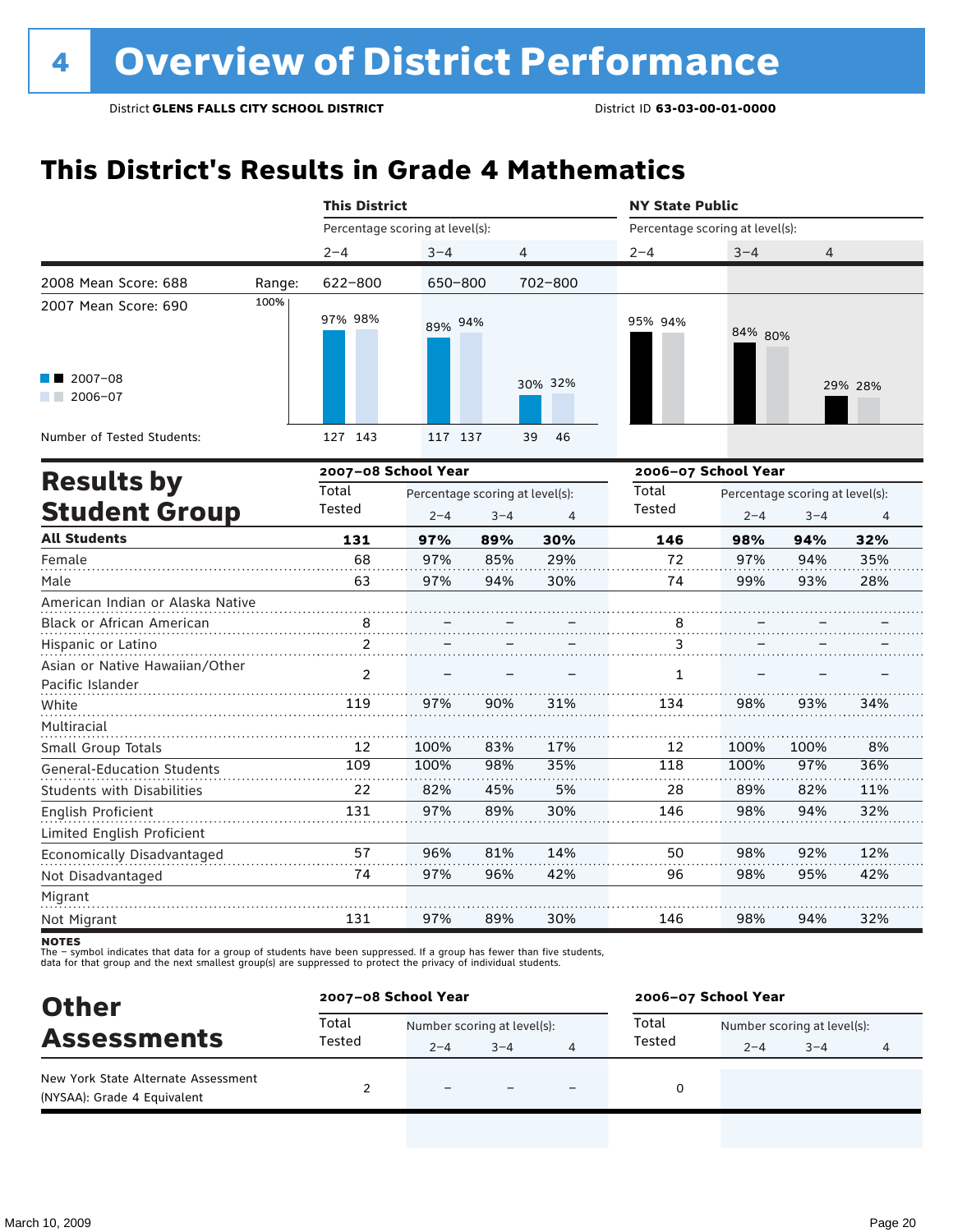### **This District's Results in Grade 4 Science**

|                                                    |        | <b>This District</b>            |            |                                            |                | <b>NY State Public</b>          |                     |                                            |                |
|----------------------------------------------------|--------|---------------------------------|------------|--------------------------------------------|----------------|---------------------------------|---------------------|--------------------------------------------|----------------|
|                                                    |        | Percentage scoring at level(s): |            |                                            |                | Percentage scoring at level(s): |                     |                                            |                |
|                                                    |        | $2 - 4$                         | $3 - 4$    | 4                                          |                | $2 - 4$                         | $3 - 4$             | 4                                          |                |
| 2008 Mean Score: 86                                | Range: | $45 - 100$                      | $65 - 100$ |                                            | $85 - 100$     |                                 |                     |                                            |                |
| 2007 Mean Score: 88                                | 100%   | 100%100%                        | 95% 98%    |                                            | 78%<br>67%     | 97% 97%                         | 85% 85%             |                                            |                |
| 2007-08<br>2006-07                                 |        |                                 |            |                                            |                |                                 |                     |                                            | 50% 49%        |
| Number of Tested Students:                         |        | 133 147                         | 126 144    |                                            | 89<br>114      |                                 |                     |                                            |                |
| <b>Results by</b>                                  |        | 2007-08 School Year             |            |                                            |                |                                 | 2006-07 School Year |                                            |                |
| <b>Student Group</b>                               |        | Total<br>Tested                 | $2 - 4$    | Percentage scoring at level(s):<br>$3 - 4$ | $\overline{4}$ | Total<br>Tested                 | $2 - 4$             | Percentage scoring at level(s):<br>$3 - 4$ | $\overline{4}$ |
| <b>All Students</b>                                |        | 133                             | 100%       | 95%                                        | 67%            | 147                             | 100%                | 98%                                        | 78%            |
| Female                                             |        | 70                              | 100%       | 91%                                        | 64%            | 71                              | 100%                | 99%                                        | 79%            |
| Male                                               |        | 63                              | 100%       | 98%                                        | 70%            | 76                              | 100%                | 97%                                        | 76%            |
| American Indian or Alaska Native                   |        |                                 |            |                                            |                |                                 |                     |                                            |                |
| Black or African American                          |        | 8                               |            |                                            |                | 8                               |                     |                                            |                |
| Hispanic or Latino                                 |        | 2                               |            |                                            |                | 3                               |                     |                                            |                |
| Asian or Native Hawaiian/Other<br>Pacific Islander |        | $\mathcal{P}$                   |            |                                            |                | 1                               |                     |                                            |                |
| White                                              |        | 121                             | 100%       | 96%                                        | 67%            | 135                             | 100%                | 98%                                        | 79%            |
| Multiracial                                        |        |                                 |            |                                            |                |                                 |                     |                                            |                |
| Small Group Totals                                 |        | 12                              | 100%       | 83%                                        | 67%            | 12                              | 100%                | 100%                                       | 67%            |
| <b>General-Education Students</b>                  |        | 111                             | 100%       | 98%                                        | 77%            | 118                             | 100%                | 100%                                       | 87%            |
| Students with Disabilities                         |        | 22                              | 100%       | 77%                                        | 14%            | 29                              | 100%                | 90%                                        | 38%            |
| <b>English Proficient</b>                          |        | 133                             | 100%       | 95%                                        | 67%            | 147                             | 100%                | 98%                                        | 78%            |
| Limited English Proficient                         |        |                                 |            |                                            |                |                                 |                     |                                            |                |
| Economically Disadvantaged                         |        | 57                              | 100%       | 89%                                        | 49%            | 48                              | 100%                | 96%                                        | 60%            |
| Not Disadvantaged                                  |        | 76                              | 100%       | 99%                                        | 80%            | 99                              | 100%                | 99%                                        | 86%            |
| Migrant                                            |        |                                 |            |                                            |                |                                 |                     |                                            |                |
| Not Migrant                                        |        | 133                             | 100%       | 95%                                        | 67%            | 147                             | 100%                | 98%                                        | 78%            |

**NOTES** 

The – symbol indicates that data for a group of students have been suppressed. If a group has fewer than five students,<br>data for that group and the next smallest group(s) are suppressed to protect the privacy of individual

| <b>Other</b>                                                       | 2007-08 School Year |                             |         |   | 2006-07 School Year |                             |         |   |
|--------------------------------------------------------------------|---------------------|-----------------------------|---------|---|---------------------|-----------------------------|---------|---|
| <b>Assessments</b>                                                 | Total<br>Tested     | Number scoring at level(s): |         |   | Total               | Number scoring at level(s): |         |   |
|                                                                    |                     | $2 - 4$                     | $3 - 4$ | 4 | Tested              | $2 - 4$                     | $3 - 4$ | 4 |
| New York State Alternate Assessment<br>(NYSAA): Grade 4 Equivalent |                     | $\equiv$                    |         |   |                     |                             |         |   |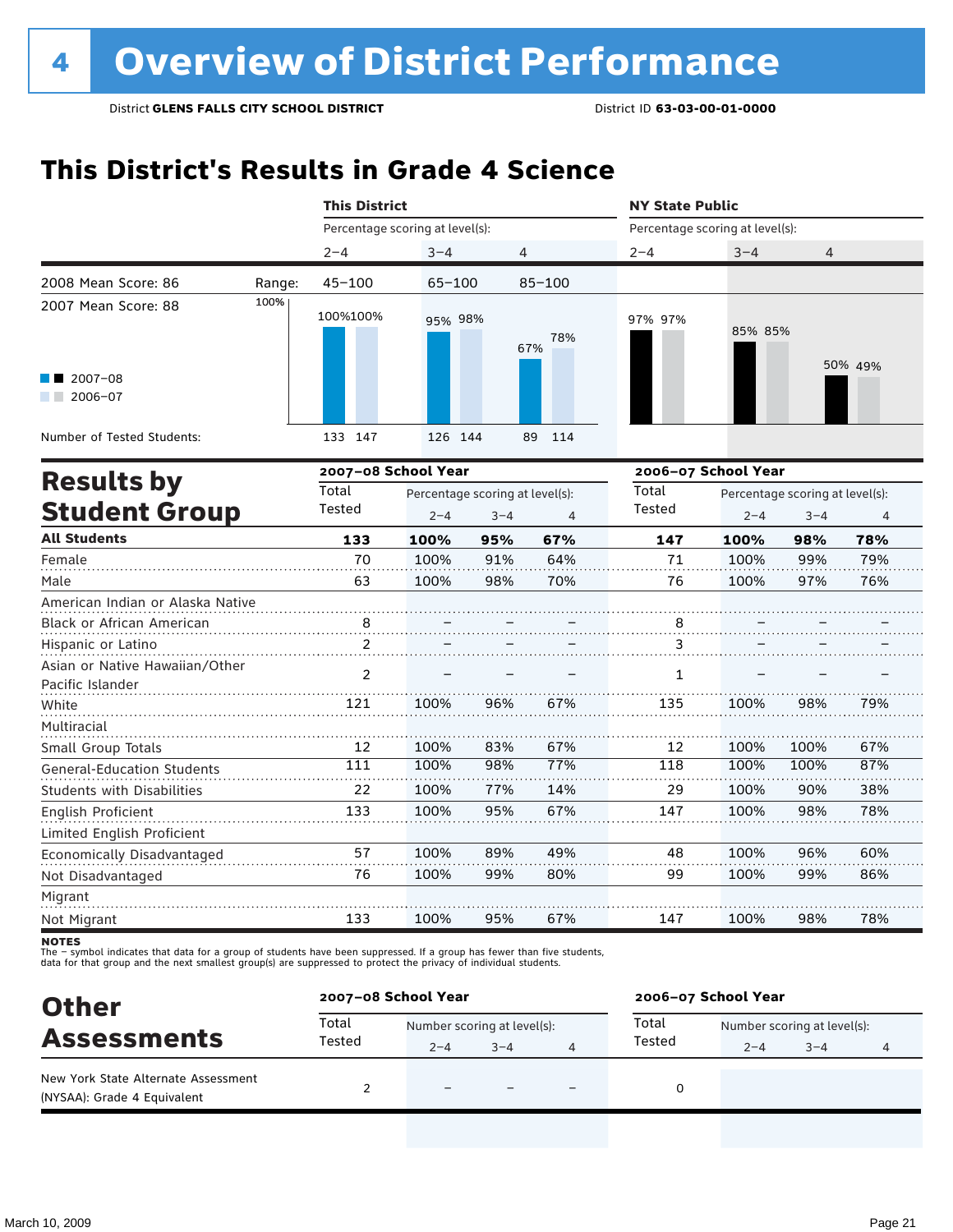### **This District's Results in Grade 5 English Language Arts**

|                                                    |        | <b>This District</b>            |             |                                 |             | <b>NY State Public</b>          |            |                                 |    |
|----------------------------------------------------|--------|---------------------------------|-------------|---------------------------------|-------------|---------------------------------|------------|---------------------------------|----|
|                                                    |        | Percentage scoring at level(s): |             |                                 |             | Percentage scoring at level(s): |            |                                 |    |
|                                                    |        | $2 - 4$                         | $3 - 4$     | 4                               |             | $2 - 4$                         | $3 - 4$    | 4                               |    |
| 2008 Mean Score: 676                               | Range: | 608-795                         | $650 - 795$ |                                 | $711 - 795$ |                                 |            |                                 |    |
| 2007 Mean Score: 670                               | 100%   | 99% 95%                         | 88% 80%     |                                 |             | 98% 95%                         | 78%<br>68% |                                 |    |
| $\blacksquare$ 2007-08<br>$2006 - 07$              |        |                                 |             |                                 | 10%<br>6%   |                                 |            | 6%                              | 7% |
| Number of Tested Students:                         |        | 143 161                         | 127 135     |                                 | 10<br>14    |                                 |            |                                 |    |
|                                                    |        | 2007-08 School Year             |             |                                 |             | 2006-07 School Year             |            |                                 |    |
| <b>Results by</b>                                  |        | Total                           |             | Percentage scoring at level(s): |             | Total                           |            | Percentage scoring at level(s): |    |
| <b>Student Group</b>                               |        | Tested                          | $2 - 4$     | $3 - 4$                         | 4           | Tested                          | $2 - 4$    | $3 - 4$                         | 4  |
| <b>All Students</b>                                |        | 144                             | 99%         | 88%                             | 10%         | 169                             | 95%        | 80%                             | 6% |
| Female                                             |        | 73                              | 100%        | 85%                             | 11%         | 76                              | 93%        | 86%                             | 4% |
| Male                                               |        | 71                              | 99%         | 92%                             | 8%          | 93                              | 97%        | 75%                             | 8% |
| American Indian or Alaska Native                   |        |                                 |             |                                 |             |                                 |            |                                 |    |
| Black or African American                          |        | 5                               | 100%        | 100%                            | 0%          | 11                              |            |                                 |    |
| Hispanic or Latino                                 |        | 4                               |             |                                 |             | 2                               |            |                                 |    |
| Asian or Native Hawaiian/Other<br>Pacific Islander |        | 2                               |             |                                 |             |                                 |            |                                 |    |
| White                                              |        | 132                             | 99%         | 87%                             | 11%         | 156                             | 96%        | 79%                             | 6% |
| Multiracial                                        |        | $\mathbf{1}$                    |             |                                 |             |                                 |            |                                 |    |
| Small Group Totals                                 |        | 7                               | 100%        | 100%                            | 0%          | 13                              | 92%        | 85%                             | 0% |
| <b>General-Education Students</b>                  |        | 117                             | 100%        | 97%                             | 12%         | 140                             | 99%        | 89%                             | 7% |
| <b>Students with Disabilities</b>                  |        | 27                              | 96%         | 52%                             | 0%          | 29                              | 79%        | 34%                             | 0% |
| English Proficient<br>Limited English Proficient   |        | 144                             | 99%         | 88%                             | 10%         | 169                             | 95%        | 80%                             | 6% |
| Economically Disadvantaged                         |        | 47                              | 98%         | 81%                             | 6%          | 51                              | 90%        | 67%                             | 2% |
| Not Disadvantaged                                  |        | 97                              | 100%        | 92%                             | 11%         | 118                             | 97%        | 86%                             | 8% |
| Migrant                                            |        |                                 |             |                                 |             |                                 |            |                                 |    |
| Not Migrant                                        |        | 144                             | 99%         | 88%                             | 10%         | 169                             | 95%        | 80%                             | 6% |

**NOTES** 

The – symbol indicates that data for a group of students have been suppressed. If a group has fewer than five students,<br>data for that group and the next smallest group(s) are suppressed to protect the privacy of individual

| <b>Other</b>                           | 2007-08 School Year |                             |         |     | 2006-07 School Year |                             |         |     |  |
|----------------------------------------|---------------------|-----------------------------|---------|-----|---------------------|-----------------------------|---------|-----|--|
|                                        | Total               | Number scoring at level(s): |         |     | Total               | Number scoring at level(s): |         |     |  |
| <b>Assessments</b>                     | Tested              | $2 - 4$                     | $3 - 4$ | 4   | Tested              | $2 - 4$                     | $3 - 4$ | 4   |  |
| New York State Alternate Assessment    | 0                   |                             |         |     | 0                   |                             |         |     |  |
| (NYSAA): Grade 5 Equivalent            |                     |                             |         |     |                     |                             |         |     |  |
| New York State English as a Second     |                     |                             |         |     |                     |                             |         |     |  |
| Language Achievement Test (NYSESLAT)t: | 0                   | N/A                         | N/A     | N/A | 0                   | N/A                         | N/A     | N/A |  |
| Grade 5                                |                     |                             |         |     |                     |                             |         |     |  |

† These counts represent recently arrived LEP students who used the NYSESLAT to fulfill the English language arts participation requirement.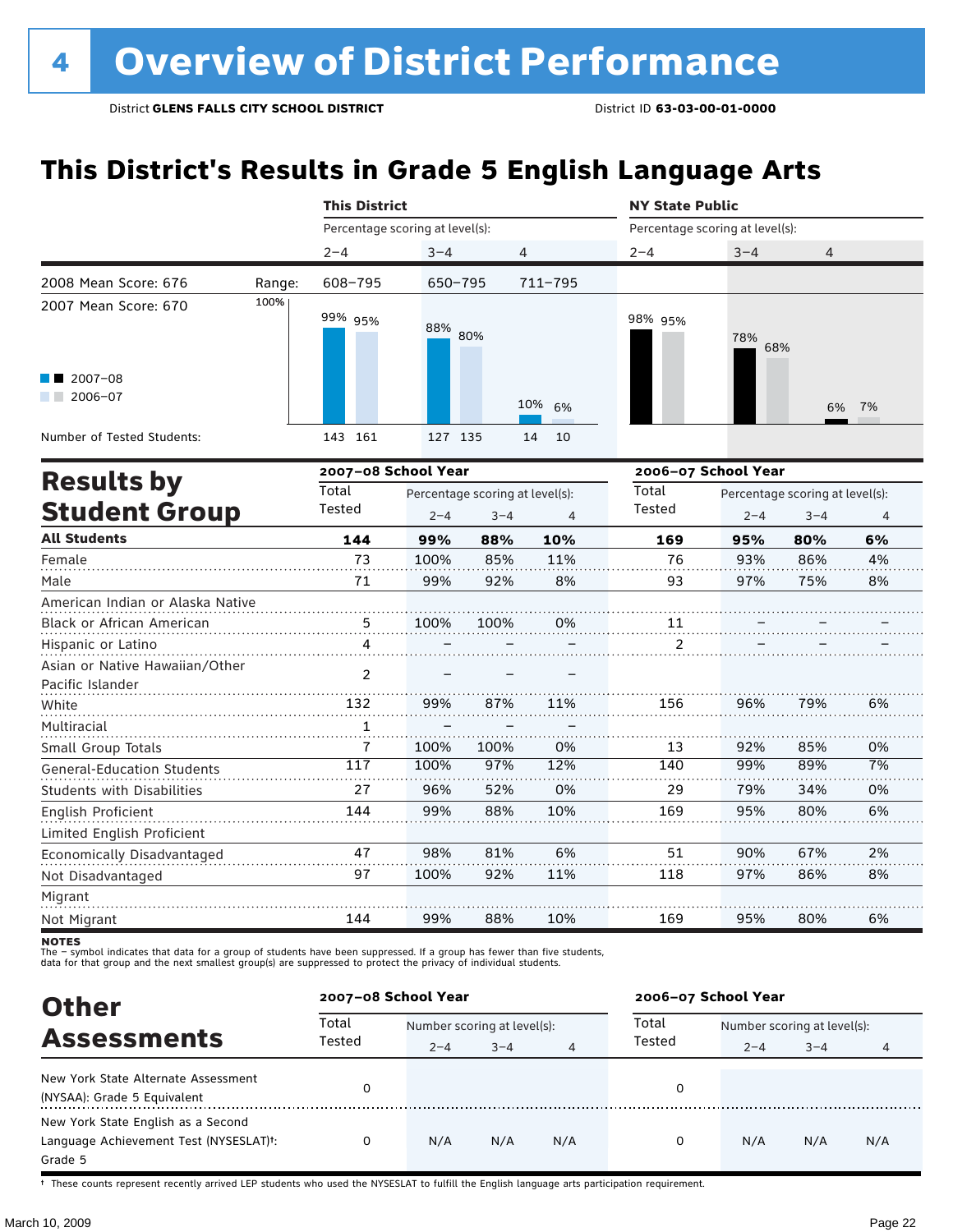### **This District's Results in Grade 5 Mathematics**

|                                                    |        | <b>This District</b>            |         |                                            |                | <b>NY State Public</b>          |                     |                                            |                |  |  |
|----------------------------------------------------|--------|---------------------------------|---------|--------------------------------------------|----------------|---------------------------------|---------------------|--------------------------------------------|----------------|--|--|
|                                                    |        | Percentage scoring at level(s): |         |                                            |                | Percentage scoring at level(s): |                     |                                            |                |  |  |
|                                                    |        | $2 - 4$                         | $3 - 4$ |                                            | 4              | $2 - 4$                         | $3 - 4$             | 4                                          |                |  |  |
| 2008 Mean Score: 682                               | Range: | 619-780                         | 650-780 |                                            | 699-780        |                                 |                     |                                            |                |  |  |
| 2007 Mean Score: 672                               | 100%   | 97% 94%                         | 86% 85% |                                            |                | 96% 94%                         | 83%<br>76%          |                                            |                |  |  |
| 2007-08<br>2006-07                                 |        |                                 |         |                                            | 29%<br>14%     |                                 |                     |                                            | 27% 22%        |  |  |
| Number of Tested Students:                         |        | 142 159                         | 126 145 |                                            | 24<br>42       |                                 |                     |                                            |                |  |  |
|                                                    |        | 2007-08 School Year             |         |                                            |                |                                 | 2006-07 School Year |                                            |                |  |  |
| <b>Results by</b><br><b>Student Group</b>          |        | Total<br>Tested                 | $2 - 4$ | Percentage scoring at level(s):<br>$3 - 4$ | $\overline{4}$ | Total<br>Tested                 | $2 - 4$             | Percentage scoring at level(s):<br>$3 - 4$ | $\overline{4}$ |  |  |
| <b>All Students</b>                                |        | 146                             | 97%     | 86%                                        | 29%            | 170                             | 94%                 | 85%                                        | 14%            |  |  |
| Female                                             |        | 74                              | 96%     | 91%                                        | 24%            | 77                              | 96%                 | 84%                                        | 9%             |  |  |
| Male                                               |        | 72                              | 99%     | 82%                                        | 33%            | 93                              | 91%                 | 86%                                        | 18%            |  |  |
| American Indian or Alaska Native                   |        |                                 |         |                                            |                |                                 |                     |                                            |                |  |  |
| Black or African American                          |        | 5                               | 100%    | 100%                                       | 0%             | 11                              |                     |                                            |                |  |  |
| Hispanic or Latino                                 |        | 4                               |         |                                            |                | 3                               |                     |                                            |                |  |  |
| Asian or Native Hawaiian/Other<br>Pacific Islander |        | $\overline{2}$                  |         |                                            |                |                                 |                     |                                            |                |  |  |
| White                                              |        | 134                             | 97%     | 85%                                        | 29%            | 156                             | 93%                 | 85%                                        | 15%            |  |  |
| Multiracial                                        |        | 1                               |         |                                            |                |                                 |                     |                                            |                |  |  |
| Small Group Totals                                 |        | 7                               | 100%    | 100%                                       | 43%            | 14                              | 100%                | 86%                                        | 0%             |  |  |
| <b>General-Education Students</b>                  |        | 119                             | 100%    | 96%                                        | 34%            | 141                             | 100%                | 92%                                        | 17%            |  |  |
| Students with Disabilities                         |        | 27                              | 85%     | 44%                                        | 7%             | 29                              | 62%                 | 52%                                        | 0%             |  |  |
| English Proficient                                 |        | 146                             | 97%     | 86%                                        | 29%            | 170                             | 94%                 | 85%                                        | 14%            |  |  |
| Limited English Proficient                         |        |                                 |         |                                            |                |                                 |                     |                                            |                |  |  |
| Economically Disadvantaged                         |        | 47                              | 96%     | 79%                                        | 17%            | 52                              | 85%                 | 67%                                        | 4%             |  |  |
| Not Disadvantaged                                  |        | 99                              | 98%     | 90%                                        | 34%            | 118                             | 97%                 | 93%                                        | 19%            |  |  |
| Migrant                                            |        |                                 |         |                                            |                |                                 |                     |                                            |                |  |  |
| Not Migrant                                        |        | 146                             | 97%     | 86%                                        | 29%            | 170                             | 94%                 | 85%                                        | 14%            |  |  |

**NOTES** 

The – symbol indicates that data for a group of students have been suppressed. If a group has fewer than five students,<br>data for that group and the next smallest group(s) are suppressed to protect the privacy of individual

| <b>Other</b>                                                       |        | 2007-08 School Year         |         |   | 2006-07 School Year |                             |         |   |  |  |
|--------------------------------------------------------------------|--------|-----------------------------|---------|---|---------------------|-----------------------------|---------|---|--|--|
| <b>Assessments</b>                                                 | Total  | Number scoring at level(s): |         |   | Total               | Number scoring at level(s): |         |   |  |  |
|                                                                    | Tested | $2 - 4$                     | $3 - 4$ | 4 | Tested              | $2 - 4$                     | $3 - 4$ | 4 |  |  |
| New York State Alternate Assessment<br>(NYSAA): Grade 5 Equivalent |        |                             |         |   | 0                   |                             |         |   |  |  |
|                                                                    |        |                             |         |   |                     |                             |         |   |  |  |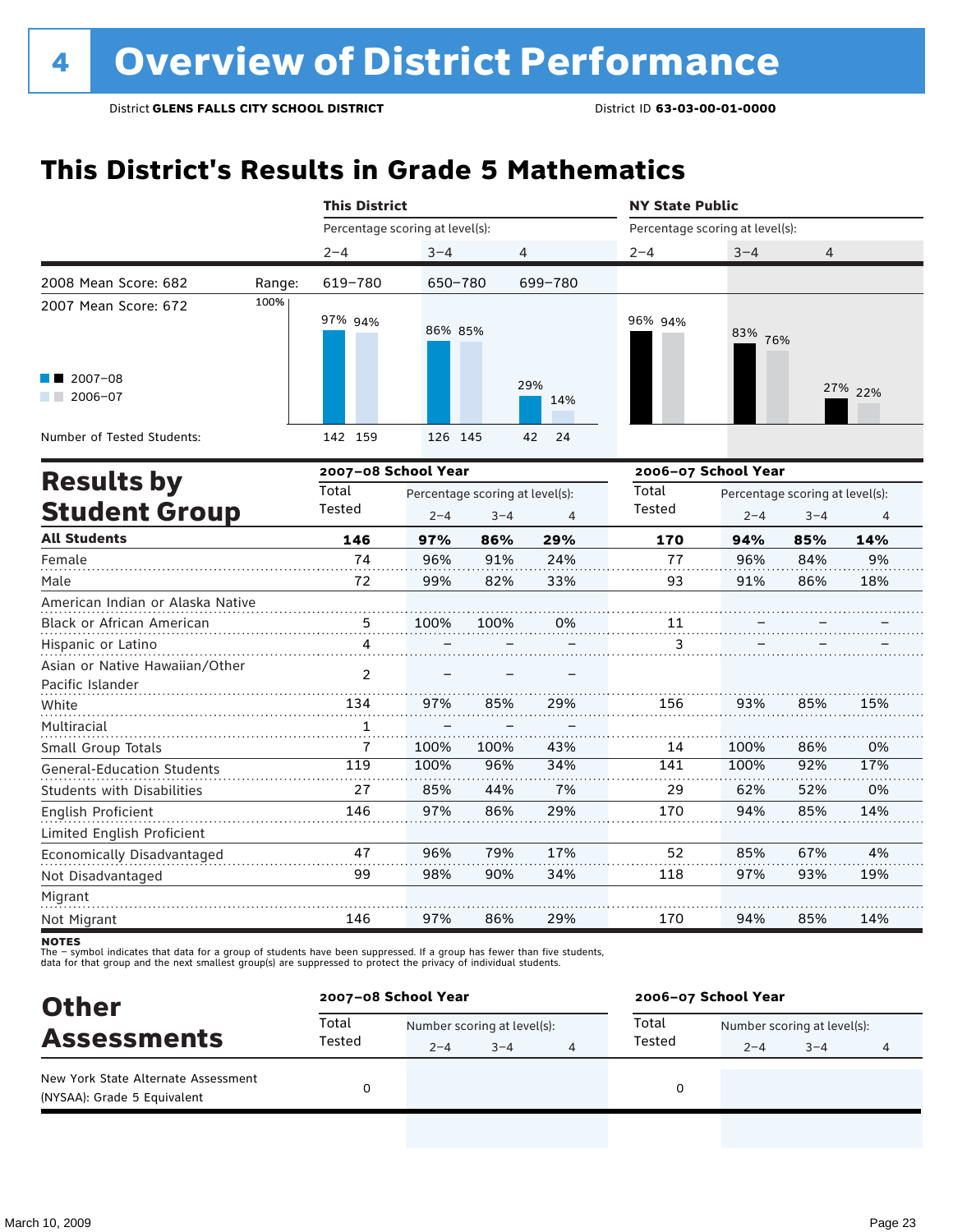### **This District's Results in Grade 6 English Language Arts**

|                                                     |        | <b>This District</b> |                                 |         |                | <b>NY State Public</b>          |         |                                 |                |  |  |
|-----------------------------------------------------|--------|----------------------|---------------------------------|---------|----------------|---------------------------------|---------|---------------------------------|----------------|--|--|
|                                                     |        |                      | Percentage scoring at level(s): |         |                | Percentage scoring at level(s): |         |                                 |                |  |  |
|                                                     |        | $2 - 4$              | $3 - 4$                         | 4       |                | $2 - 4$                         | $3 - 4$ | 4                               |                |  |  |
| 2008 Mean Score: 668                                | Range: | 598-785              | 650-785                         |         | 705-785        |                                 |         |                                 |                |  |  |
| 2007 Mean Score: 668                                | 100%   | 100% 99%             | 82%                             | 71%     |                | 98% 98%                         | 67% 63% |                                 |                |  |  |
| 2007-08<br>$2006 - 07$<br><b>The Contract State</b> |        |                      |                                 |         | 12%<br>5%      |                                 |         | 5%                              | 9%             |  |  |
| Number of Tested Students:                          |        | 182 170              | 149 122                         |         | 9<br>21        |                                 |         |                                 |                |  |  |
| <b>Results by</b>                                   |        |                      | 2007-08 School Year             |         |                | 2006-07 School Year             |         |                                 |                |  |  |
|                                                     |        | Total                | Percentage scoring at level(s): |         |                | Total                           |         | Percentage scoring at level(s): |                |  |  |
| <b>Student Group</b>                                |        | Tested               | $2 - 4$                         | $3 - 4$ | $\overline{4}$ | Tested                          | $2 - 4$ | $3 - 4$                         | $\overline{4}$ |  |  |
| <b>All Students</b>                                 |        | 182                  | 100%                            | 82%     | 5%             | 172                             | 99%     | 71%                             | 12%            |  |  |
| Female                                              |        | 80                   | 100%                            | 86%     | 6%             | 74                              | 100%    | 76%                             | 18%            |  |  |
| Male                                                |        | 102                  | 100%                            | 78%     | 4%             | 98                              | 98%     | 67%                             | 8%             |  |  |
| American Indian or Alaska Native                    |        |                      |                                 |         |                | $\mathbf{1}$                    |         |                                 |                |  |  |
| Black or African American                           |        | 12                   |                                 |         |                | 13                              | 100%    | 31%                             | 0%             |  |  |
| Hispanic or Latino                                  |        | 2                    |                                 |         |                | 3                               |         |                                 |                |  |  |
| Asian or Native Hawaiian/Other<br>Pacific Islander  |        | $\mathbf{1}$         |                                 |         |                | $\mathbf{1}$                    |         |                                 |                |  |  |
| White                                               |        | 167                  | 100%                            | 82%     | 5%             | 154                             | 99%     | 75%                             | 12%            |  |  |
| Multiracial                                         |        |                      |                                 |         |                |                                 |         |                                 |                |  |  |
| Small Group Totals                                  |        | 15                   | 100%                            | 80%     | 0%             | 5.                              | 100%    | 60%                             | 40%            |  |  |
| <b>General-Education Students</b>                   |        | 152                  | 100%                            | 91%     | 6%             | 143                             | 100%    | 81%                             | 15%            |  |  |
| <b>Students with Disabilities</b>                   |        | 30                   | 100%                            | 37%     | 0%             | 29                              | 93%     | 21%                             | 0%             |  |  |
| English Proficient                                  |        | 182                  | 100%                            | 82%     | 5%             | 172                             | 99%     | 71%                             | 12%            |  |  |
| Limited English Proficient                          |        |                      |                                 |         |                |                                 |         |                                 |                |  |  |
| Economically Disadvantaged                          |        | 57                   | 100%                            | 68%     | 2%             | 66                              | 98%     | 53%                             | 0%             |  |  |

Migrant Not Migrant 182 100% 82% 5% 172 99% 71% 12%

88%

6%

106

99%

82%

20%

100%

Not Disadvantaged

The – symbol indicates that data for a group of students have been suppressed. If a group has fewer than five students,<br>data for that group and the next smallest group(s) are suppressed to protect the privacy of individual

125

| <b>Other</b>                                                                            | 2007-08 School Year |                                        |         |     | 2006-07 School Year |                                        |         |     |  |
|-----------------------------------------------------------------------------------------|---------------------|----------------------------------------|---------|-----|---------------------|----------------------------------------|---------|-----|--|
| <b>Assessments</b>                                                                      | Total<br>Tested     | Number scoring at level(s):<br>$2 - 4$ | $3 - 4$ | 4   | Total<br>Tested     | Number scoring at level(s):<br>$2 - 4$ | $3 - 4$ |     |  |
| New York State Alternate Assessment<br>(NYSAA): Grade 6 Equivalent                      |                     |                                        |         |     | 0                   |                                        |         |     |  |
| New York State English as a Second<br>Language Achievement Test (NYSESLAT)t:<br>Grade 6 | 0                   | N/A                                    | N/A     | N/A | 0                   | N/A                                    | N/A     | N/A |  |

† These counts represent recently arrived LEP students who used the NYSESLAT to fulfill the English language arts participation requirement.

**NOTES**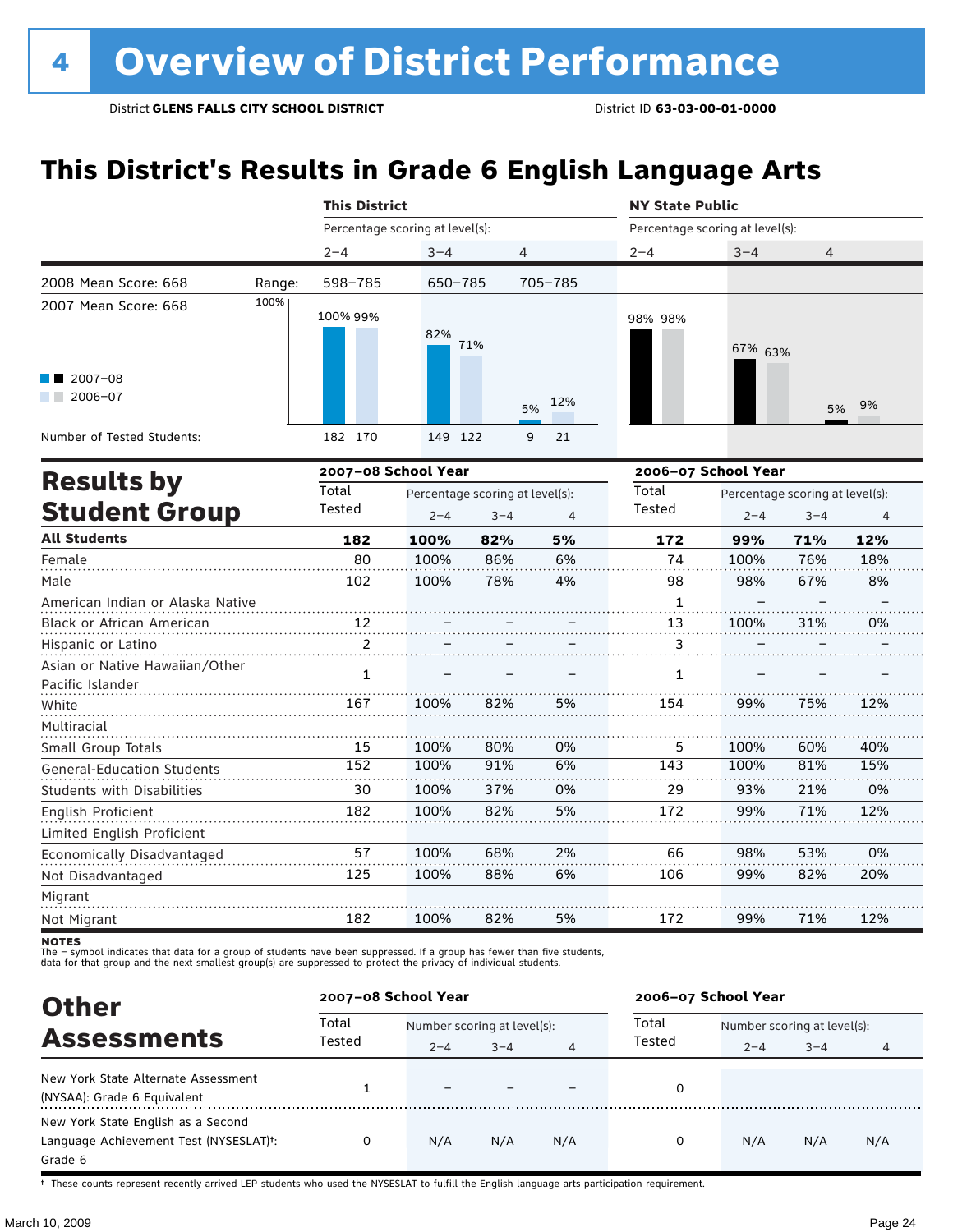### **This District's Results in Grade 6 Mathematics**

|                                                    |        | <b>This District</b>            |                                 |         |          | <b>NY State Public</b>          |            |                                 |         |  |  |
|----------------------------------------------------|--------|---------------------------------|---------------------------------|---------|----------|---------------------------------|------------|---------------------------------|---------|--|--|
|                                                    |        | Percentage scoring at level(s): |                                 |         |          | Percentage scoring at level(s): |            |                                 |         |  |  |
|                                                    |        | $2 - 4$                         | $3 - 4$                         | 4       |          | $2 - 4$                         | $3 - 4$    | 4                               |         |  |  |
| 2008 Mean Score: 676                               | Range: | 616-780                         | 650-780                         |         | 696-780  |                                 |            |                                 |         |  |  |
| 2007 Mean Score: 669                               | 100%   | 97% 92%                         | 85%                             | 74%     |          | 94% 91%                         | 79%<br>71% |                                 |         |  |  |
| 2007-08<br>2006-07                                 |        |                                 |                                 |         | 19% 17%  |                                 |            |                                 | 26% 20% |  |  |
| Number of Tested Students:                         |        | 173 155                         | 152 125                         |         | 29<br>34 |                                 |            |                                 |         |  |  |
| <b>Results by</b>                                  |        | 2007-08 School Year             |                                 |         |          | 2006-07 School Year             |            |                                 |         |  |  |
|                                                    |        | Total                           | Percentage scoring at level(s): |         |          | Total                           |            | Percentage scoring at level(s): |         |  |  |
| <b>Student Group</b>                               |        | Tested                          | $2 - 4$                         | $3 - 4$ | 4        | Tested                          | $2 - 4$    | $3 - 4$                         | 4       |  |  |
| <b>All Students</b>                                |        | 178                             | 97%                             | 85%     | 19%      | 169                             | 92%        | 74%                             | 17%     |  |  |
| Female                                             |        | 77                              | 97%                             | 86%     | 18%      | 73                              | 92%        | 74%                             | 15%     |  |  |
| Male                                               |        | 101                             | 97%                             | 85%     | 20%      | 96                              | 92%        | 74%                             | 19%     |  |  |
| American Indian or Alaska Native                   |        |                                 |                                 |         |          | $\mathbf{1}$                    |            |                                 |         |  |  |
| Black or African American                          |        | 12                              |                                 |         |          | 11                              | 91%        | 18%                             | 0%      |  |  |
| Hispanic or Latino                                 |        | 2                               |                                 |         |          | 3                               |            |                                 |         |  |  |
| Asian or Native Hawaiian/Other<br>Pacific Islander |        | $\mathbf{1}$                    |                                 |         |          | $\mathbf{1}$                    |            |                                 |         |  |  |
| White                                              |        | 163                             | 98%                             | 87%     | 20%      | 153                             | 92%        | 78%                             | 18%     |  |  |
| Multiracial                                        |        |                                 |                                 |         |          |                                 |            |                                 |         |  |  |
| Small Group Totals                                 |        | 15                              | 93%                             | 73%     | 7%       | 5                               | 80%        | 60%                             | 20%     |  |  |

The – symbot muicates that data for a group of students have been suppressed. In a group has fewer than five<br>data for that group and the next smallest group(s) are suppressed to protect the privacy of individual students. The – symbol indicates that data for a group of students have been suppressed. If a group has fewer than five students,

148 30 178 99% 87% 97%

93% 50% 85%

23% 0% 19%

141 28 169

99% 57% 92% 83% 29% 74%

21% 0% 17%

3% 25%

17%

56% 85%

74%

83% 97%

92%

63 106

169

13% 22%

19%

76% 89%

85%

95% 98%

97%

55 123

178

| <b>Other</b>                                                       |        | 2007-08 School Year         |         | 2006-07 School Year |                             |         |   |  |
|--------------------------------------------------------------------|--------|-----------------------------|---------|---------------------|-----------------------------|---------|---|--|
| <b>Assessments</b>                                                 | Total  | Number scoring at level(s): |         | Total               | Number scoring at level(s): |         |   |  |
|                                                                    | Tested | $2 - 4$                     | $3 - 4$ | Tested              | $2 - 4$                     | $3 - 4$ | 4 |  |
| New York State Alternate Assessment<br>(NYSAA): Grade 6 Equivalent |        |                             |         |                     |                             |         |   |  |

General-Education Students Students with Disabilities

Limited English Proficient Economically Disadvantaged

English Proficient

Not Disadvantaged

Migrant Not Migrant **NOTES**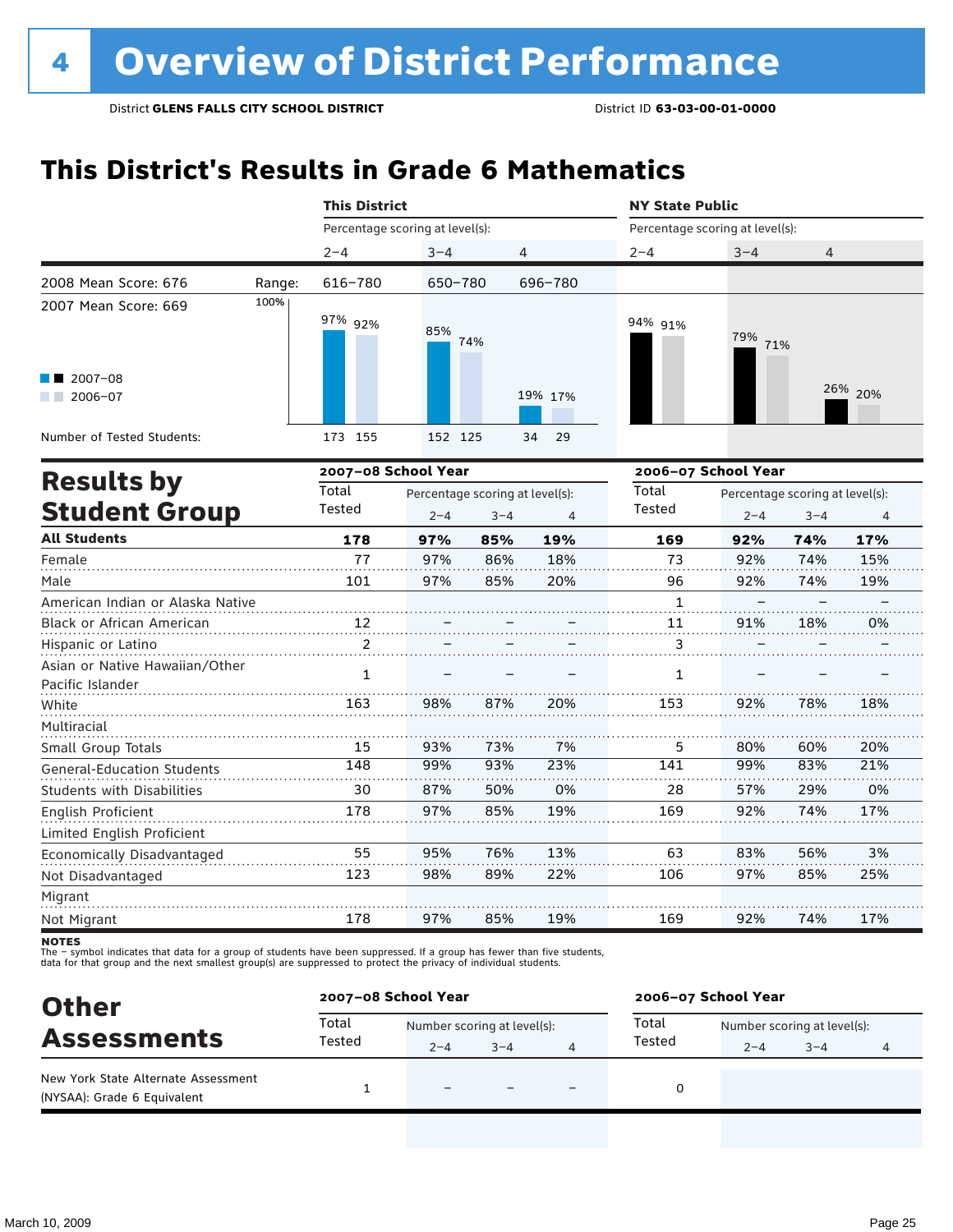### **This District's Results in Grade 7 English Language Arts**

|                                   |                                                                                                                                                                                                                                                                                                                                                                                                                                                                                                                                                                                                                                                                                                                                            |  |  | <b>NY State Public</b> |  |  |                |  |  |
|-----------------------------------|--------------------------------------------------------------------------------------------------------------------------------------------------------------------------------------------------------------------------------------------------------------------------------------------------------------------------------------------------------------------------------------------------------------------------------------------------------------------------------------------------------------------------------------------------------------------------------------------------------------------------------------------------------------------------------------------------------------------------------------------|--|--|------------------------|--|--|----------------|--|--|
|                                   | <b>This District</b><br>Percentage scoring at level(s):<br>Percentage scoring at level(s):<br>$2 - 4$<br>$3 - 4$<br>$2 - 4$<br>$3 - 4$<br>4<br>4<br>600-790<br>650-790<br>712-790<br>Range:<br>100%<br>98% 96%<br>98% 94%<br>77% 70%<br>70%<br>58%<br>10%<br>2%<br>3%<br>182 213<br>142 156<br>3<br>22<br>2007-08 School Year<br>2006-07 School Year<br>Total<br>Total<br>Percentage scoring at level(s):<br>Percentage scoring at level(s):<br>Tested<br>Tested<br>$2 - 4$<br>$3 - 4$<br>$2 - 4$<br>$3 - 4$<br>4<br>185<br>77%<br>2%<br>223<br>70%<br>98%<br>96%<br>87<br>82%<br>100%<br>0%<br>113<br>96%<br>73%<br>98<br>97%<br>72%<br>3%<br>95%<br>66%<br>110<br>1<br>100%<br>50%<br>0%<br>100%<br>57%<br>8<br>7<br>$\overline{4}$<br>3 |  |  |                        |  |  |                |  |  |
|                                   |                                                                                                                                                                                                                                                                                                                                                                                                                                                                                                                                                                                                                                                                                                                                            |  |  |                        |  |  |                |  |  |
| 2008 Mean Score: 665              |                                                                                                                                                                                                                                                                                                                                                                                                                                                                                                                                                                                                                                                                                                                                            |  |  |                        |  |  |                |  |  |
| 2007 Mean Score: 662              |                                                                                                                                                                                                                                                                                                                                                                                                                                                                                                                                                                                                                                                                                                                                            |  |  |                        |  |  |                |  |  |
| $\blacksquare$ 2007-08<br>2006-07 |                                                                                                                                                                                                                                                                                                                                                                                                                                                                                                                                                                                                                                                                                                                                            |  |  |                        |  |  | 6%             |  |  |
| Number of Tested Students:        |                                                                                                                                                                                                                                                                                                                                                                                                                                                                                                                                                                                                                                                                                                                                            |  |  |                        |  |  |                |  |  |
|                                   |                                                                                                                                                                                                                                                                                                                                                                                                                                                                                                                                                                                                                                                                                                                                            |  |  |                        |  |  |                |  |  |
| <b>Results by</b>                 |                                                                                                                                                                                                                                                                                                                                                                                                                                                                                                                                                                                                                                                                                                                                            |  |  |                        |  |  |                |  |  |
| <b>Student Group</b>              |                                                                                                                                                                                                                                                                                                                                                                                                                                                                                                                                                                                                                                                                                                                                            |  |  |                        |  |  | $\overline{4}$ |  |  |
| <b>All Students</b>               |                                                                                                                                                                                                                                                                                                                                                                                                                                                                                                                                                                                                                                                                                                                                            |  |  |                        |  |  | 10%            |  |  |
| Female                            |                                                                                                                                                                                                                                                                                                                                                                                                                                                                                                                                                                                                                                                                                                                                            |  |  |                        |  |  | 11%            |  |  |
| Male                              |                                                                                                                                                                                                                                                                                                                                                                                                                                                                                                                                                                                                                                                                                                                                            |  |  |                        |  |  | 9%             |  |  |
| American Indian or Alaska Native  |                                                                                                                                                                                                                                                                                                                                                                                                                                                                                                                                                                                                                                                                                                                                            |  |  |                        |  |  |                |  |  |
| Black or African American         |                                                                                                                                                                                                                                                                                                                                                                                                                                                                                                                                                                                                                                                                                                                                            |  |  |                        |  |  | 14%            |  |  |
| Hispanic or Latino                |                                                                                                                                                                                                                                                                                                                                                                                                                                                                                                                                                                                                                                                                                                                                            |  |  |                        |  |  |                |  |  |

| Hispanic or Latino                                 |     |      |     |    |     |      |     |     |
|----------------------------------------------------|-----|------|-----|----|-----|------|-----|-----|
| Asian or Native Hawaiian/Other<br>Pacific Islander |     |      |     |    | 4   |      |     |     |
| White                                              | 171 | 98%  | 78% | 2% | 209 | 95%  | 71% | 10% |
| Multiracial                                        |     |      |     |    |     |      |     |     |
| Small Group Totals                                 | 6   | 100% | 83% | 0% |     | 100% | 43% | 14% |
| <b>General-Education Students</b>                  | 154 | 100% | 86% | 2% | 184 | 100% | 83% | 12% |
| Students with Disabilities                         | 31  | 90%  | 32% | 0% | 39  | 74%  | 10% | 0%  |
| English Proficient                                 | 185 | 98%  | 77% | 2% | 223 | 96%  | 70% | 10% |
| Limited English Proficient                         |     |      |     |    |     |      |     |     |
| Economically Disadvantaged                         | 64  | 98%  | 64% | 0% | 84  | 92%  | 49% | 1%  |
| Not Disadvantaged                                  | 121 | 98%  | 83% | 2% | 139 | 98%  | 83% | 15% |
| Migrant                                            |     |      |     |    |     |      |     |     |
| Not Migrant                                        | 185 | 98%  | 77% | 2% | 223 | 96%  | 70% | 10% |
|                                                    |     |      |     |    |     |      |     |     |

notes

The – symbol indicates that data for a group of students have been suppressed. If a group has fewer than five students,<br>data for that group and the next smallest group(s) are suppressed to protect the privacy of individual

| <b>Other</b>                                                                                         |                 | 2007-08 School Year                    |         |     | 2006-07 School Year |                                        |         |     |  |
|------------------------------------------------------------------------------------------------------|-----------------|----------------------------------------|---------|-----|---------------------|----------------------------------------|---------|-----|--|
| <b>Assessments</b>                                                                                   | Total<br>Tested | Number scoring at level(s):<br>$2 - 4$ | $3 - 4$ | 4   | Total<br>Tested     | Number scoring at level(s):<br>$2 - 4$ | $3 - 4$ |     |  |
| New York State Alternate Assessment<br>(NYSAA): Grade 7 Equivalent                                   | 0               |                                        |         |     |                     |                                        |         |     |  |
| New York State English as a Second<br>Language Achievement Test (NYSESLAT) <sup>t</sup> :<br>Grade 7 | 0               | N/A                                    | N/A     | N/A | 0                   | N/A                                    | N/A     | N/A |  |

† These counts represent recently arrived LEP students who used the NYSESLAT to fulfill the English language arts participation requirement.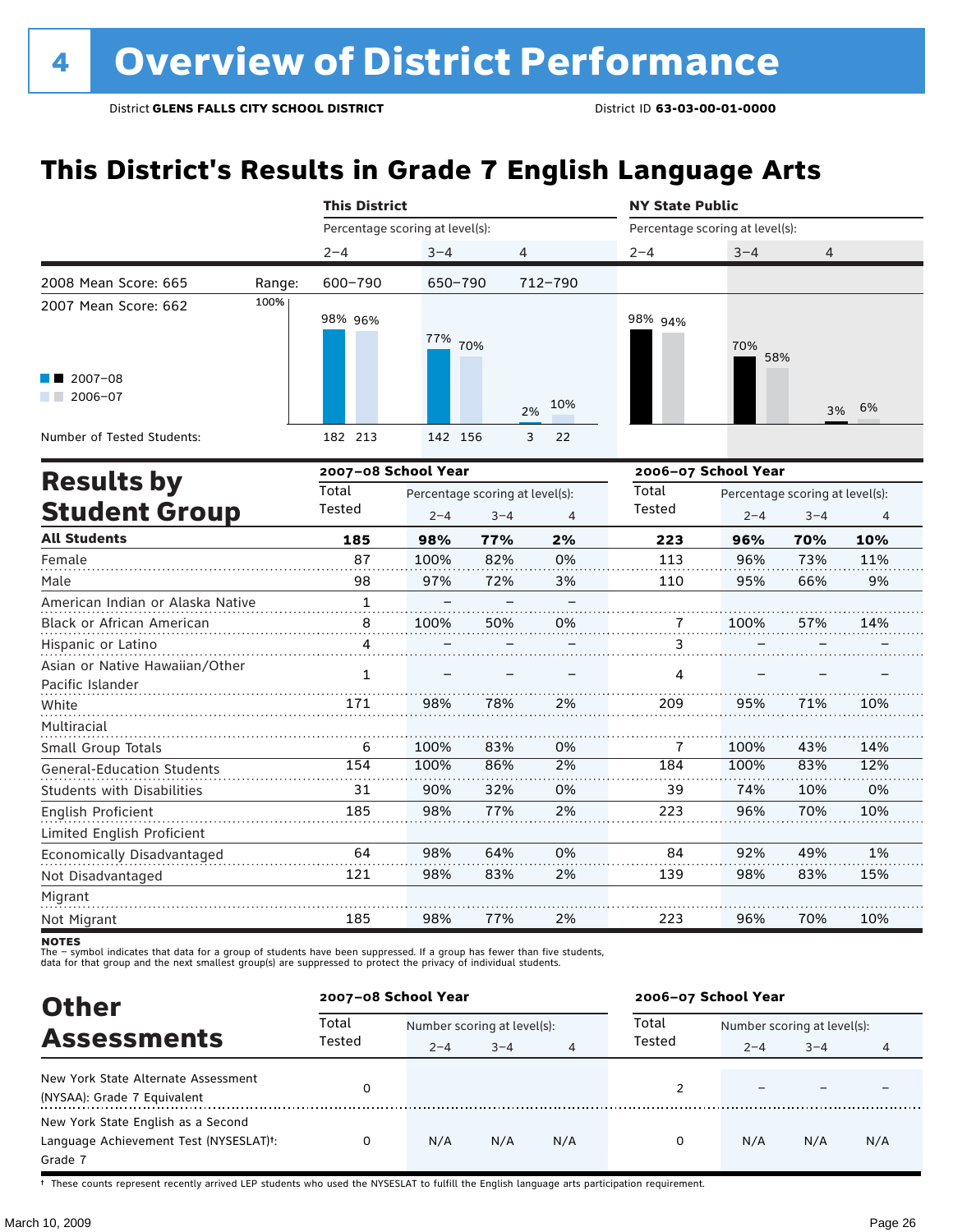### **This District's Results in Grade 7 Mathematics**

|                                                                                             |        | <b>This District</b>            |            |                                 |                        |         | <b>NY State Public</b>          |                                 |                |  |  |
|---------------------------------------------------------------------------------------------|--------|---------------------------------|------------|---------------------------------|------------------------|---------|---------------------------------|---------------------------------|----------------|--|--|
|                                                                                             |        | Percentage scoring at level(s): |            |                                 |                        |         | Percentage scoring at level(s): |                                 |                |  |  |
|                                                                                             |        | $2 - 4$                         | $3 - 4$    |                                 | 4                      | $2 - 4$ | $3 - 4$                         | 4                               |                |  |  |
| 2008 Mean Score: 684                                                                        | Range: | 611-800                         | 650-800    |                                 | 693-800                |         |                                 |                                 |                |  |  |
| 2007 Mean Score: 669<br>$\blacksquare$ 2007-08<br>$2006 - 07$<br>Number of Tested Students: | 100%   | 98% 95%<br>178 215              | 90%<br>163 | 75%<br>170                      | 38%<br>21%<br>69<br>48 | 96% 93% | 79%<br>67%                      | 28%                             | 18%            |  |  |
|                                                                                             |        | 2007-08 School Year             |            |                                 |                        |         | 2006-07 School Year             |                                 |                |  |  |
| <b>Results by</b>                                                                           |        | Total                           |            | Percentage scoring at level(s): |                        | Total   |                                 | Percentage scoring at level(s): |                |  |  |
| <b>Student Group</b>                                                                        |        | Tested                          | $2 - 4$    | $3 - 4$                         | 4                      | Tested  | $2 - 4$                         | $3 - 4$                         | $\overline{4}$ |  |  |
| <b>All Students</b>                                                                         |        | 182                             | 98%        | 90%                             | 38%                    | 226     | 95%                             | 75%                             | 21%            |  |  |
| Female                                                                                      |        | 86                              | 99%        | 93%                             | 31%                    | 113     | 96%                             | 75%                             | 20%            |  |  |
| Male                                                                                        |        | 96                              | 97%        | 86%                             | 44%                    | 113     | 94%                             | 75%                             | 22%            |  |  |
| A second contract the difference of Alberta and Alberta and                                 |        | $\overline{a}$                  |            |                                 |                        |         |                                 |                                 |                |  |  |

|     | 100% | 71% | 14% |     | 71%  | 57% | 0%  |
|-----|------|-----|-----|-----|------|-----|-----|
| 3   |      |     |     | 3   |      |     |     |
|     |      |     |     |     |      |     |     |
|     |      |     |     |     |      |     |     |
| 170 | 98%  | 91% | 39% | 212 | 96%  | 75% | 22% |
|     |      |     |     |     |      |     |     |
| 5   | 100% | 80% | 20% |     | 100% | 86% | 29% |
| 153 | 100% | 98% | 44% | 186 | 99%  | 87% | 25% |
| 29  | 86%  | 45% | 3%  | 40  | 75%  | 23% | 3%  |
| 182 | 98%  | 90% | 38% | 226 | 95%  | 75% | 21% |
|     |      |     |     |     |      |     |     |
| 61  | 93%  | 79% | 26% | 86  | 90%  | 55% | 9%  |
| 121 | 100% | 95% | 44% | 140 | 99%  | 88% | 29% |
|     |      |     |     |     |      |     |     |
| 182 | 98%  | 90% | 38% | 226 | 95%  | 75% | 21% |
|     |      |     |     |     | 4    |     |     |

**NOTES** 

The – symbol indicates that data for a group of students have been suppressed. If a group has fewer than five students,<br>data for that group and the next smallest group(s) are suppressed to protect the privacy of individual

| <b>Other</b><br><b>Assessments</b>                                 | 2007-08 School Year |                             |         |   | 2006-07 School Year |                             |         |  |  |
|--------------------------------------------------------------------|---------------------|-----------------------------|---------|---|---------------------|-----------------------------|---------|--|--|
|                                                                    | Total<br>Tested     | Number scoring at level(s): |         |   | Total               | Number scoring at level(s): |         |  |  |
|                                                                    |                     | $2 - 4$                     | $3 - 4$ | 4 | Tested              | $2 - 4$                     | $3 - 4$ |  |  |
| New York State Alternate Assessment<br>(NYSAA): Grade 7 Equivalent |                     |                             |         |   |                     |                             |         |  |  |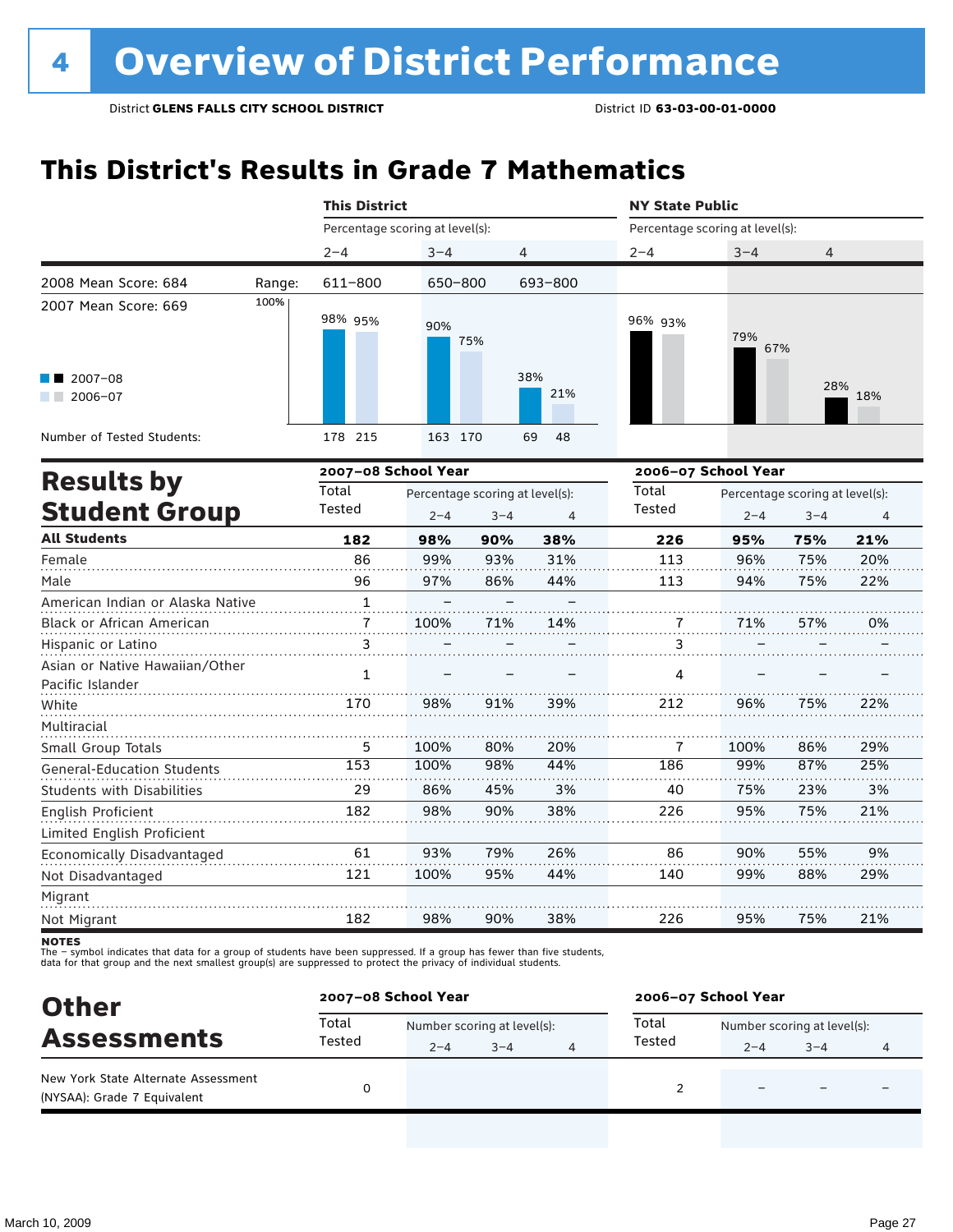### **This District's Results in Grade 8 English Language Arts**

|                                                    |        | <b>This District</b>            |                                 |                |                | <b>NY State Public</b>          |         |                                                                                 |     |  |  |  |
|----------------------------------------------------|--------|---------------------------------|---------------------------------|----------------|----------------|---------------------------------|---------|---------------------------------------------------------------------------------|-----|--|--|--|
|                                                    |        | Percentage scoring at level(s): |                                 |                |                | Percentage scoring at level(s): |         |                                                                                 |     |  |  |  |
|                                                    |        | $2 - 4$                         | $3 - 4$                         | $\overline{4}$ |                | $2 - 4$                         | $3 - 4$ | 4                                                                               |     |  |  |  |
| 2008 Mean Score: 660                               | Range: | 602-790                         | 650-790                         |                | 715-790        |                                 |         |                                                                                 |     |  |  |  |
| 2007 Mean Score: 660                               | 100%   | 96% 95%                         | 63% 67%                         |                |                | 95% 94%                         | 56% 57% |                                                                                 |     |  |  |  |
| $12007 - 08$<br>$2006 - 07$<br>a sa ta             |        |                                 |                                 |                | 6%<br>5%       |                                 |         |                                                                                 | 6%  |  |  |  |
| Number of Tested Students:                         |        | 215 194                         | 141 137                         |                | 13<br>11       |                                 |         |                                                                                 |     |  |  |  |
|                                                    |        | 2007-08 School Year             |                                 |                |                | 2006-07 School Year             |         | 6%<br>Percentage scoring at level(s):<br>$3 - 4$<br>$\overline{4}$<br>5%<br>67% |     |  |  |  |
| <b>Results by</b>                                  |        | Total                           | Percentage scoring at level(s): |                |                | Total                           |         |                                                                                 |     |  |  |  |
| <b>Student Group</b>                               |        | Tested                          | $2 - 4$                         | $3 - 4$        | $\overline{4}$ | Tested                          | $2 - 4$ |                                                                                 |     |  |  |  |
| <b>All Students</b>                                |        | 225                             | 96%                             | 63%            | 6%             | 204                             | 95%     |                                                                                 |     |  |  |  |
| Female                                             |        | 115                             | 97%                             | 70%            | 7%             | 96                              | 97%     | 77%                                                                             | 6%  |  |  |  |
| Male                                               |        | 110                             | 94%                             | 55%            | 5%             | 108                             | 94%     | 58%                                                                             | 5%  |  |  |  |
| American Indian or Alaska Native                   |        |                                 |                                 |                |                |                                 |         |                                                                                 |     |  |  |  |
| Black or African American                          |        | 14                              | 93%                             | 50%            | 7%             | 10                              | 100%    | 60%                                                                             | 10% |  |  |  |
| Hispanic or Latino                                 |        | 4                               |                                 |                |                | 3                               |         |                                                                                 |     |  |  |  |
| Asian or Native Hawaiian/Other<br>Pacific Islander |        | 4                               |                                 |                |                | 3                               |         |                                                                                 |     |  |  |  |
| White                                              |        | 203                             | 96%                             | 65%            | 6%             | 188                             | 95%     | 67%                                                                             | 5%  |  |  |  |
| Multiracial                                        |        |                                 |                                 |                |                |                                 |         |                                                                                 |     |  |  |  |
| Small Group Totals                                 |        | 8                               | 88%                             | 38%            | 0%             | 6                               | 100%    | 83%                                                                             | 0%  |  |  |  |
| <b>General-Education Students</b>                  |        | 182                             | 99%                             | 74%            | 7%             | 173                             | 99%     | 77%                                                                             | 6%  |  |  |  |
| <b>Students with Disabilities</b>                  |        | 43                              | 79%                             | 14%            | 0%             | 31                              | 71%     | 10%                                                                             | 0%  |  |  |  |
| English Proficient                                 |        | 225                             | 96%                             | 63%            | 6%             | 204                             | 95%     | 67%                                                                             | 5%  |  |  |  |
| Limited English Proficient                         |        |                                 |                                 |                |                |                                 |         |                                                                                 |     |  |  |  |
| Economically Disadvantaged                         |        | 85                              | 91%                             | 38%            | 0%             | 72                              | 93%     | 47%                                                                             | 3%  |  |  |  |
| Not Disadvantaged                                  |        | 140                             | 99%                             | 78%            | 9%             | 132                             | 96%     | 78%                                                                             | 7%  |  |  |  |
| Migrant                                            |        |                                 |                                 |                |                |                                 |         |                                                                                 |     |  |  |  |
| Not Migrant                                        |        | 225                             | 96%                             | 63%            | 6%             | 204                             | 95%     | 67%                                                                             | 5%  |  |  |  |

**NOTES** 

The – symbol indicates that data for a group of students have been suppressed. If a group has fewer than five students,<br>data for that group and the next smallest group(s) are suppressed to protect the privacy of individual

| <b>Other</b>                           |                 | 2007-08 School Year         |         |     | 2006-07 School Year |                             |         |     |  |
|----------------------------------------|-----------------|-----------------------------|---------|-----|---------------------|-----------------------------|---------|-----|--|
| <b>Assessments</b>                     | Total<br>Tested | Number scoring at level(s): |         |     | Total               | Number scoring at level(s): |         |     |  |
|                                        |                 | $2 - 4$                     | $3 - 4$ | 4   | Tested              | $2 - 4$                     | $3 - 4$ | 4   |  |
| New York State Alternate Assessment    |                 | $\overline{\phantom{0}}$    |         |     | 0                   |                             |         |     |  |
| (NYSAA): Grade 8 Equivalent            | 3               |                             |         |     |                     |                             |         |     |  |
| New York State English as a Second     |                 |                             |         |     |                     |                             |         |     |  |
| Language Achievement Test (NYSESLAT)t: | 0               | N/A                         | N/A     | N/A | 0                   | N/A                         | N/A     | N/A |  |
| Grade 8                                |                 |                             |         |     |                     |                             |         |     |  |

† These counts represent recently arrived LEP students who used the NYSESLAT to fulfill the English language arts participation requirement.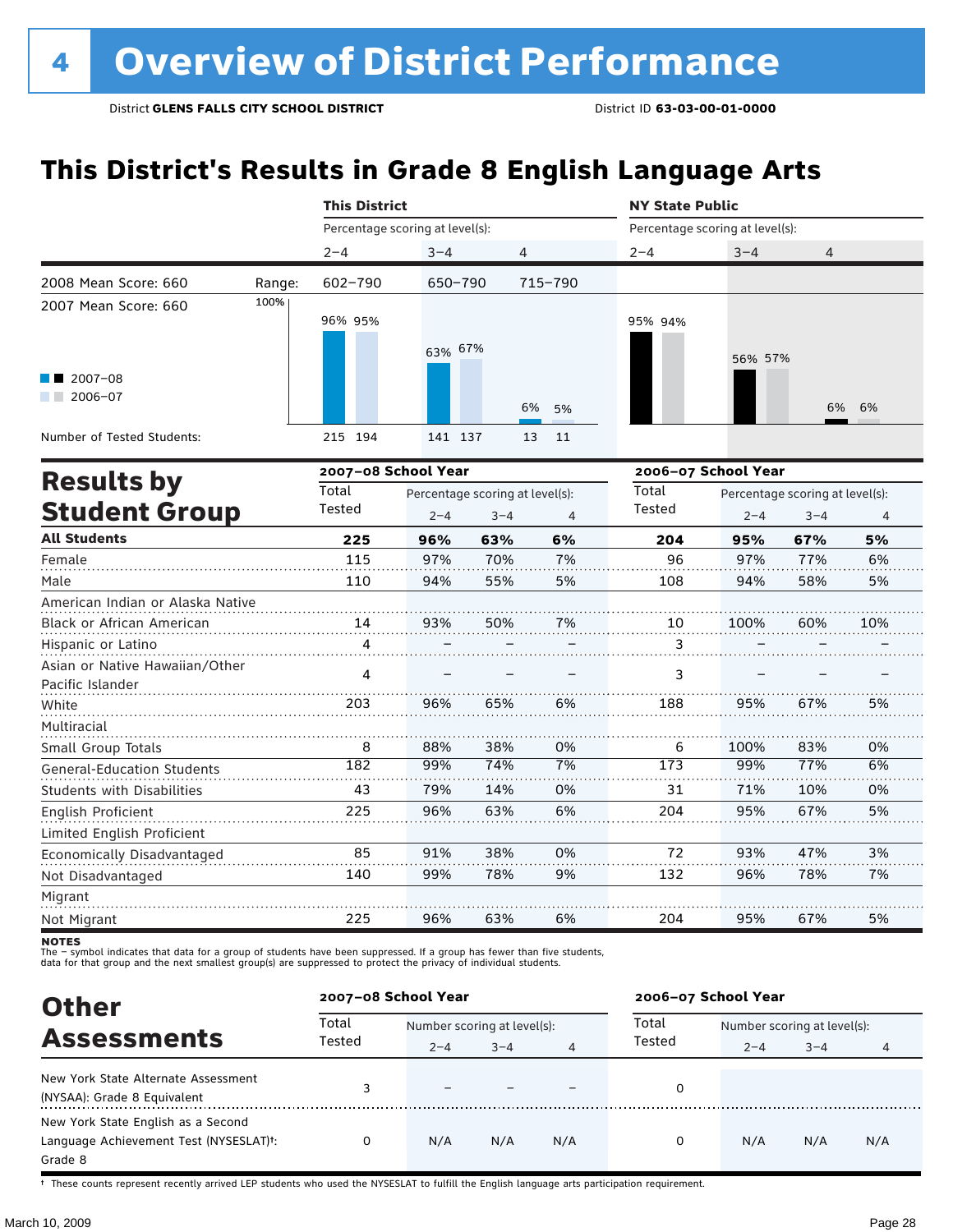### **This District's Results in Grade 8 Mathematics**

|                                                    | <b>This District</b>            |         |                                 |                | <b>NY State Public</b>          |                                 |         |                                                                     |  |  |  |
|----------------------------------------------------|---------------------------------|---------|---------------------------------|----------------|---------------------------------|---------------------------------|---------|---------------------------------------------------------------------|--|--|--|
|                                                    | Percentage scoring at level(s): |         |                                 |                | Percentage scoring at level(s): |                                 |         |                                                                     |  |  |  |
|                                                    | $2 - 4$                         | $3 - 4$ | 4                               |                | 2-4                             | $3 - 4$                         | 4       |                                                                     |  |  |  |
| 2008 Mean Score: 681<br>Range:                     | $616 - 775$                     | 650-775 |                                 | $701 - 775$    |                                 |                                 |         |                                                                     |  |  |  |
| 100%<br>2007 Mean Score: 672                       | 96% 95%                         | 87%     | 77%                             |                | 93% 88%                         | 70%<br>59%                      |         |                                                                     |  |  |  |
| $2007 - 08$<br>2006-07                             |                                 |         |                                 | 24% 24%        |                                 |                                 |         |                                                                     |  |  |  |
| Number of Tested Students:                         | 219 192                         | 198 156 |                                 | 49<br>55       |                                 |                                 |         |                                                                     |  |  |  |
|                                                    | 2007-08 School Year             |         |                                 |                |                                 | 2006-07 School Year             |         | 17% 12%<br>$\overline{4}$<br>24%<br>24%<br>24%<br>11%<br>24%<br>33% |  |  |  |
| <b>Results by</b>                                  | Total                           |         | Percentage scoring at level(s): |                |                                 | Percentage scoring at level(s): |         |                                                                     |  |  |  |
| <b>Student Group</b>                               | Tested                          | $2 - 4$ | $3 - 4$                         | $\overline{4}$ | Tested                          | $2 - 4$                         | $3 - 4$ |                                                                     |  |  |  |
| <b>All Students</b>                                | 228                             | 96%     | 87%                             | 24%            | 203                             | 95%                             | 77%     |                                                                     |  |  |  |
| Female                                             | 115                             | 98%     | 86%                             | 23%            | 98                              | 97%                             | 79%     |                                                                     |  |  |  |
| Male                                               | 113                             | 94%     | 88%                             | 26%            | 105                             | 92%                             | 75%     |                                                                     |  |  |  |
| American Indian or Alaska Native                   |                                 |         |                                 |                |                                 |                                 |         |                                                                     |  |  |  |
| Black or African American                          | 14                              | 93%     | 71%                             | 14%            | 9                               | 100%                            | 56%     |                                                                     |  |  |  |
| Hispanic or Latino                                 | 4                               |         |                                 |                | 3                               |                                 |         |                                                                     |  |  |  |
| Asian or Native Hawaiian/Other<br>Pacific Islander | 4                               |         |                                 |                | 3                               |                                 |         |                                                                     |  |  |  |
| White                                              | 206                             | 96%     | 87%                             | 25%            | 188                             | 94%                             | 78%     |                                                                     |  |  |  |
| Multiracial<br>Small Group Totals                  | 8                               | 100%    | 100%                            | 13%            | 6                               | 100%                            | 83%     |                                                                     |  |  |  |
| <b>General-Education Students</b>                  | 185                             | 100%    | 96%                             | 29%            | 171                             | 100%                            | 85%     | 27%                                                                 |  |  |  |
| <b>Students with Disabilities</b>                  | 43                              | 79%     | 47%                             | 5%             | 32                              | 66%                             | 34%     | 6%                                                                  |  |  |  |
| English Proficient                                 | 228                             | 96%     | 87%                             | 24%            | 203                             | 95%                             | 77%     | 24%                                                                 |  |  |  |
| Limited English Proficient                         |                                 |         |                                 |                |                                 |                                 |         |                                                                     |  |  |  |
| Economically Disadvantaged                         | 85                              | 94%     | 75%                             | 11%            | 70                              | 90%                             | 61%     | 13%                                                                 |  |  |  |
| Not Disadvantaged                                  | 143                             | 97%     | 94%                             | 32%            | 133                             | 97%                             | 85%     | 30%                                                                 |  |  |  |
| Migrant                                            |                                 |         |                                 |                |                                 |                                 |         |                                                                     |  |  |  |
| Not Migrant                                        | 228                             | 96%     | 87%                             | 24%            | 203                             | 95%                             | 77%     | 24%                                                                 |  |  |  |

**NOTES** 

The – symbol indicates that data for a group of students have been suppressed. If a group has fewer than five students,<br>data for that group and the next smallest group(s) are suppressed to protect the privacy of individual

| <b>Other</b><br><b>Assessments</b>                                 | 2007-08 School Year |                             |         |  | 2006-07 School Year |                             |         |   |
|--------------------------------------------------------------------|---------------------|-----------------------------|---------|--|---------------------|-----------------------------|---------|---|
|                                                                    | Total<br>Tested     | Number scoring at level(s): |         |  | Total               | Number scoring at level(s): |         |   |
|                                                                    |                     | $2 - 4$                     | $3 - 4$ |  | Tested              | $2 - 4$                     | $3 - 4$ | 4 |
| New York State Alternate Assessment<br>(NYSAA): Grade 8 Equivalent |                     | -                           |         |  | 0                   |                             |         |   |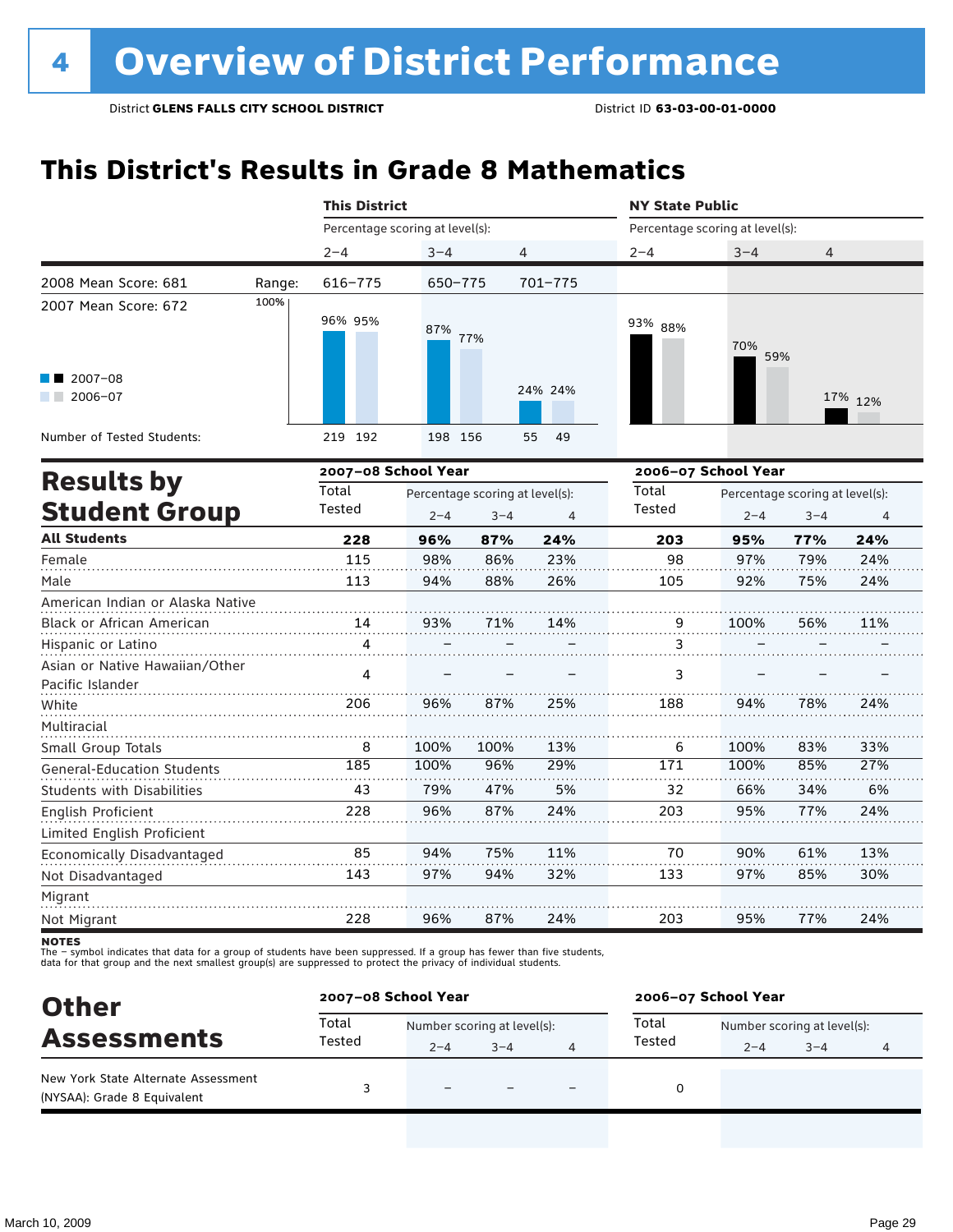### **This District's Results in Grade 8 Science**

|                                                    | <b>This District</b>                                                                                              |                                 |     |           | <b>NY State Public</b> |                                                                                                                                                                                                                                                                                                         |      |     |  |  |  |  |
|----------------------------------------------------|-------------------------------------------------------------------------------------------------------------------|---------------------------------|-----|-----------|------------------------|---------------------------------------------------------------------------------------------------------------------------------------------------------------------------------------------------------------------------------------------------------------------------------------------------------|------|-----|--|--|--|--|
|                                                    |                                                                                                                   | Percentage scoring at level(s): |     |           |                        | Percentage scoring at level(s):<br>$3 - 4$<br>4<br>73% 68%<br>30% 28%<br>2006-07 School Year<br>Percentage scoring at level(s):<br>$2 - 4$<br>$3 - 4$<br>$\overline{4}$<br>45%<br>99%<br>85%<br>98<br>98%<br>82%<br>40%<br>99%<br>88%<br>49%<br>10<br>100%<br>90%<br>30%<br>3<br>3<br>98%<br>84%<br>45% |      |     |  |  |  |  |
|                                                    | $2 - 4$                                                                                                           | $3 - 4$                         | 4   |           | $2 - 4$                |                                                                                                                                                                                                                                                                                                         |      |     |  |  |  |  |
|                                                    |                                                                                                                   |                                 |     |           |                        |                                                                                                                                                                                                                                                                                                         |      |     |  |  |  |  |
| 100%<br>$2007 - 08$<br>$2006 - 07$<br>and the con- | 99% 99%                                                                                                           | 85% 85%                         |     | 50% 45%   | 95% 91%                |                                                                                                                                                                                                                                                                                                         |      |     |  |  |  |  |
| Number of Tested Students:                         | 225 199                                                                                                           | 194 171                         |     | 90<br>113 |                        |                                                                                                                                                                                                                                                                                                         |      |     |  |  |  |  |
|                                                    |                                                                                                                   |                                 |     |           |                        |                                                                                                                                                                                                                                                                                                         |      |     |  |  |  |  |
| <b>Results by</b><br><b>Student Group</b>          | 2007-08 School Year<br>Total<br>Percentage scoring at level(s):<br>Tested<br>$2 - 4$<br>$3 - 4$<br>$\overline{4}$ |                                 |     |           | Total<br>Tested        |                                                                                                                                                                                                                                                                                                         |      |     |  |  |  |  |
| <b>All Students</b>                                | 227                                                                                                               | 99%                             | 85% | 50%       | 202                    |                                                                                                                                                                                                                                                                                                         |      |     |  |  |  |  |
| Female                                             | 113                                                                                                               | 98%                             | 85% | 43%       |                        |                                                                                                                                                                                                                                                                                                         |      |     |  |  |  |  |
| Male                                               | 114                                                                                                               | 100%                            | 86% | 56%       | 104                    |                                                                                                                                                                                                                                                                                                         |      |     |  |  |  |  |
| American Indian or Alaska Native                   |                                                                                                                   |                                 |     |           |                        |                                                                                                                                                                                                                                                                                                         |      |     |  |  |  |  |
| Black or African American                          | 14                                                                                                                | 93%                             | 71% | 21%       |                        |                                                                                                                                                                                                                                                                                                         |      |     |  |  |  |  |
| Hispanic or Latino                                 | 4                                                                                                                 |                                 |     |           |                        |                                                                                                                                                                                                                                                                                                         |      |     |  |  |  |  |
| Asian or Native Hawaiian/Other<br>Pacific Islander | 4                                                                                                                 |                                 |     |           |                        |                                                                                                                                                                                                                                                                                                         |      |     |  |  |  |  |
| White                                              | 205                                                                                                               | 100%                            | 87% | 52%       | 186                    |                                                                                                                                                                                                                                                                                                         |      |     |  |  |  |  |
| Multiracial                                        |                                                                                                                   |                                 |     |           |                        |                                                                                                                                                                                                                                                                                                         |      |     |  |  |  |  |
| Small Group Totals                                 | 8                                                                                                                 | 100%                            | 75% | 50%       | 6                      | 100%                                                                                                                                                                                                                                                                                                    | 100% | 67% |  |  |  |  |
| <b>General-Education Students</b>                  | 184                                                                                                               | 99%                             | 96% | 60%       | 172                    | 99%                                                                                                                                                                                                                                                                                                     | 91%  | 51% |  |  |  |  |
| Students with Disabilities                         | 43                                                                                                                | 100%                            | 42% | 7%        | 30                     | 93%                                                                                                                                                                                                                                                                                                     | 50%  | 10% |  |  |  |  |
| English Proficient                                 | 227                                                                                                               | 99%                             | 85% | 50%       | 202                    | 99%                                                                                                                                                                                                                                                                                                     | 85%  | 45% |  |  |  |  |
| Limited English Proficient                         |                                                                                                                   |                                 |     |           |                        |                                                                                                                                                                                                                                                                                                         |      |     |  |  |  |  |
| Economically Disadvantaged                         | 83                                                                                                                | 99%                             | 71% | 28%       | 71                     | 97%                                                                                                                                                                                                                                                                                                     | 73%  | 30% |  |  |  |  |
| Not Disadvantaged                                  | 144                                                                                                               | 99%                             | 94% | 63%       | 131                    | 99%                                                                                                                                                                                                                                                                                                     | 91%  | 53% |  |  |  |  |
| Migrant<br>Not Migrant                             | 227                                                                                                               | 99%                             | 85% | 50%       | 202                    | 99%                                                                                                                                                                                                                                                                                                     | 85%  | 45% |  |  |  |  |

The – symbot muicates that data for a group of students have been suppressed. In a group has fewer than five<br>data for that group and the next smallest group(s) are suppressed to protect the privacy of individual students.

| <b>Other</b><br><b>Assessments</b>  | 2007-08 School Year |                             |         |   | 2006-07 School Year |                             |         |   |  |
|-------------------------------------|---------------------|-----------------------------|---------|---|---------------------|-----------------------------|---------|---|--|
|                                     | Total<br>Tested     | Number scoring at level(s): |         |   | Total               | Number scoring at level(s): |         |   |  |
|                                     |                     | $2 - 4$                     | $3 - 4$ | 4 | Tested              | $2 - 4$                     | $3 - 4$ | 4 |  |
| New York State Alternate Assessment |                     | $\equiv$                    |         |   |                     |                             |         |   |  |
| (NYSAA): Grade 8 Equivalent         |                     |                             |         |   |                     |                             |         |   |  |
| <b>Regents Science</b>              |                     |                             |         |   |                     |                             |         |   |  |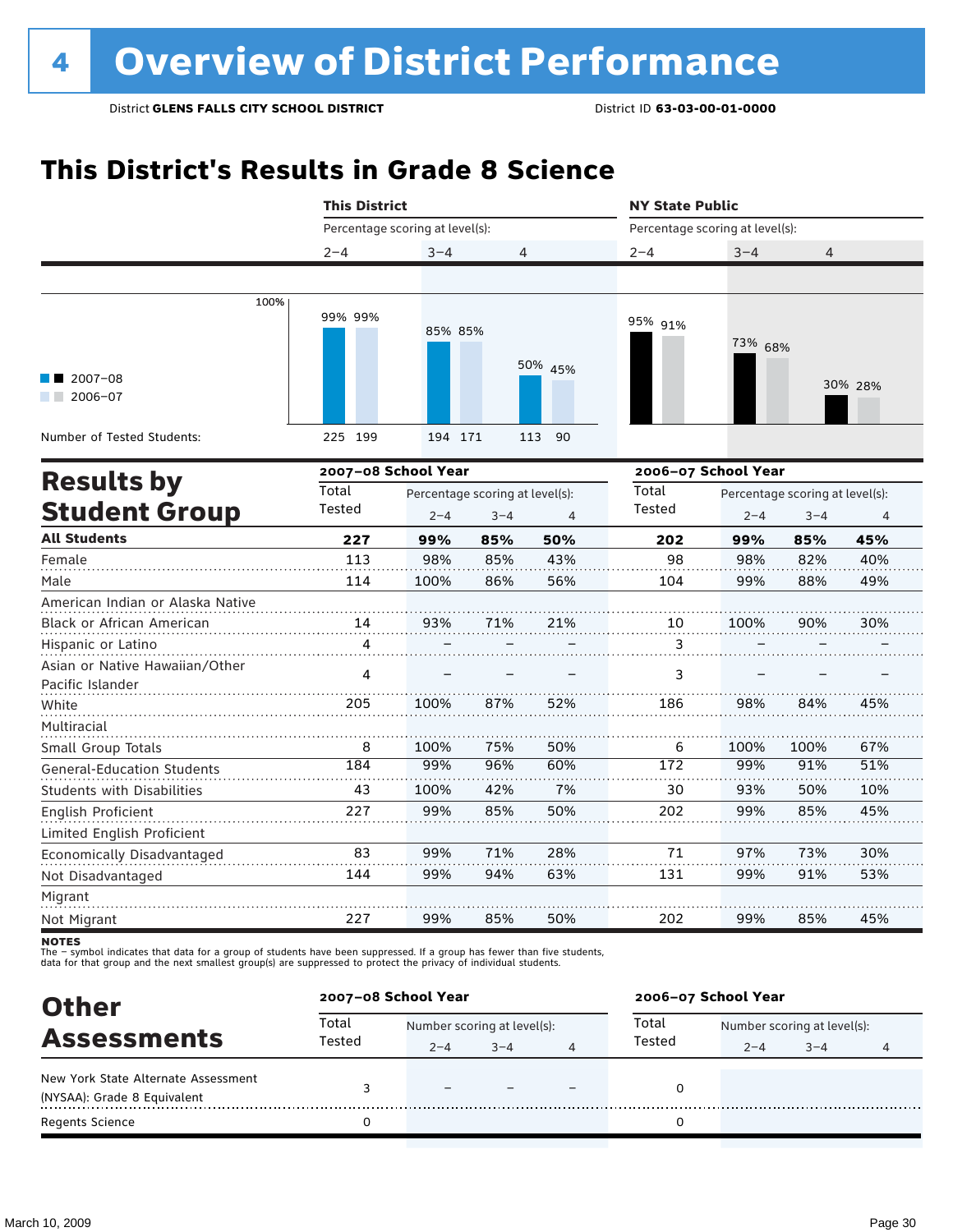### **This District's Total Cohort\* Results in Secondary-Level English after Four Years of Instruction**



| <b>Results by</b>                 | 2004 Cohort |                                 |         |     |             | 2003 Cohort** |                                 |     |  |
|-----------------------------------|-------------|---------------------------------|---------|-----|-------------|---------------|---------------------------------|-----|--|
|                                   | Number      | Percentage scoring at level(s): |         |     | Number      |               | Percentage scoring at level(s): |     |  |
| <b>Student Group</b>              | of Students | $2 - 4$                         | $3 - 4$ | 4   | of Students | $2 - 4$       | $3 - 4$                         | 4   |  |
| <b>All Students</b>               | 250         | 76%                             | 74%     | 44% | 244         | 81%           | 80%                             | 56% |  |
| Female                            | 109         | 77%                             | 76%     | 49% | 114         | 85%           | 84%                             | 64% |  |
| Male                              | 141         | 75%                             | 72%     | 40% | 130         | 77%           | 76%                             | 49% |  |
| American Indian or Alaska Native  |             |                                 |         |     | 1           |               |                                 |     |  |
| Black or African American         | 13          | 54%                             | 46%     | 8%  | 4           |               |                                 |     |  |
| Hispanic or Latino                | 4           |                                 |         |     | 9           | 78%           | 78%                             | 56% |  |
| Asian or Native Hawaiian/Other    |             |                                 |         |     |             |               |                                 |     |  |
| Pacific Islander                  | 1           |                                 |         |     | 3           |               |                                 |     |  |
| White                             | 232         | 77%                             | 75%     | 45% | 227         | 81%           | 80%                             | 56% |  |
| Multiracial                       |             |                                 |         |     |             |               |                                 |     |  |
| Small Group Totals                | 5           | 80%                             | 80%     | 80% | 8           | 75%           | 75%                             | 50% |  |
| <b>General-Education Students</b> | 208         | 85%                             | 84%     | 51% | 215         | 85%           | 85%                             | 62% |  |
| <b>Students with Disabilities</b> | 42          | 31%                             | 24%     | 5%  | 29          | 48%           | 41%                             | 10% |  |
| English Proficient                | 250         | 76%                             | 74%     | 44% | 244         | 81%           | 80%                             | 56% |  |
| Limited English Proficient        |             |                                 |         |     |             |               |                                 |     |  |
| Economically Disadvantaged        | 51          | 65%                             | 63%     | 18% | 39          | 77%           | 74%                             | 38% |  |
| Not Disadvantaged                 | 199         | 79%                             | 77%     | 50% | 205         | 81%           | 81%                             | 60% |  |
| Migrant                           |             |                                 |         |     |             |               |                                 |     |  |
| Not Migrant                       | 250         | 76%                             | 74%     | 44% |             |               |                                 |     |  |

**NOTES** 

- symbol indicates that data for a group of students have been suppressed. If a group has fewer than five students,

data for that group and the next smallest group(s) are suppressed to protect the privacy of individual students.

| <b>Other</b>                                                               | 2004 Cohort           |         |                                        | 2003 Cohort           |         |                                        |   |  |
|----------------------------------------------------------------------------|-----------------------|---------|----------------------------------------|-----------------------|---------|----------------------------------------|---|--|
| <b>Assessments</b>                                                         | Number<br>of Students | $2 - 4$ | Number scoring at level(s):<br>$3 - 4$ | Number<br>of Students | $2 - 4$ | Number scoring at level(s):<br>$3 - 4$ | 4 |  |
| New York State Alternate Assessment<br>(NYSAA): High School Equivalent *** |                       |         |                                        |                       |         |                                        |   |  |

\* A total cohort consists of all students who first entered Grade 9 in a particular year, and all ungraded students with disabilities who reached their seventeenth birthday in that year, and were enrolled in the school/district for five months. Students are excluded from the cohort if they transferred to another school district, nonpublic school, or criminal justice facility, or left the U.S. and its territories or died before the report date. Statewide total cohort also includes students who were enrolled for fewer than five months.

\*\* 2003 cohort data are those reported in the 2006-07 *Accountability and Overview Report*.

\*\*\* The majority of cohort members took an older version of the NYSAA, developed before 2007.